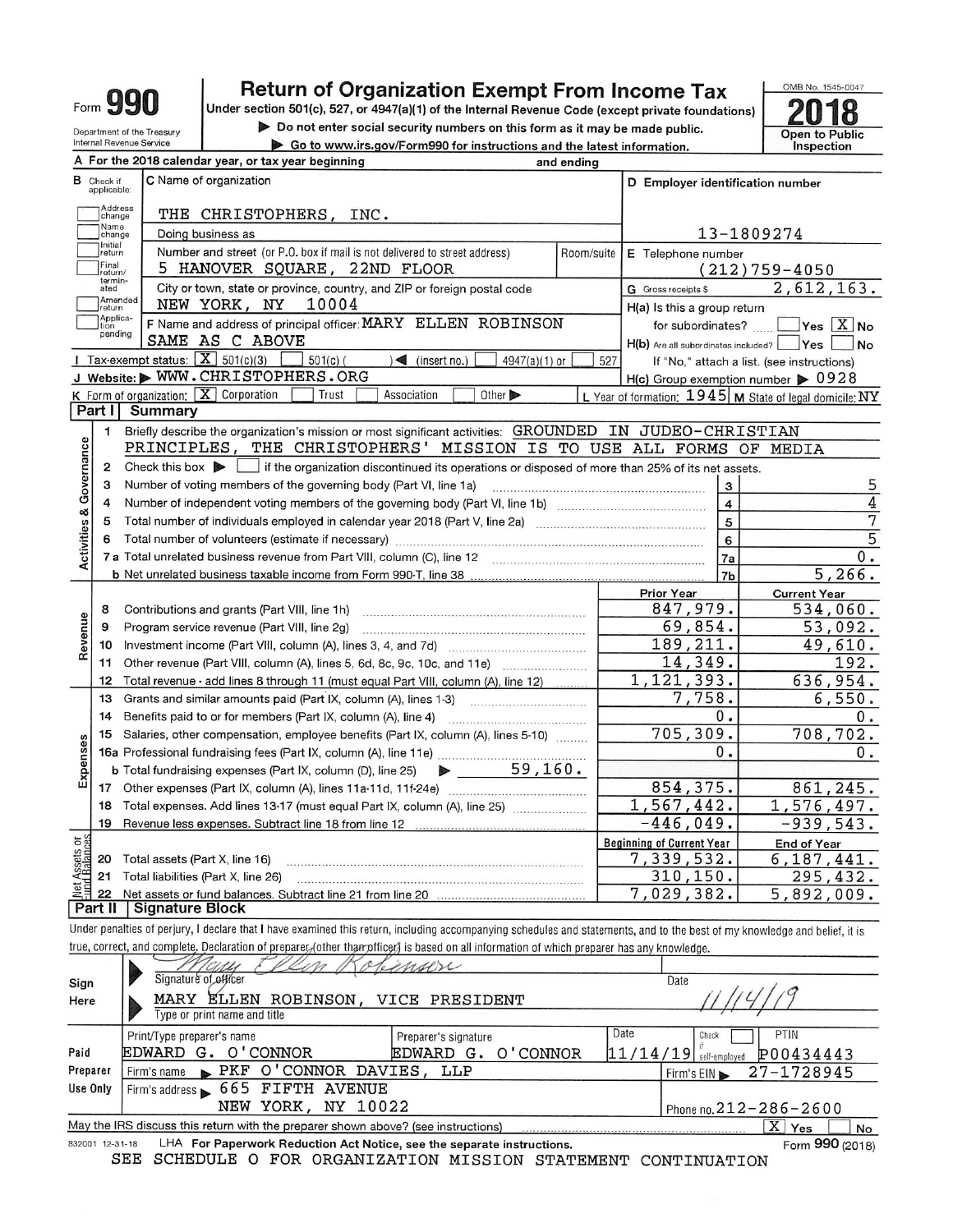|              | <b>Statement of Program Service Accomplishments</b><br>Part III                                                                              |                                                                 |
|--------------|----------------------------------------------------------------------------------------------------------------------------------------------|-----------------------------------------------------------------|
|              |                                                                                                                                              | $\overline{\mathbf{X}}$                                         |
| 1            | Briefly describe the organization's mission:                                                                                                 |                                                                 |
|              | SEE SCHEDULE O                                                                                                                               |                                                                 |
|              |                                                                                                                                              |                                                                 |
|              |                                                                                                                                              |                                                                 |
|              |                                                                                                                                              |                                                                 |
| $\mathbf{2}$ | Did the organization undertake any significant program services during the year which were not listed on the                                 |                                                                 |
|              | prior Form 990 or 990-EZ?                                                                                                                    | $\sqrt{}$ Yes $\sqrt{X}$ No                                     |
|              | If "Yes," describe these new services on Schedule O.                                                                                         |                                                                 |
|              |                                                                                                                                              | $\overline{\mathsf{Yes} \mathrel{\hspace{0.5pt}\mathsf{X}}}$ No |
| 3            | Did the organization cease conducting, or make significant changes in how it conducts, any program services?                                 |                                                                 |
|              | If "Yes," describe these changes on Schedule O.                                                                                              |                                                                 |
| 4            | Describe the organization's program service accomplishments for each of its three largest program services, as measured by expenses.         |                                                                 |
|              | Section 501(c)(3) and 501(c)(4) organizations are required to report the amount of grants and allocations to others, the total expenses, and |                                                                 |
|              | revenue, if any, for each program service reported.                                                                                          |                                                                 |
| 4a           | $451, 367$ . including grants of \$<br>(Expenses \$<br>(Code:                                                                                | 45,082.<br>) (Revenue \$                                        |
|              | INSPIRATIONAL LITERATURE - THE CHRISTOPHERS WRITE AND PUBLISH A WIDE                                                                         |                                                                 |
|              | VARIETY OF INSPIRATIONAL AND MOTIVATIONAL LITERATURE THROUGHOUT THE                                                                          |                                                                 |
|              | YEAR THAT REFLECTS THE MOTTO CHOSEN BY OUR FOUNDER, FATHER JAMES                                                                             |                                                                 |
|              | "IT'S BETTER TO LIGHT ONE CANDLE THAN TO CURSE THE DARKNESS."<br>KELLER:                                                                     |                                                                 |
|              | THIS LITERATURE CALLS ON ADULTS AND TEENS TO PUT THEIR FAITH INTO                                                                            |                                                                 |
|              | ACTION AND OFFERS ENCOURAGEMENT AND PRACTICAL TIPS TOWARD CREATING A                                                                         |                                                                 |
|              | BETTER SOCIETY AND HELPING PEOPLE TO LIVE POSITIVE, HEALTHY,                                                                                 | AND                                                             |
|              | PEACEFUL LIVES, EVEN IN THE FACE OF THE TREMENDOUS OBSTACLES THEY MAY                                                                        |                                                                 |
|              |                                                                                                                                              |                                                                 |
|              | FACE.                                                                                                                                        |                                                                 |
|              | OUR CHRISTOPHER NEWS NOTES ARE PUBLISHED 10 TIMES A YEAR AND ARE                                                                             |                                                                 |
|              | AVAILABLE FREE TO PEOPLE OF ALL FAITHS. THEY SHARE A UNIVERSAL MESSAGE                                                                       |                                                                 |
|              | OF GOD'S HOPE AND LOVE, WHILE ALSO OFFERING POSITIVE GUIDANCE TO HELP                                                                        |                                                                 |
| 4b           | 261, 211.<br>including grants of \$<br>(Code:<br>(Expenses \$                                                                                | ) (Revenue \$                                                   |
|              | CHRISTOPHER AWARDS - THE CHRISTOPHER AWARDS WERE CREATED IN 1949 BY OUR                                                                      |                                                                 |
|              | FOUNDER, FATHER JAMES KELLER, M.M., BECAUSE HE UNDERSTOOD THAT THE                                                                           |                                                                 |
|              | ARTS, MEDIA, AND POPULAR CULTURE HAD THE POWER TO INFLUENCE MILLIONS OF                                                                      |                                                                 |
|              | PEOPLE. HE REALIZED THAT WHEN WE'RE EXPOSED TO STORIES THAT SHINE A                                                                          |                                                                 |
|              | LIGHT ON OUR STRUGGLES AS WELL AS VIRTUES, LIKE FAITH,                                                                                       | COURAGE, HOPE,                                                  |
|              |                                                                                                                                              |                                                                 |
|              | AND LOVE, WE CAN BECOME MOTIVATED TO BECOME BETTER, MORE SELFLESS                                                                            |                                                                 |
|              | PEOPLE. THEREFORE, THE CHRISTOPHER AWARDS HONOR BOOKS, FILMS AND                                                                             |                                                                 |
|              | TELEVISION PROGRAMS THAT AFFIRM THE HIGHEST VALUES OF THE HUMAN SPIRIT.                                                                      |                                                                 |
|              |                                                                                                                                              |                                                                 |
|              | THE GOAL OF OUR AWARDS IS TO ENCOURAGE CREATIVE ARTISTS TO PURSUE                                                                            |                                                                 |
|              | EXCELLENCE IN ARENAS THAT HAVE THE POTENTIAL TO INFLUENCE A MASS                                                                             |                                                                 |
|              | AUDIENCE IN A POSITIVE WAY AND TO ENCOURAGE READERS AND VIEWERS TO TAP                                                                       |                                                                 |
| 4с           | $\overline{\phantom{a}}$ ) (Expenses \$<br>(Code:                                                                                            | ) (Revenue \$                                                   |
|              | CHRISTOPHER MEDIA: RADIO/PODCAST - "CHRISTOPHER CLOSEUP" HIGHLIGHTS                                                                          |                                                                 |
|              | INDIVIDUALS IN A WIDE VARIETY OF FIELDS WHO ACT AS POSITIVE INFLUENCES                                                                       |                                                                 |
|              | ON PEOPLE AROUND THEM IN SMALL AND EXTRAORDINARY WAYS. SUBJECTS COVERED                                                                      |                                                                 |
|              | INCLUDE SPIRITUAL SOLUTIONS TO EVERYDAY PROBLEMS, MAINTAINING HOPE IN                                                                        |                                                                 |
|              |                                                                                                                                              |                                                                 |
|              | THE FACE OF HARDSHIP, AND CARE FOR THE POOR.                                                                                                 |                                                                 |
|              | *RECENT "CHRISTOPHER CLOSEUP" GUESTS INCLUDE ACTOR AND HUMANITARIAN                                                                          |                                                                 |
|              | GARY SINISE; ABC NEWS JOURNALISTS PAULA FARIS AND LINSEY DAVIS;                                                                              |                                                                 |
|              | ACTRESS/HUMANITARIAN BONNIE HUNT; HALLMARK CHANNEL ACTRESS AND ADOPTION                                                                      |                                                                 |
|              | ADVOCATE JEN LILLEY; COMEDY WRITER AND BRAIN TUMOR SURVIVOR JEANNIE                                                                          |                                                                 |
|              | GAFFIGAN; ESPN HOST VICTORIA ARLEN; ACTORS DAVID OYELOWO, JIM CAVIEZEL,                                                                      |                                                                 |
|              | PATRICIA HEATON, CANDACE CAMERON BURE AND JONATHAN JACKSON; OLYMPIC                                                                          |                                                                 |
|              | GOLD MEDALISTS SIMONE BILES, GABRIELLE DOUGLAS AND SHAWN JOHNSON;                                                                            |                                                                 |
|              |                                                                                                                                              |                                                                 |
|              | 4d Other program services (Describe in Schedule O.)                                                                                          |                                                                 |
|              | $412,775.$ including grants of \$ 6,550.) (Revenue \$<br>(Expenses \$                                                                        | 8,010.                                                          |
|              | 1,320,348.<br>4e Total program service expenses >                                                                                            |                                                                 |
|              |                                                                                                                                              | Form 990 (2018)                                                 |
|              | SEE SCHEDULE O FOR CONTINUATION(S)<br>832002 12-31-18                                                                                        |                                                                 |
|              | 2                                                                                                                                            |                                                                 |
|              | 15270730 756359 1112160.000                                                                                                                  | 2018.06010 THE CHRISTOPHERS, INC.<br>11121601                   |
|              |                                                                                                                                              |                                                                 |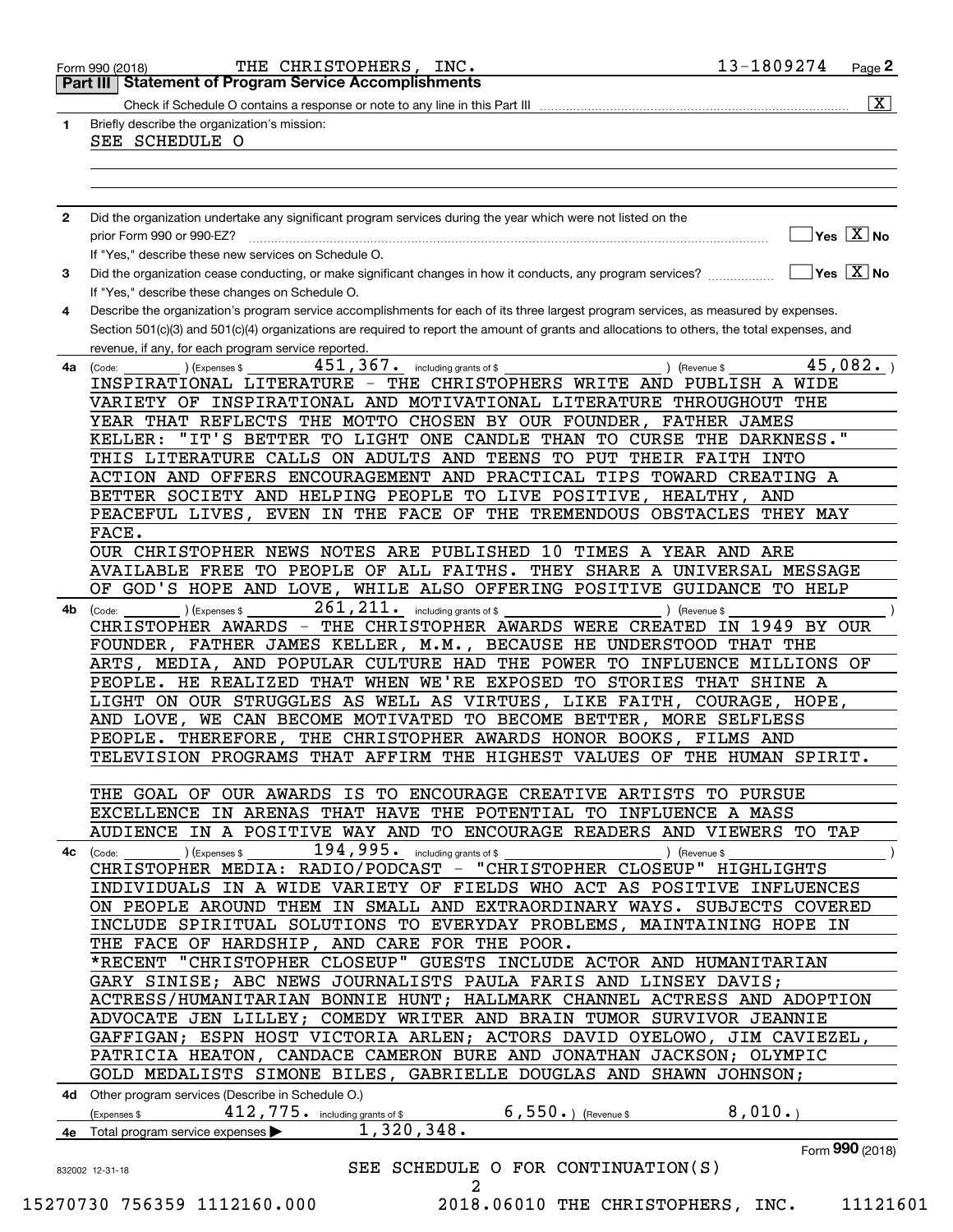Form 990 (2018) THE CHRISTOPHERS,INC. 13-1809274 <sub>Page</sub> 3<br>Part IV | Checklist of Required Schedules

|           |                                                                                                                                                                                                                                                           |                       | Yes                     | No                    |
|-----------|-----------------------------------------------------------------------------------------------------------------------------------------------------------------------------------------------------------------------------------------------------------|-----------------------|-------------------------|-----------------------|
| 1         | Is the organization described in section 501(c)(3) or 4947(a)(1) (other than a private foundation)?                                                                                                                                                       |                       |                         |                       |
|           |                                                                                                                                                                                                                                                           | 1                     | х                       |                       |
| 2         |                                                                                                                                                                                                                                                           | $\mathbf{2}$          | $\overline{\mathbf{x}}$ |                       |
| 3         | Did the organization engage in direct or indirect political campaign activities on behalf of or in opposition to candidates for                                                                                                                           |                       |                         |                       |
|           |                                                                                                                                                                                                                                                           | 3                     |                         | X.                    |
| 4         | Section 501(c)(3) organizations. Did the organization engage in lobbying activities, or have a section 501(h) election in effect                                                                                                                          |                       |                         |                       |
|           |                                                                                                                                                                                                                                                           | 4                     |                         | X.                    |
| 5         | Is the organization a section 501(c)(4), 501(c)(5), or 501(c)(6) organization that receives membership dues, assessments, or                                                                                                                              |                       |                         |                       |
|           |                                                                                                                                                                                                                                                           | 5                     |                         | X.                    |
| 6         | Did the organization maintain any donor advised funds or any similar funds or accounts for which donors have the right to<br>provide advice on the distribution or investment of amounts in such funds or accounts? If "Yes," complete Schedule D, Part I |                       |                         | X.                    |
| 7         | Did the organization receive or hold a conservation easement, including easements to preserve open space,                                                                                                                                                 | 6                     |                         |                       |
|           |                                                                                                                                                                                                                                                           | 7                     |                         | X.                    |
| 8         | Did the organization maintain collections of works of art, historical treasures, or other similar assets? If "Yes," complete                                                                                                                              |                       |                         |                       |
|           |                                                                                                                                                                                                                                                           | 8                     |                         | x                     |
| 9         | Did the organization report an amount in Part X, line 21, for escrow or custodial account liability, serve as a custodian for                                                                                                                             |                       |                         |                       |
|           | amounts not listed in Part X; or provide credit counseling, debt management, credit repair, or debt negotiation services?                                                                                                                                 |                       |                         |                       |
|           | If "Yes," complete Schedule D, Part IV                                                                                                                                                                                                                    | 9                     |                         | x                     |
| 10        | Did the organization, directly or through a related organization, hold assets in temporarily restricted endowments, permanent                                                                                                                             |                       |                         |                       |
|           |                                                                                                                                                                                                                                                           | 10                    |                         | х                     |
| 11        | If the organization's answer to any of the following questions is "Yes," then complete Schedule D, Parts VI, VII, VIII, IX, or X                                                                                                                          |                       |                         |                       |
|           | as applicable.                                                                                                                                                                                                                                            |                       |                         |                       |
|           | a Did the organization report an amount for land, buildings, and equipment in Part X, line 10? If "Yes," complete Schedule D,                                                                                                                             |                       |                         |                       |
|           |                                                                                                                                                                                                                                                           | 11a                   | X                       |                       |
|           | <b>b</b> Did the organization report an amount for investments - other securities in Part X, line 12 that is 5% or more of its total                                                                                                                      |                       |                         |                       |
|           |                                                                                                                                                                                                                                                           | 11b                   |                         | X.                    |
|           | c Did the organization report an amount for investments - program related in Part X, line 13 that is 5% or more of its total                                                                                                                              |                       |                         |                       |
|           |                                                                                                                                                                                                                                                           | 11c                   |                         | X.                    |
|           | d Did the organization report an amount for other assets in Part X, line 15 that is 5% or more of its total assets reported in                                                                                                                            |                       |                         |                       |
|           |                                                                                                                                                                                                                                                           | 11d                   | X                       |                       |
|           | e Did the organization report an amount for other liabilities in Part X, line 25? If "Yes," complete Schedule D, Part X                                                                                                                                   | <b>11e</b>            | $\mathbf X$             |                       |
| f         | Did the organization's separate or consolidated financial statements for the tax year include a footnote that addresses                                                                                                                                   |                       |                         |                       |
|           | the organization's liability for uncertain tax positions under FIN 48 (ASC 740)? If "Yes," complete Schedule D, Part X                                                                                                                                    | 11f                   | х                       |                       |
|           | 12a Did the organization obtain separate, independent audited financial statements for the tax year? If "Yes," complete                                                                                                                                   |                       |                         |                       |
|           | Schedule D, Parts XI and XII                                                                                                                                                                                                                              | 12a                   | х                       |                       |
|           | <b>b</b> Was the organization included in consolidated, independent audited financial statements for the tax year?                                                                                                                                        |                       |                         |                       |
|           | If "Yes," and if the organization answered "No" to line 12a, then completing Schedule D, Parts XI and XII is optional                                                                                                                                     | 12 <sub>b</sub><br>13 |                         | <u>x</u><br>X         |
| 13<br>14a | Did the organization maintain an office, employees, or agents outside of the United States?                                                                                                                                                               | 14a                   |                         | X                     |
| b         | Did the organization have aggregate revenues or expenses of more than \$10,000 from grantmaking, fundraising, business,                                                                                                                                   |                       |                         |                       |
|           | investment, and program service activities outside the United States, or aggregate foreign investments valued at \$100,000                                                                                                                                |                       |                         |                       |
|           |                                                                                                                                                                                                                                                           | 14b                   |                         | X.                    |
| 15        | Did the organization report on Part IX, column (A), line 3, more than \$5,000 of grants or other assistance to or for any                                                                                                                                 |                       |                         |                       |
|           |                                                                                                                                                                                                                                                           | 15                    |                         | X,                    |
| 16        | Did the organization report on Part IX, column (A), line 3, more than \$5,000 of aggregate grants or other assistance to                                                                                                                                  |                       |                         |                       |
|           |                                                                                                                                                                                                                                                           | 16                    |                         | X,                    |
| 17        | Did the organization report a total of more than \$15,000 of expenses for professional fundraising services on Part IX,                                                                                                                                   |                       |                         |                       |
|           |                                                                                                                                                                                                                                                           | 17                    |                         | X.                    |
| 18        | Did the organization report more than \$15,000 total of fundraising event gross income and contributions on Part VIII, lines                                                                                                                              |                       |                         |                       |
|           |                                                                                                                                                                                                                                                           | 18                    |                         | X.                    |
| 19        | Did the organization report more than \$15,000 of gross income from gaming activities on Part VIII, line 9a? If "Yes."                                                                                                                                    |                       |                         |                       |
|           |                                                                                                                                                                                                                                                           | 19                    |                         | X                     |
| 20a       | Did the organization operate one or more hospital facilities? If "Yes," complete Schedule H                                                                                                                                                               | 20a                   |                         | X                     |
|           | <b>b</b> If "Yes" to line 20a, did the organization attach a copy of its audited financial statements to this return?                                                                                                                                     | 20b                   |                         |                       |
| 21        | Did the organization report more than \$5,000 of grants or other assistance to any domestic organization or                                                                                                                                               |                       |                         |                       |
|           |                                                                                                                                                                                                                                                           | 21                    |                         | X.<br>Form 990 (2018) |
|           | 832003 12-31-18                                                                                                                                                                                                                                           |                       |                         |                       |

832003 12-31-18

15270730 756359 1112160.000 2018.06010 THE CHRISTOPHERS, INC. 11121601

3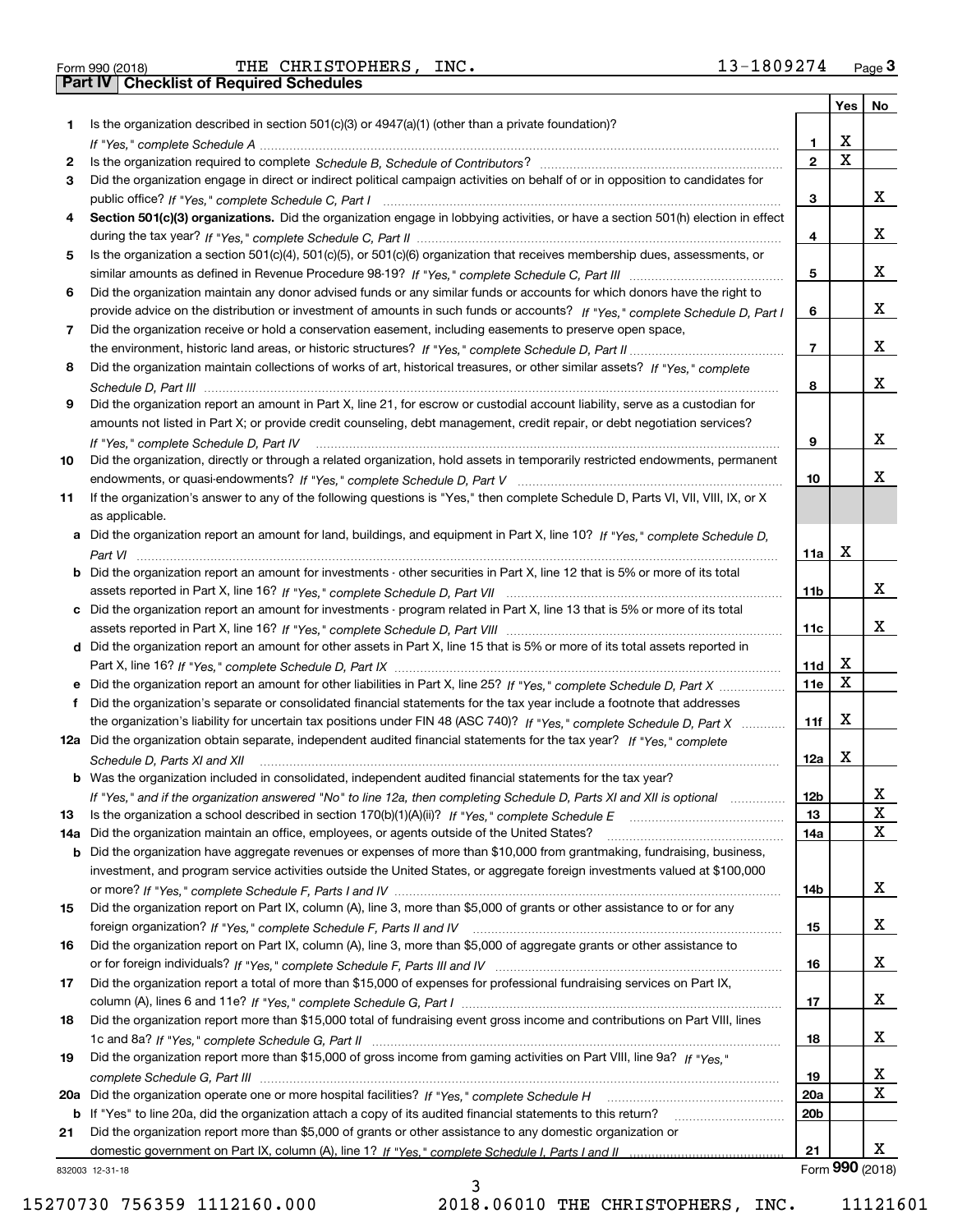| Form 990 (2018) |  |  |
|-----------------|--|--|

*(continued)*

|          |                                                                                                                                   |                 | Yes | No                      |
|----------|-----------------------------------------------------------------------------------------------------------------------------------|-----------------|-----|-------------------------|
| 22       | Did the organization report more than \$5,000 of grants or other assistance to or for domestic individuals on                     |                 |     |                         |
|          |                                                                                                                                   | 22              | х   |                         |
| 23       | Did the organization answer "Yes" to Part VII, Section A, line 3, 4, or 5 about compensation of the organization's current        |                 |     |                         |
|          | and former officers, directors, trustees, key employees, and highest compensated employees? If "Yes," complete                    |                 |     |                         |
|          |                                                                                                                                   | 23              |     | x                       |
|          | 24a Did the organization have a tax-exempt bond issue with an outstanding principal amount of more than \$100,000 as of the       |                 |     |                         |
|          | last day of the year, that was issued after December 31, 2002? If "Yes," answer lines 24b through 24d and complete                |                 |     |                         |
|          |                                                                                                                                   | 24a             |     | x                       |
|          | b Did the organization invest any proceeds of tax-exempt bonds beyond a temporary period exception?                               | 24 <sub>b</sub> |     |                         |
|          | c Did the organization maintain an escrow account other than a refunding escrow at any time during the year to defease            |                 |     |                         |
|          | any tax-exempt bonds?                                                                                                             | 24c             |     |                         |
|          | d Did the organization act as an "on behalf of" issuer for bonds outstanding at any time during the year?                         | 24d             |     |                         |
|          | 25a Section 501(c)(3), 501(c)(4), and 501(c)(29) organizations. Did the organization engage in an excess benefit                  |                 |     |                         |
|          |                                                                                                                                   | 25a             |     | x                       |
|          | b Is the organization aware that it engaged in an excess benefit transaction with a disqualified person in a prior year, and      |                 |     |                         |
|          | that the transaction has not been reported on any of the organization's prior Forms 990 or 990-EZ? If "Yes." complete             |                 |     |                         |
|          | Schedule L. Part I                                                                                                                | 25b             |     | x                       |
| 26       | Did the organization report any amount on Part X, line 5, 6, or 22 for receivables from or payables to any current or             |                 |     |                         |
|          | former officers, directors, trustees, key employees, highest compensated employees, or disqualified persons? If "Yes."            |                 |     |                         |
|          | complete Schedule L, Part II                                                                                                      | 26              |     | х                       |
| 27       | Did the organization provide a grant or other assistance to an officer, director, trustee, key employee, substantial              |                 |     |                         |
|          | contributor or employee thereof, a grant selection committee member, or to a 35% controlled entity or family member               |                 |     |                         |
|          |                                                                                                                                   | 27              |     | х                       |
| 28       | Was the organization a party to a business transaction with one of the following parties (see Schedule L, Part IV                 |                 |     |                         |
|          | instructions for applicable filing thresholds, conditions, and exceptions):                                                       |                 |     |                         |
|          | a A current or former officer, director, trustee, or key employee? If "Yes," complete Schedule L, Part IV                         | 28a             |     | х                       |
|          | b A family member of a current or former officer, director, trustee, or key employee? If "Yes," complete Schedule L, Part IV      | 28b             |     | X                       |
|          | c An entity of which a current or former officer, director, trustee, or key employee (or a family member thereof) was an officer, |                 |     |                         |
|          |                                                                                                                                   | 28c             |     | x                       |
| 29       |                                                                                                                                   | 29              |     | $\overline{\mathbf{x}}$ |
| 30       | Did the organization receive contributions of art, historical treasures, or other similar assets, or qualified conservation       |                 |     |                         |
|          |                                                                                                                                   | 30              |     | х                       |
| 31       | Did the organization liquidate, terminate, or dissolve and cease operations?                                                      |                 |     |                         |
|          |                                                                                                                                   | 31              |     | х                       |
| 32       | Did the organization sell, exchange, dispose of, or transfer more than 25% of its net assets? If "Yes," complete                  |                 |     |                         |
|          | Schedule N, Part II (1996) (1996) (1997) (1997) (1998) (1998) (1998) (1998) (1998) (1998) (1998) (1999) (1999)                    | 32              |     | х                       |
| 33       | Did the organization own 100% of an entity disregarded as separate from the organization under Regulations                        |                 |     |                         |
|          |                                                                                                                                   | 33              |     | х                       |
| 34       | Was the organization related to any tax-exempt or taxable entity? If "Yes," complete Schedule R, Part II, III, or IV, and         |                 |     |                         |
|          |                                                                                                                                   | 34              |     | X                       |
|          | 35a Did the organization have a controlled entity within the meaning of section 512(b)(13)?                                       | 35a             |     | X                       |
|          | b If "Yes" to line 35a, did the organization receive any payment from or engage in any transaction with a controlled entity       |                 |     |                         |
|          |                                                                                                                                   | 35b             |     |                         |
| 36       | Section 501(c)(3) organizations. Did the organization make any transfers to an exempt non-charitable related organization?        |                 |     |                         |
|          |                                                                                                                                   | 36              |     | x                       |
| 37       | Did the organization conduct more than 5% of its activities through an entity that is not a related organization                  |                 |     |                         |
|          | and that is treated as a partnership for federal income tax purposes? If "Yes," complete Schedule R, Part VI                      | 37              |     | x                       |
| 38       | Did the organization complete Schedule O and provide explanations in Schedule O for Part VI, lines 11b and 19?                    |                 |     |                         |
|          | Note. All Form 990 filers are required to complete Schedule O                                                                     | 38              | х   |                         |
| ∣ Part V | <b>Statements Regarding Other IRS Filings and Tax Compliance</b>                                                                  |                 |     |                         |
|          | Check if Schedule O contains a response or note to any line in this Part V                                                        |                 |     |                         |
|          |                                                                                                                                   |                 | Yes | No.                     |
|          | 23<br>1a<br>1a Enter the number reported in Box 3 of Form 1096. Enter -0- if not applicable                                       |                 |     |                         |
|          | 0<br><b>b</b> Enter the number of Forms W-2G included in line 1a. Enter -0- if not applicable<br>1b                               |                 |     |                         |
|          | Did the organization comply with backup withholding rules for reportable payments to vendors and reportable gaming                |                 |     |                         |
|          | (gambling) winnings to prize winners?                                                                                             | 1c              |     |                         |
|          | 832004 12-31-18                                                                                                                   |                 |     | Form 990 (2018)         |
|          | 4                                                                                                                                 |                 |     |                         |

 <sup>15270730 756359 1112160.000 2018.06010</sup> THE CHRISTOPHERS, INC. 11121601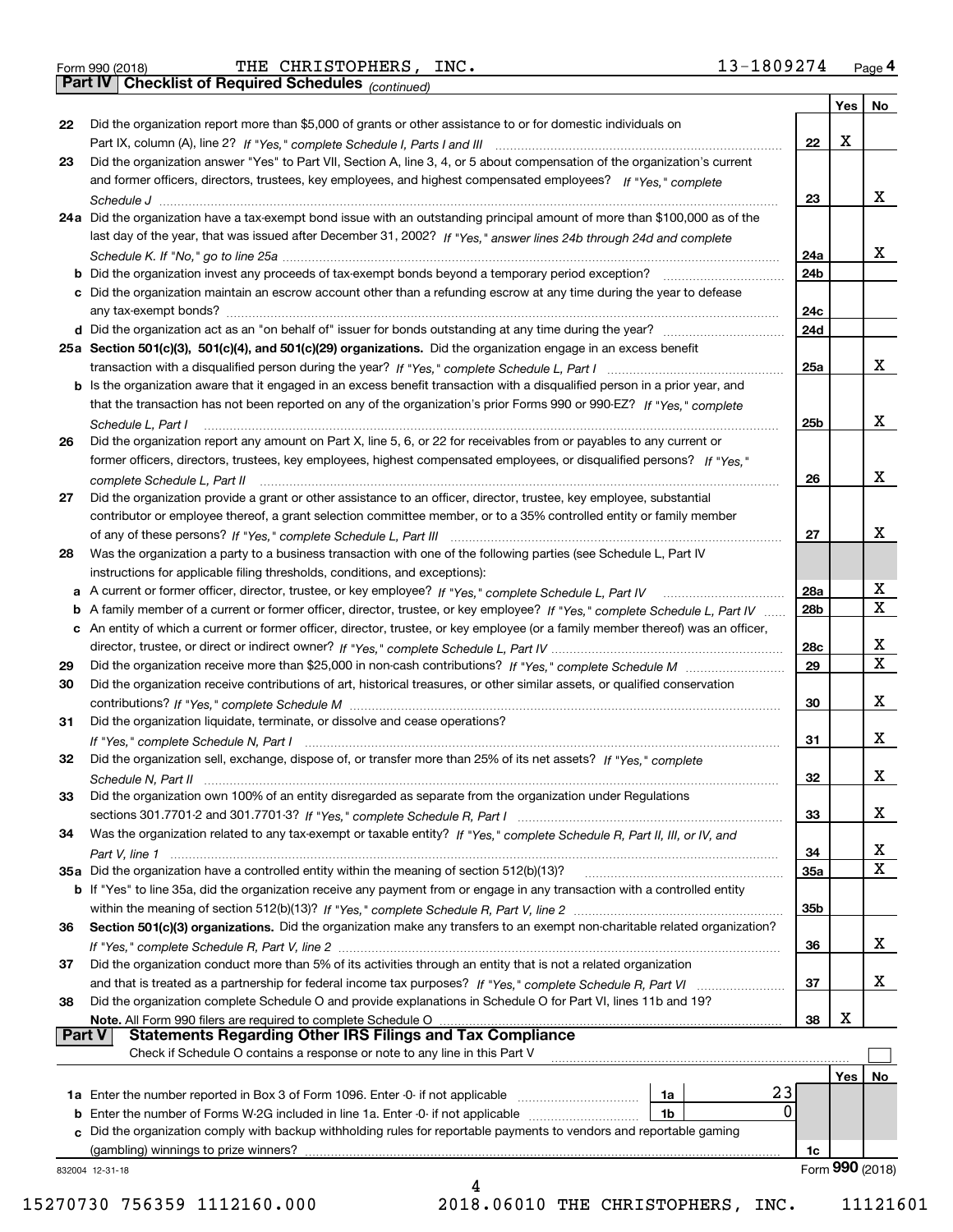|               | 13-1809274<br>THE CHRISTOPHERS, INC.<br>Form 990 (2018)                                                                                         |                |                             | $Page$ <sup>5</sup> |  |  |  |  |
|---------------|-------------------------------------------------------------------------------------------------------------------------------------------------|----------------|-----------------------------|---------------------|--|--|--|--|
| <b>Part V</b> | Statements Regarding Other IRS Filings and Tax Compliance (continued)                                                                           |                |                             |                     |  |  |  |  |
|               |                                                                                                                                                 |                | Yes                         | No                  |  |  |  |  |
|               | 2a Enter the number of employees reported on Form W-3, Transmittal of Wage and Tax Statements,                                                  |                |                             |                     |  |  |  |  |
|               | 7<br>filed for the calendar year ending with or within the year covered by this return <i>manumumumum</i><br>2a                                 |                |                             |                     |  |  |  |  |
|               |                                                                                                                                                 | 2 <sub>b</sub> | X                           |                     |  |  |  |  |
|               |                                                                                                                                                 |                |                             |                     |  |  |  |  |
|               | 3a Did the organization have unrelated business gross income of \$1,000 or more during the year?                                                | За             |                             | х                   |  |  |  |  |
|               |                                                                                                                                                 | 3 <sub>b</sub> |                             |                     |  |  |  |  |
|               | 4a At any time during the calendar year, did the organization have an interest in, or a signature or other authority over, a                    |                |                             |                     |  |  |  |  |
|               |                                                                                                                                                 | 4a             |                             | x                   |  |  |  |  |
|               | <b>b</b> If "Yes," enter the name of the foreign country: $\blacktriangleright$                                                                 |                |                             |                     |  |  |  |  |
|               | See instructions for filing requirements for FinCEN Form 114, Report of Foreign Bank and Financial Accounts (FBAR).                             |                |                             |                     |  |  |  |  |
|               | 5a Was the organization a party to a prohibited tax shelter transaction at any time during the tax year?                                        | 5a             |                             | X                   |  |  |  |  |
|               |                                                                                                                                                 |                |                             |                     |  |  |  |  |
|               |                                                                                                                                                 | 5c             |                             |                     |  |  |  |  |
|               | 6a Does the organization have annual gross receipts that are normally greater than \$100,000, and did the organization solicit                  |                |                             |                     |  |  |  |  |
|               | any contributions that were not tax deductible as charitable contributions?                                                                     | 6a             |                             | x                   |  |  |  |  |
|               | <b>b</b> If "Yes," did the organization include with every solicitation an express statement that such contributions or gifts                   |                |                             |                     |  |  |  |  |
|               | were not tax deductible?                                                                                                                        | 6b             |                             |                     |  |  |  |  |
| 7             | Organizations that may receive deductible contributions under section 170(c).                                                                   |                |                             |                     |  |  |  |  |
| а             | Did the organization receive a payment in excess of \$75 made partly as a contribution and partly for goods and services provided to the payor? | 7a             |                             | x                   |  |  |  |  |
|               | <b>b</b> If "Yes," did the organization notify the donor of the value of the goods or services provided?                                        | 7b             |                             |                     |  |  |  |  |
|               | c Did the organization sell, exchange, or otherwise dispose of tangible personal property for which it was required                             |                |                             |                     |  |  |  |  |
|               |                                                                                                                                                 | 7c             |                             | х                   |  |  |  |  |
|               | 7d                                                                                                                                              |                |                             |                     |  |  |  |  |
|               | e Did the organization receive any funds, directly or indirectly, to pay premiums on a personal benefit contract?                               | 7e             |                             | х                   |  |  |  |  |
| Ť             | Did the organization, during the year, pay premiums, directly or indirectly, on a personal benefit contract?                                    | 7f             |                             | х                   |  |  |  |  |
| g             | If the organization received a contribution of qualified intellectual property, did the organization file Form 8899 as required?                | 7g             |                             |                     |  |  |  |  |
|               | h If the organization received a contribution of cars, boats, airplanes, or other vehicles, did the organization file a Form 1098-C?            |                |                             |                     |  |  |  |  |
| 8             | Sponsoring organizations maintaining donor advised funds. Did a donor advised fund maintained by the                                            | 7h             |                             |                     |  |  |  |  |
|               | sponsoring organization have excess business holdings at any time during the year?                                                              | 8              |                             |                     |  |  |  |  |
| 9             | Sponsoring organizations maintaining donor advised funds.                                                                                       |                |                             |                     |  |  |  |  |
| а             | Did the sponsoring organization make any taxable distributions under section 4966?                                                              | 9а             |                             |                     |  |  |  |  |
|               |                                                                                                                                                 | 9b             |                             |                     |  |  |  |  |
| 10            | Section 501(c)(7) organizations. Enter:                                                                                                         |                |                             |                     |  |  |  |  |
|               | 10a                                                                                                                                             |                |                             |                     |  |  |  |  |
|               | <b>b</b> Gross receipts, included on Form 990, Part VIII, line 12, for public use of club facilities <i>manument</i><br>10b                     |                |                             |                     |  |  |  |  |
| 11            | Section 501(c)(12) organizations. Enter:                                                                                                        |                |                             |                     |  |  |  |  |
|               | 11a                                                                                                                                             |                |                             |                     |  |  |  |  |
|               | <b>b</b> Gross income from other sources (Do not net amounts due or paid to other sources against                                               |                |                             |                     |  |  |  |  |
|               | amounts due or received from them.)<br>11b                                                                                                      |                |                             |                     |  |  |  |  |
|               | 12a Section 4947(a)(1) non-exempt charitable trusts. Is the organization filing Form 990 in lieu of Form 1041?                                  | 12a            |                             |                     |  |  |  |  |
|               | <b>b</b> If "Yes," enter the amount of tax-exempt interest received or accrued during the year<br>12b                                           |                |                             |                     |  |  |  |  |
| 13            | Section 501(c)(29) qualified nonprofit health insurance issuers.                                                                                |                |                             |                     |  |  |  |  |
|               | a Is the organization licensed to issue qualified health plans in more than one state?                                                          | 13а            |                             |                     |  |  |  |  |
|               | Note. See the instructions for additional information the organization must report on Schedule O.                                               |                |                             |                     |  |  |  |  |
|               | <b>b</b> Enter the amount of reserves the organization is required to maintain by the states in which the                                       |                |                             |                     |  |  |  |  |
|               | 13 <sub>b</sub>                                                                                                                                 |                |                             |                     |  |  |  |  |
|               | 13с                                                                                                                                             |                |                             |                     |  |  |  |  |
| 14a           | Did the organization receive any payments for indoor tanning services during the tax year?                                                      | 14a            |                             | х                   |  |  |  |  |
|               |                                                                                                                                                 | 14b            |                             |                     |  |  |  |  |
| 15            | Is the organization subject to the section 4960 tax on payment(s) of more than \$1,000,000 in remuneration or                                   |                |                             |                     |  |  |  |  |
|               |                                                                                                                                                 | 15             |                             | х                   |  |  |  |  |
|               | If "Yes," see instructions and file Form 4720, Schedule N.                                                                                      |                |                             |                     |  |  |  |  |
| 16            | Is the organization an educational institution subject to the section 4968 excise tax on net investment income?                                 | 16             |                             | х                   |  |  |  |  |
|               | .<br>If "Yes," complete Form 4720, Schedule O.                                                                                                  |                |                             |                     |  |  |  |  |
|               |                                                                                                                                                 |                | $F_{\text{arm}}$ 990 (2019) |                     |  |  |  |  |

5

Form (2018) **990**

832005 12-31-18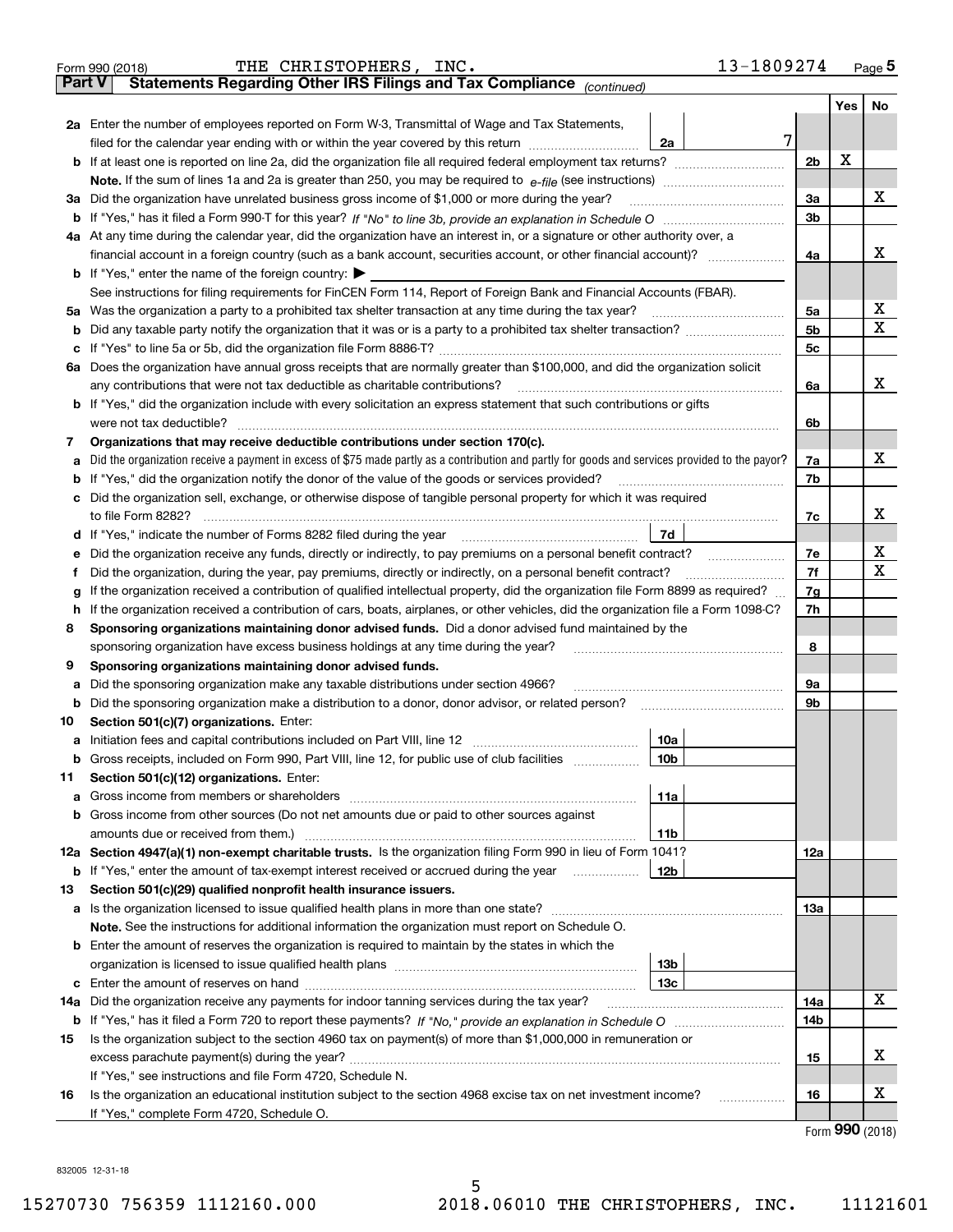| Form 990 (2018) |  |  |
|-----------------|--|--|
|                 |  |  |

|                        | <b>Management, and Disclosure</b> For each "Yos" response to lines 2 through 7b holow, and for a "No" re |
|------------------------|----------------------------------------------------------------------------------------------------------|
| THE CHRISTOPHERS, INC. | 13-1809274                                                                                               |

| Form 990 (2018) | THE CHRISTOPHERS, INC. | 13-1809274                                                                                                                  | $P$ <sub>age</sub> 6 |
|-----------------|------------------------|-----------------------------------------------------------------------------------------------------------------------------|----------------------|
|                 |                        | Part VI Governance, Management, and Disclosure For each "Yes" response to lines 2 through 7b below, and for a "No" response |                      |
|                 |                        | to line 8a, 8b, or 10b below, describe the circumstances, processes, or changes in Schedule O. See instructions.            |                      |

|     | <b>Section A. Governing Body and Management</b>                                                                                                                                                                                |    |                 |                 |             |
|-----|--------------------------------------------------------------------------------------------------------------------------------------------------------------------------------------------------------------------------------|----|-----------------|-----------------|-------------|
|     | 1a                                                                                                                                                                                                                             | 5. |                 | Yes             | No          |
|     | <b>1a</b> Enter the number of voting members of the governing body at the end of the tax year <i>manumum</i><br>If there are material differences in voting rights among members of the governing body, or if the governing    |    |                 |                 |             |
|     |                                                                                                                                                                                                                                |    |                 |                 |             |
|     | body delegated broad authority to an executive committee or similar committee, explain in Schedule O.                                                                                                                          | 4  |                 |                 |             |
|     | Enter the number of voting members included in line 1a, above, who are independent<br>1b                                                                                                                                       |    |                 |                 |             |
| 2   | Did any officer, director, trustee, or key employee have a family relationship or a business relationship with any other                                                                                                       |    |                 |                 |             |
|     |                                                                                                                                                                                                                                |    | $\overline{2}$  | х               |             |
| 3   | Did the organization delegate control over management duties customarily performed by or under the direct supervision                                                                                                          |    |                 |                 |             |
|     |                                                                                                                                                                                                                                |    | 3               |                 | х           |
| 4   | Did the organization make any significant changes to its governing documents since the prior Form 990 was filed?                                                                                                               |    | 4               |                 | $\mathbf x$ |
| 5   |                                                                                                                                                                                                                                |    | 5               |                 | X           |
| 6   | Did the organization have members or stockholders?                                                                                                                                                                             |    | 6               |                 | $\mathbf X$ |
| 7a  | Did the organization have members, stockholders, or other persons who had the power to elect or appoint one or                                                                                                                 |    |                 |                 |             |
|     |                                                                                                                                                                                                                                |    | 7a              |                 | х           |
|     | <b>b</b> Are any governance decisions of the organization reserved to (or subject to approval by) members, stockholders, or                                                                                                    |    |                 |                 |             |
|     | persons other than the governing body?                                                                                                                                                                                         |    | 7b              |                 | х           |
| 8   | Did the organization contemporaneously document the meetings held or written actions undertaken during the year by the following:                                                                                              |    |                 |                 |             |
| а   |                                                                                                                                                                                                                                |    | 8а              | х               |             |
|     | Each committee with authority to act on behalf of the governing body? [11] manufacture manufacture with authority to act on behalf of the governing body? [11] manufacture manufacture with authority of the state with an int |    | 8b              | X               |             |
| 9   | Is there any officer, director, trustee, or key employee listed in Part VII, Section A, who cannot be reached at the                                                                                                           |    |                 |                 |             |
|     |                                                                                                                                                                                                                                |    | 9               |                 | x           |
|     | Section B. Policies <sub>(This Section B requests information about policies not required by the Internal Revenue Code.)</sub>                                                                                                 |    |                 |                 |             |
|     |                                                                                                                                                                                                                                |    |                 | Yes             | <b>No</b>   |
|     |                                                                                                                                                                                                                                |    | 10a             |                 | X           |
|     | b If "Yes," did the organization have written policies and procedures governing the activities of such chapters, affiliates,                                                                                                   |    |                 |                 |             |
|     |                                                                                                                                                                                                                                |    | 10 <sub>b</sub> |                 |             |
|     | 11a Has the organization provided a complete copy of this Form 990 to all members of its governing body before filing the form?                                                                                                |    | 11a             | X               |             |
| b   | Describe in Schedule O the process, if any, used by the organization to review this Form 990.                                                                                                                                  |    |                 |                 |             |
| 12a |                                                                                                                                                                                                                                |    | 12a             | х               |             |
| b   |                                                                                                                                                                                                                                |    | 12 <sub>b</sub> | $\mathbf X$     |             |
| с   | Did the organization regularly and consistently monitor and enforce compliance with the policy? If "Yes," describe                                                                                                             |    |                 |                 |             |
|     | in Schedule O how this was done <i>manual content of the content of the state of the content of the content of the</i>                                                                                                         |    | 12c             | х               |             |
| 13  |                                                                                                                                                                                                                                |    | 13              | $\mathbf X$     |             |
| 14  |                                                                                                                                                                                                                                |    | 14              | X               |             |
| 15  | Did the process for determining compensation of the following persons include a review and approval by independent                                                                                                             |    |                 |                 |             |
|     | persons, comparability data, and contemporaneous substantiation of the deliberation and decision?                                                                                                                              |    |                 |                 |             |
| а   |                                                                                                                                                                                                                                |    | 15a             | х               |             |
|     | <b>b</b> Other officers or key employees of the organization                                                                                                                                                                   |    | 15b             | $\mathbf X$     |             |
|     | If "Yes" to line 15a or 15b, describe the process in Schedule O (see instructions).                                                                                                                                            |    |                 |                 |             |
|     | 16a Did the organization invest in, contribute assets to, or participate in a joint venture or similar arrangement with a                                                                                                      |    |                 |                 |             |
|     | taxable entity during the year?                                                                                                                                                                                                |    | 16a             |                 | х           |
|     | b If "Yes," did the organization follow a written policy or procedure requiring the organization to evaluate its participation                                                                                                 |    |                 |                 |             |
|     | in joint venture arrangements under applicable federal tax law, and take steps to safeguard the organization's                                                                                                                 |    |                 |                 |             |
|     |                                                                                                                                                                                                                                |    | 16b             |                 |             |
|     | <b>Section C. Disclosure</b>                                                                                                                                                                                                   |    |                 |                 |             |
| 17  | <b>NONE</b><br>List the states with which a copy of this Form 990 is required to be filed $\blacktriangleright$                                                                                                                |    |                 |                 |             |
| 18  | Section 6104 requires an organization to make its Forms 1023 (1024 or 1024-A if applicable), 990, and 990-T (Section 501(c)(3)s only) available                                                                                |    |                 |                 |             |
|     | for public inspection. Indicate how you made these available. Check all that apply.                                                                                                                                            |    |                 |                 |             |
|     | X Own website<br>$\boxed{\textbf{X}}$ Upon request<br>Another's website<br>Other (explain in Schedule O)                                                                                                                       |    |                 |                 |             |
| 19  | Describe in Schedule O whether (and if so, how) the organization made its governing documents, conflict of interest policy, and financial                                                                                      |    |                 |                 |             |
|     | statements available to the public during the tax year.                                                                                                                                                                        |    |                 |                 |             |
| 20  | State the name, address, and telephone number of the person who possesses the organization's books and records                                                                                                                 |    |                 |                 |             |
|     | MARY ELLEN ROBINSON - (212) 759-4050                                                                                                                                                                                           |    |                 |                 |             |
|     | 10004<br>5 HANOVER SQUARE, 22ND FLOOR, NEW YORK, NY                                                                                                                                                                            |    |                 |                 |             |
|     |                                                                                                                                                                                                                                |    |                 | Form 990 (2018) |             |
|     | 832006 12-31-18                                                                                                                                                                                                                |    |                 |                 |             |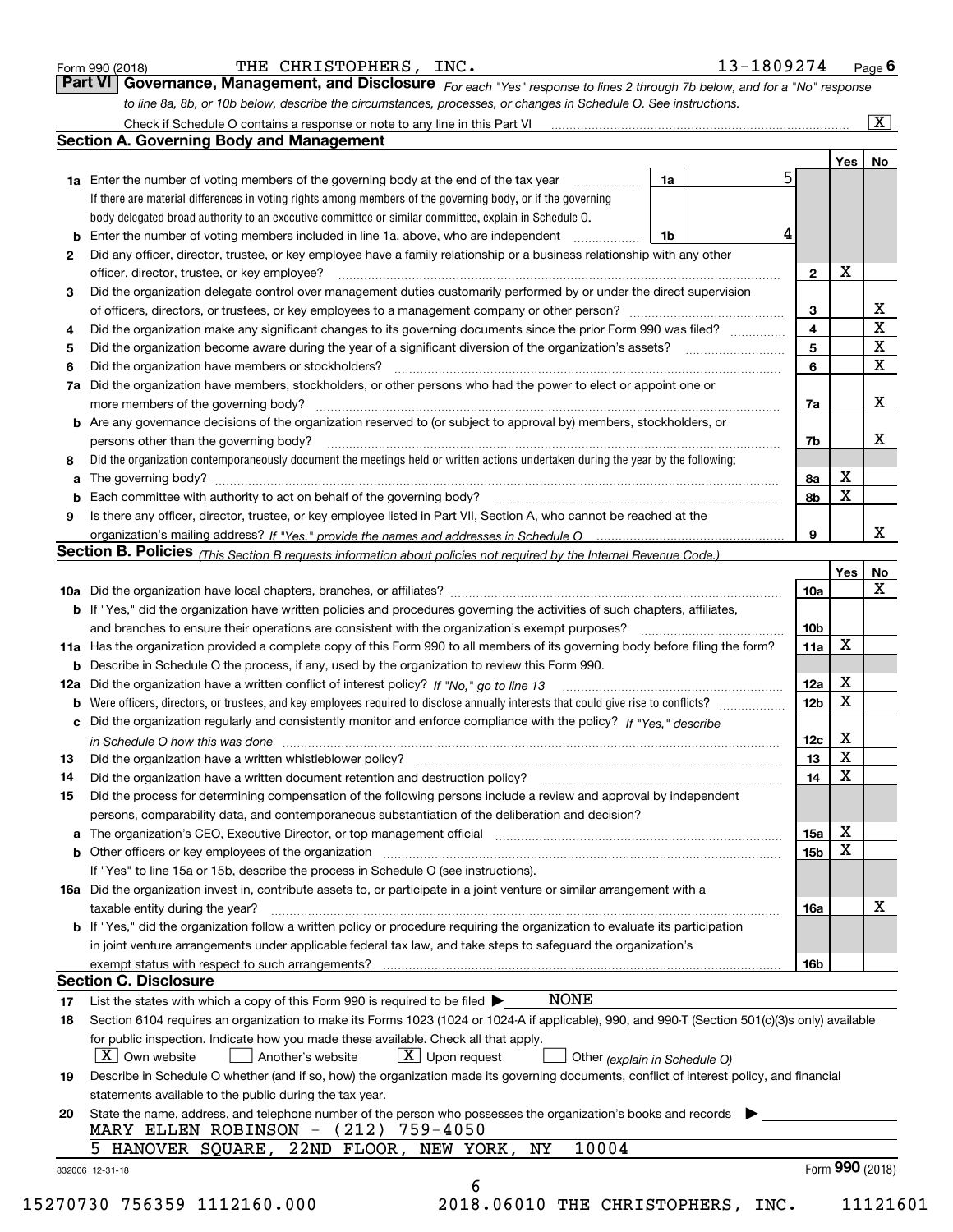|  | Form 990 (2018) |  |
|--|-----------------|--|
|  |                 |  |

 $\mathcal{L}^{\text{max}}$ 

| Form 990 (2018) | THE CHRISTOPHERS, INC.                        | 13-1809274                                                                                 | Page 7 |
|-----------------|-----------------------------------------------|--------------------------------------------------------------------------------------------|--------|
|                 |                                               | Part VII Compensation of Officers, Directors, Trustees, Key Employees, Highest Compensated |        |
|                 | <b>Employees, and Independent Contractors</b> |                                                                                            |        |

Check if Schedule O contains a response or note to any line in this Part VII

**Section A. Officers, Directors, Trustees, Key Employees, and Highest Compensated Employees**

**1a**  Complete this table for all persons required to be listed. Report compensation for the calendar year ending with or within the organization's tax year.

**•** List all of the organization's current officers, directors, trustees (whether individuals or organizations), regardless of amount of compensation. Enter -0- in columns  $(D)$ ,  $(E)$ , and  $(F)$  if no compensation was paid.

● List all of the organization's **current** key employees, if any. See instructions for definition of "key employee."

**•** List the organization's five current highest compensated employees (other than an officer, director, trustee, or key employee) who received reportable compensation (Box 5 of Form W-2 and/or Box 7 of Form 1099-MISC) of more than \$100,000 from the organization and any related organizations.

 $\bullet$  List all of the organization's **former** officers, key employees, and highest compensated employees who received more than \$100,000 of reportable compensation from the organization and any related organizations.

**•** List all of the organization's former directors or trustees that received, in the capacity as a former director or trustee of the organization, more than \$10,000 of reportable compensation from the organization and any related organizations.

List persons in the following order: individual trustees or directors; institutional trustees; officers; key employees; highest compensated employees; and former such persons.

Check this box if neither the organization nor any related organization compensated any current officer, director, or trustee.  $\mathcal{L}^{\text{max}}$ 

| (A)                                 | (B)                    |                                         |                       |             | (C)          |                                                                  |        | (D)                 | (E)                              | (F)                      |
|-------------------------------------|------------------------|-----------------------------------------|-----------------------|-------------|--------------|------------------------------------------------------------------|--------|---------------------|----------------------------------|--------------------------|
| Name and Title                      | Average                | Position<br>(do not check more than one |                       | Reportable  | Reportable   | Estimated                                                        |        |                     |                                  |                          |
|                                     | hours per              |                                         |                       |             |              | box, unless person is both an<br>officer and a director/trustee) |        | compensation        | compensation                     | amount of                |
|                                     | week                   |                                         |                       |             |              |                                                                  |        | from                | from related                     | other                    |
|                                     | (list any<br>hours for |                                         |                       |             |              |                                                                  |        | the<br>organization | organizations<br>(W-2/1099-MISC) | compensation<br>from the |
|                                     | related                |                                         |                       |             |              |                                                                  |        | (W-2/1099-MISC)     |                                  | organization             |
|                                     | organizations          |                                         |                       |             |              |                                                                  |        |                     |                                  | and related              |
|                                     | below                  | Individual trustee or director          | Institutional trustee |             | Key employee |                                                                  |        |                     |                                  | organizations            |
|                                     | line)                  |                                         |                       | Officer     |              | Highest compensated<br> employee                                 | Former |                     |                                  |                          |
| (1) JOHN F. FLAHERTY, ESQ           | 0.50                   |                                         |                       |             |              |                                                                  |        |                     |                                  |                          |
| CHAIRMAN OF THE BOARD               |                        | $\rm X$                                 |                       | $\mathbf X$ |              |                                                                  |        | $0$ .               | $\mathbf 0$ .                    | 0.                       |
| (2) ROBERT V. OKULSKI               | 4.00                   |                                         |                       |             |              |                                                                  |        |                     |                                  |                          |
| PRESIDENT/TREASURER                 |                        | $\rm X$                                 |                       | $\mathbf X$ |              |                                                                  |        | $\mathbf 0$ .       | $\mathfrak o$ .                  | 0.                       |
| (3) MARY ELLEN ROBINSON             | 35.00                  |                                         |                       |             |              |                                                                  |        |                     |                                  |                          |
| VICE PRESIDENT/SECRETARY            |                        | $\rm X$                                 |                       | $\mathbf X$ |              |                                                                  |        | 120,327.            | $0$ .                            | 21,040.                  |
| (4) MSGR PETER G. FINN              | 0.50                   |                                         |                       |             |              |                                                                  |        |                     |                                  |                          |
| <b>DIRECTOR</b>                     |                        | $\overline{\mathbf{X}}$                 |                       |             |              |                                                                  |        | $0$ .               | $0$ .                            | 0.                       |
| (5) REV. EDWARD M. DOUGHERTY, M.M.  | 0.50                   |                                         |                       |             |              |                                                                  |        |                     |                                  |                          |
| <b>DIRECTOR</b>                     |                        | $\mathbf X$                             |                       |             |              |                                                                  |        | 5,358.              | $0$ .                            | 0.                       |
| (6) YANEZA SANTOS                   | 35.00                  |                                         |                       |             |              |                                                                  |        |                     |                                  |                          |
| ASSISTANT SECRETARY/FINANCE MANAGER |                        |                                         |                       | $\mathbf X$ |              |                                                                  |        | 98,106.             | $0$ .                            | 9,332.                   |
|                                     |                        |                                         |                       |             |              |                                                                  |        |                     |                                  |                          |
|                                     |                        |                                         |                       |             |              |                                                                  |        |                     |                                  |                          |
|                                     |                        |                                         |                       |             |              |                                                                  |        |                     |                                  |                          |
|                                     |                        |                                         |                       |             |              |                                                                  |        |                     |                                  |                          |
|                                     |                        |                                         |                       |             |              |                                                                  |        |                     |                                  |                          |
|                                     |                        |                                         |                       |             |              |                                                                  |        |                     |                                  |                          |
|                                     |                        |                                         |                       |             |              |                                                                  |        |                     |                                  |                          |
|                                     |                        |                                         |                       |             |              |                                                                  |        |                     |                                  |                          |
|                                     |                        |                                         |                       |             |              |                                                                  |        |                     |                                  |                          |
|                                     |                        |                                         |                       |             |              |                                                                  |        |                     |                                  |                          |
|                                     |                        |                                         |                       |             |              |                                                                  |        |                     |                                  |                          |
|                                     |                        |                                         |                       |             |              |                                                                  |        |                     |                                  |                          |
|                                     |                        |                                         |                       |             |              |                                                                  |        |                     |                                  |                          |
|                                     |                        |                                         |                       |             |              |                                                                  |        |                     |                                  |                          |
|                                     |                        |                                         |                       |             |              |                                                                  |        |                     |                                  |                          |
|                                     |                        |                                         |                       |             |              |                                                                  |        |                     |                                  |                          |
|                                     |                        |                                         |                       |             |              |                                                                  |        |                     |                                  |                          |
|                                     |                        |                                         |                       |             |              |                                                                  |        |                     |                                  |                          |
|                                     |                        |                                         |                       |             |              |                                                                  |        |                     |                                  |                          |
|                                     |                        |                                         |                       |             |              |                                                                  |        |                     |                                  |                          |
|                                     |                        |                                         |                       |             |              |                                                                  |        |                     |                                  |                          |
|                                     |                        |                                         |                       |             |              |                                                                  |        |                     |                                  | $\overline{2}$           |

7

Form (2018) **990**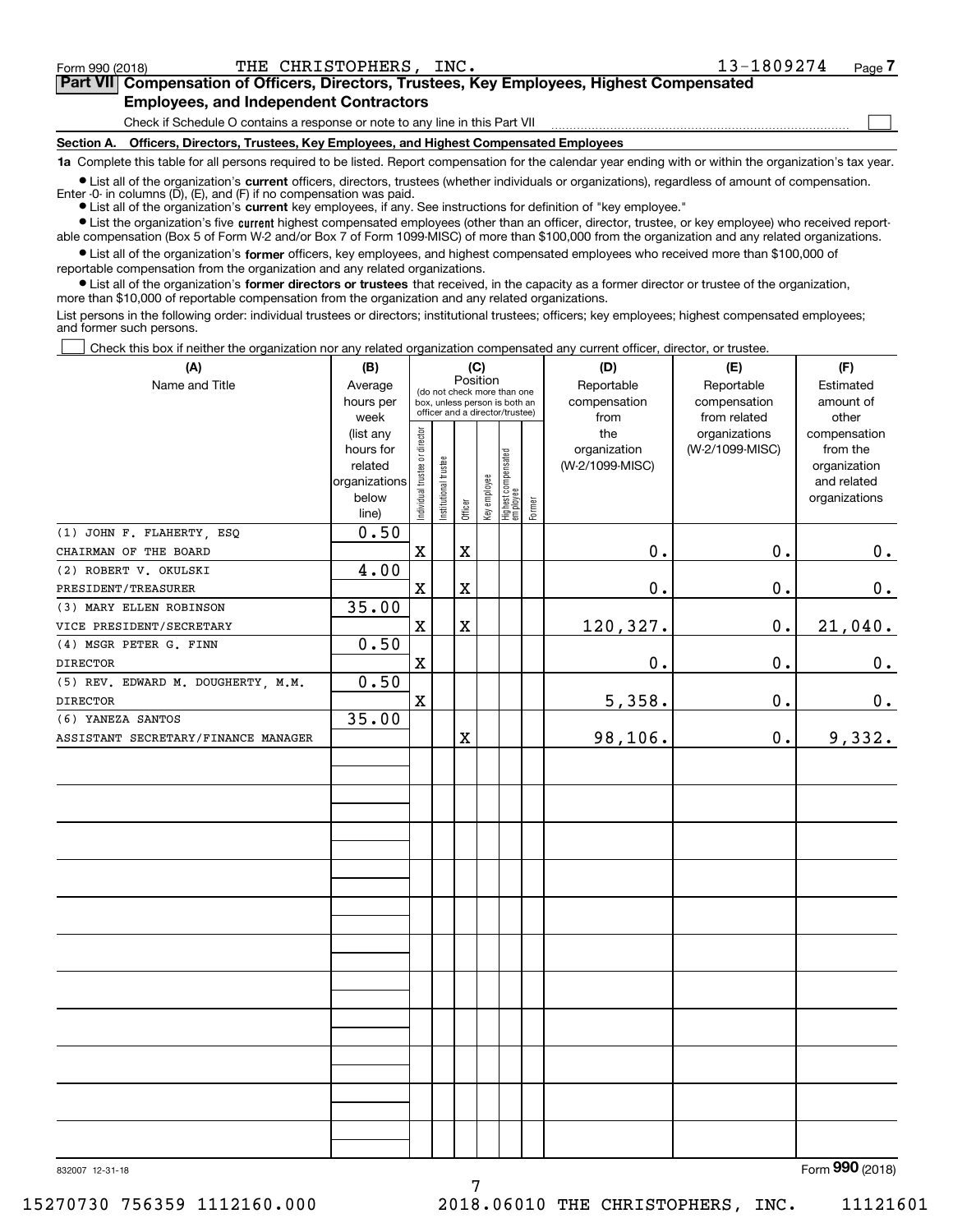|              | THE CHRISTOPHERS, INC.<br>Form 990 (2018)                                                                                                                                                |                                                         |                                                                                                                                                     |                       |         |                 |                                 |        |                                                  | 13-1809274                                                         |                             |                     |                                                          | Page 8 |
|--------------|------------------------------------------------------------------------------------------------------------------------------------------------------------------------------------------|---------------------------------------------------------|-----------------------------------------------------------------------------------------------------------------------------------------------------|-----------------------|---------|-----------------|---------------------------------|--------|--------------------------------------------------|--------------------------------------------------------------------|-----------------------------|---------------------|----------------------------------------------------------|--------|
|              | <b>Part VII</b><br>Section A. Officers, Directors, Trustees, Key Employees, and Highest Compensated Employees (continued)                                                                |                                                         |                                                                                                                                                     |                       |         |                 |                                 |        |                                                  |                                                                    |                             |                     |                                                          |        |
|              | (A)<br>Name and title                                                                                                                                                                    |                                                         | (B)<br>Average<br>(do not check more than one<br>hours per<br>box, unless person is both an<br>officer and a director/trustee)<br>week<br>(list any |                       |         | (C)<br>Position |                                 |        | (D)<br>Reportable<br>compensation<br>from<br>the | (E)<br>Reportable<br>compensation<br>from related<br>organizations |                             |                     | (F)<br>Estimated<br>amount of<br>other<br>compensation   |        |
|              |                                                                                                                                                                                          | hours for<br>related<br>organizations<br>below<br>line) | Individual trustee or director                                                                                                                      | Institutional trustee | Officer | key employee    | Highest compensated<br>employee | Former | organization<br>(W-2/1099-MISC)                  | (W-2/1099-MISC)                                                    |                             |                     | from the<br>organization<br>and related<br>organizations |        |
|              |                                                                                                                                                                                          |                                                         |                                                                                                                                                     |                       |         |                 |                                 |        |                                                  |                                                                    |                             |                     |                                                          |        |
|              |                                                                                                                                                                                          |                                                         |                                                                                                                                                     |                       |         |                 |                                 |        |                                                  |                                                                    |                             |                     |                                                          |        |
|              |                                                                                                                                                                                          |                                                         |                                                                                                                                                     |                       |         |                 |                                 |        |                                                  |                                                                    |                             |                     |                                                          |        |
|              |                                                                                                                                                                                          |                                                         |                                                                                                                                                     |                       |         |                 |                                 |        |                                                  |                                                                    |                             |                     |                                                          |        |
|              |                                                                                                                                                                                          |                                                         |                                                                                                                                                     |                       |         |                 |                                 |        |                                                  |                                                                    |                             |                     |                                                          |        |
|              |                                                                                                                                                                                          |                                                         |                                                                                                                                                     |                       |         |                 |                                 |        |                                                  |                                                                    |                             |                     |                                                          |        |
|              |                                                                                                                                                                                          |                                                         |                                                                                                                                                     |                       |         |                 |                                 |        |                                                  |                                                                    |                             |                     |                                                          |        |
|              | c Total from continuation sheets to Part VII, Section A <b>Constanting the Continuum</b>                                                                                                 |                                                         |                                                                                                                                                     |                       |         |                 |                                 |        | 223,791.<br>0.                                   |                                                                    | 0.<br>$\overline{0}$ .      |                     | 30,372.                                                  | $0$ .  |
|              |                                                                                                                                                                                          |                                                         |                                                                                                                                                     |                       |         |                 |                                 |        | 223,791.                                         |                                                                    | $\overline{\mathfrak{0}}$ . | 30,372.             |                                                          |        |
| $\mathbf{2}$ | Total number of individuals (including but not limited to those listed above) who received more than \$100,000 of reportable<br>compensation from the organization $\blacktriangleright$ |                                                         |                                                                                                                                                     |                       |         |                 |                                 |        |                                                  |                                                                    |                             |                     |                                                          |        |
|              |                                                                                                                                                                                          |                                                         |                                                                                                                                                     |                       |         |                 |                                 |        |                                                  |                                                                    |                             |                     | Yes                                                      | No     |
| з            | Did the organization list any former officer, director, or trustee, key employee, or highest compensated employee on                                                                     |                                                         |                                                                                                                                                     |                       |         |                 |                                 |        |                                                  |                                                                    |                             | 3                   |                                                          | х      |
| 4            | For any individual listed on line 1a, is the sum of reportable compensation and other compensation from the organization                                                                 |                                                         |                                                                                                                                                     |                       |         |                 |                                 |        |                                                  |                                                                    |                             |                     |                                                          |        |
| 5            | Did any person listed on line 1a receive or accrue compensation from any unrelated organization or individual for services                                                               |                                                         |                                                                                                                                                     |                       |         |                 |                                 |        |                                                  |                                                                    |                             | 4                   |                                                          | х      |
|              |                                                                                                                                                                                          |                                                         |                                                                                                                                                     |                       |         |                 |                                 |        |                                                  |                                                                    |                             | 5                   |                                                          | X      |
| 1            | <b>Section B. Independent Contractors</b><br>Complete this table for your five highest compensated independent contractors that received more than \$100,000 of compensation from        |                                                         |                                                                                                                                                     |                       |         |                 |                                 |        |                                                  |                                                                    |                             |                     |                                                          |        |
|              | the organization. Report compensation for the calendar year ending with or within the organization's tax year.                                                                           |                                                         |                                                                                                                                                     |                       |         |                 |                                 |        |                                                  |                                                                    |                             |                     |                                                          |        |
|              | (A)<br>Name and business address                                                                                                                                                         |                                                         |                                                                                                                                                     | <b>NONE</b>           |         |                 |                                 |        | (B)<br>Description of services                   |                                                                    |                             | (C)<br>Compensation |                                                          |        |
|              |                                                                                                                                                                                          |                                                         |                                                                                                                                                     |                       |         |                 |                                 |        |                                                  |                                                                    |                             |                     |                                                          |        |
|              |                                                                                                                                                                                          |                                                         |                                                                                                                                                     |                       |         |                 |                                 |        |                                                  |                                                                    |                             |                     |                                                          |        |
|              |                                                                                                                                                                                          |                                                         |                                                                                                                                                     |                       |         |                 |                                 |        |                                                  |                                                                    |                             |                     |                                                          |        |
|              |                                                                                                                                                                                          |                                                         |                                                                                                                                                     |                       |         |                 |                                 |        |                                                  |                                                                    |                             |                     |                                                          |        |
| 2            | Total number of independent contractors (including but not limited to those listed above) who received more than<br>\$100,000 of compensation from the organization                      |                                                         |                                                                                                                                                     |                       |         | 0               |                                 |        |                                                  |                                                                    |                             |                     |                                                          |        |
|              |                                                                                                                                                                                          |                                                         |                                                                                                                                                     |                       |         |                 |                                 |        |                                                  |                                                                    |                             | Form 990 (2018)     |                                                          |        |

832008 12-31-18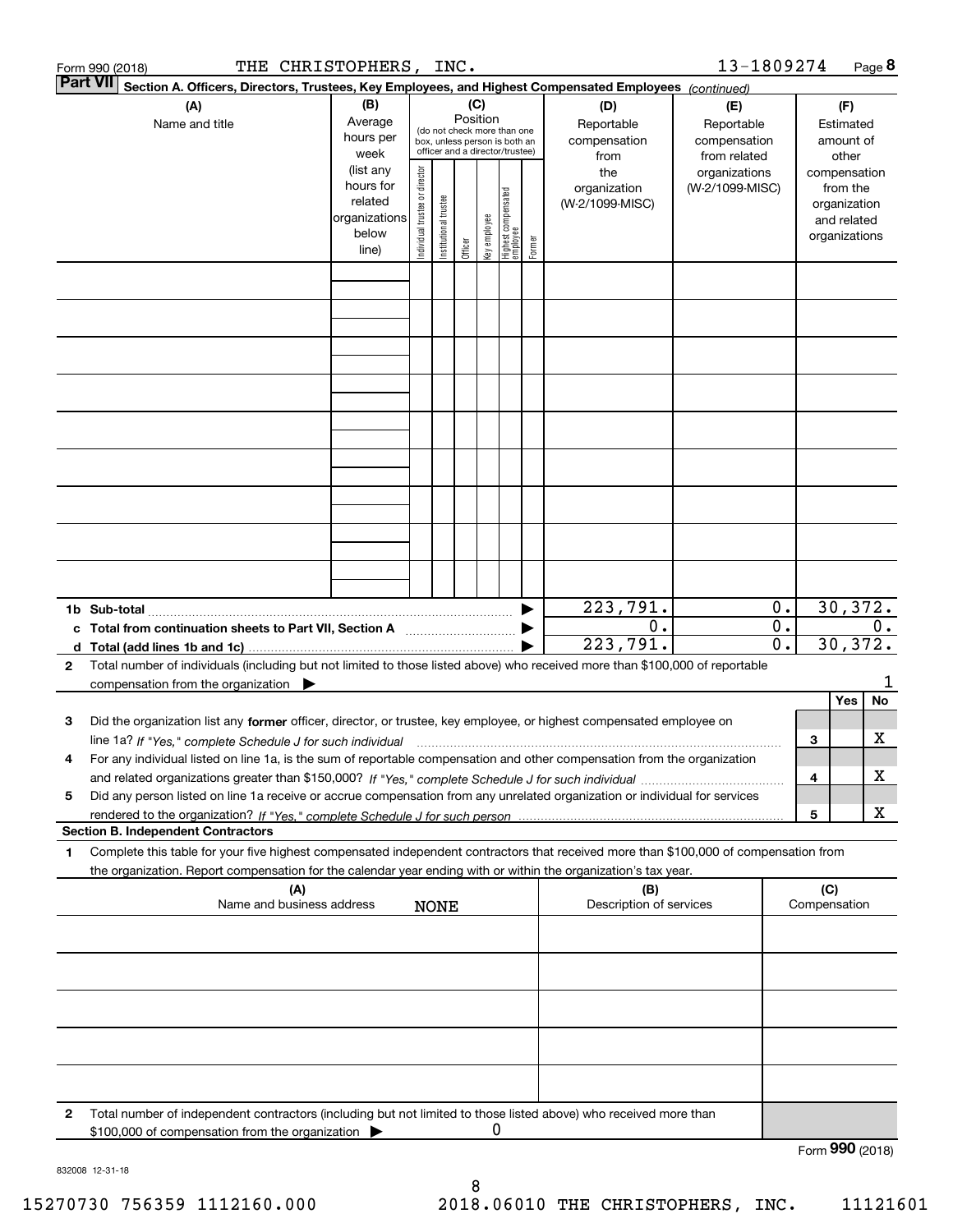|                                                           | <b>Part VIII</b> | <b>Statement of Revenue</b>                                                   |                |                      |                      |                                                              |                                                    |                                                                    |
|-----------------------------------------------------------|------------------|-------------------------------------------------------------------------------|----------------|----------------------|----------------------|--------------------------------------------------------------|----------------------------------------------------|--------------------------------------------------------------------|
|                                                           |                  | Check if Schedule O contains a response or note to any line in this Part VIII |                |                      | (A)<br>Total revenue | $\overline{(B)}$<br>Related or<br>exempt function<br>revenue | $\overline{C}$<br>Unrelated<br>business<br>revenue | (D)<br>Revenuè excluded<br>from tax under<br>sections<br>512 - 514 |
|                                                           |                  | 1 a Federated campaigns                                                       | 1a             |                      |                      |                                                              |                                                    |                                                                    |
| Contributions, Gifts, Grants<br>and Other Similar Amounts | b                | Membership dues                                                               | 1b             |                      |                      |                                                              |                                                    |                                                                    |
|                                                           | c                | Fundraising events                                                            | 1 <sub>c</sub> |                      |                      |                                                              |                                                    |                                                                    |
|                                                           |                  | d Related organizations                                                       | 1 <sub>d</sub> |                      |                      |                                                              |                                                    |                                                                    |
|                                                           |                  | Government grants (contributions)                                             | 1e             |                      |                      |                                                              |                                                    |                                                                    |
|                                                           |                  | f All other contributions, gifts, grants, and                                 |                |                      |                      |                                                              |                                                    |                                                                    |
|                                                           |                  | similar amounts not included above                                            | 1f             | 534,060.             |                      |                                                              |                                                    |                                                                    |
|                                                           |                  | Noncash contributions included in lines 1a-1f: \$                             |                |                      |                      |                                                              |                                                    |                                                                    |
|                                                           | g<br>h           |                                                                               |                |                      | 534,060.             |                                                              |                                                    |                                                                    |
|                                                           |                  |                                                                               |                | <b>Business Code</b> |                      |                                                              |                                                    |                                                                    |
|                                                           |                  | INSPIRATIONAL LITERATURE REVENUE                                              |                | 511130               | 45,082.              | 45,082.                                                      |                                                    |                                                                    |
|                                                           | 2a               | OTHER PROGRAM REVENUE                                                         |                | 813110               | 6, 210.              | 6,210.                                                       |                                                    |                                                                    |
|                                                           | b                | LEADERSHIP PROGRAM REVENUE                                                    |                | 611710               | 1,800.               | 1,800.                                                       |                                                    |                                                                    |
|                                                           | C.               |                                                                               |                |                      |                      |                                                              |                                                    |                                                                    |
| Program Service<br>Revenue                                | d                |                                                                               |                |                      |                      |                                                              |                                                    |                                                                    |
|                                                           | е                |                                                                               |                |                      |                      |                                                              |                                                    |                                                                    |
|                                                           | f                | All other program service revenue                                             |                | ▶                    | 53,092.              |                                                              |                                                    |                                                                    |
|                                                           | a<br>3           |                                                                               |                |                      |                      |                                                              |                                                    |                                                                    |
|                                                           |                  | Investment income (including dividends, interest, and                         |                |                      | 130,919.             |                                                              |                                                    | 130,919.                                                           |
|                                                           |                  | Income from investment of tax-exempt bond proceeds                            |                |                      |                      |                                                              |                                                    |                                                                    |
|                                                           | 4                |                                                                               |                |                      |                      |                                                              |                                                    |                                                                    |
|                                                           | 5                |                                                                               |                |                      |                      |                                                              |                                                    |                                                                    |
|                                                           |                  |                                                                               | (i) Real       | (ii) Personal        |                      |                                                              |                                                    |                                                                    |
|                                                           |                  | 6 a Gross rents                                                               |                |                      |                      |                                                              |                                                    |                                                                    |
|                                                           | b                | Less: rental expenses                                                         |                |                      |                      |                                                              |                                                    |                                                                    |
|                                                           | с                | Rental income or (loss)                                                       |                |                      |                      |                                                              |                                                    |                                                                    |
|                                                           | d                |                                                                               |                |                      |                      |                                                              |                                                    |                                                                    |
|                                                           |                  | 7 a Gross amount from sales of                                                | (i) Securities | (ii) Other           |                      |                                                              |                                                    |                                                                    |
|                                                           |                  | assets other than inventory                                                   | 1,893,900.     |                      |                      |                                                              |                                                    |                                                                    |
|                                                           |                  | <b>b</b> Less: cost or other basis                                            |                |                      |                      |                                                              |                                                    |                                                                    |
|                                                           |                  | and sales expenses $\frac{1}{2}$ , 975, 209.                                  | $-81,309.$     |                      |                      |                                                              |                                                    |                                                                    |
|                                                           |                  |                                                                               |                |                      |                      |                                                              |                                                    |                                                                    |
|                                                           |                  |                                                                               |                | ▶                    | $-81,309.$           |                                                              |                                                    | $-81,309.$                                                         |
|                                                           |                  | 8 a Gross income from fundraising events (not                                 |                |                      |                      |                                                              |                                                    |                                                                    |
|                                                           |                  | including \$                                                                  |                |                      |                      |                                                              |                                                    |                                                                    |
|                                                           |                  | contributions reported on line 1c). See                                       |                |                      |                      |                                                              |                                                    |                                                                    |
| <b>Other Revenue</b>                                      |                  |                                                                               |                |                      |                      |                                                              |                                                    |                                                                    |
|                                                           |                  |                                                                               |                | $\mathbf b$          |                      |                                                              |                                                    |                                                                    |
|                                                           |                  | c Net income or (loss) from fundraising events                                |                | ▶<br>.               |                      |                                                              |                                                    |                                                                    |
|                                                           |                  | 9 a Gross income from gaming activities. See                                  |                |                      |                      |                                                              |                                                    |                                                                    |
|                                                           |                  |                                                                               |                |                      |                      |                                                              |                                                    |                                                                    |
|                                                           |                  |                                                                               |                | $\mathbf b$          |                      |                                                              |                                                    |                                                                    |
|                                                           |                  |                                                                               |                |                      |                      |                                                              |                                                    |                                                                    |
|                                                           |                  | 10 a Gross sales of inventory, less returns                                   |                |                      |                      |                                                              |                                                    |                                                                    |
|                                                           |                  |                                                                               |                |                      |                      |                                                              |                                                    |                                                                    |
|                                                           |                  |                                                                               |                | $\mathbf b$          |                      |                                                              |                                                    |                                                                    |
|                                                           |                  |                                                                               |                | ▶                    |                      |                                                              |                                                    |                                                                    |
|                                                           |                  | Miscellaneous Revenue                                                         |                | <b>Business Code</b> |                      |                                                              |                                                    |                                                                    |
|                                                           |                  | 11 a MISCELLANEOUS                                                            |                | 900099               | 192.                 |                                                              |                                                    | 192.                                                               |
|                                                           | b                |                                                                               |                |                      |                      |                                                              |                                                    |                                                                    |
|                                                           | c                |                                                                               |                |                      |                      |                                                              |                                                    |                                                                    |
|                                                           | d                |                                                                               |                |                      |                      |                                                              |                                                    |                                                                    |
|                                                           | е                |                                                                               |                | ▶                    | 192.<br>636,954.     | 53,092.                                                      | 0.                                                 | 49,802.                                                            |
|                                                           | 12               |                                                                               |                |                      |                      |                                                              |                                                    |                                                                    |

Form 990 (2018) THE CHRISTOPHERS, INC. 1 $3$ - $1809274$  Page

**9** 13-1809274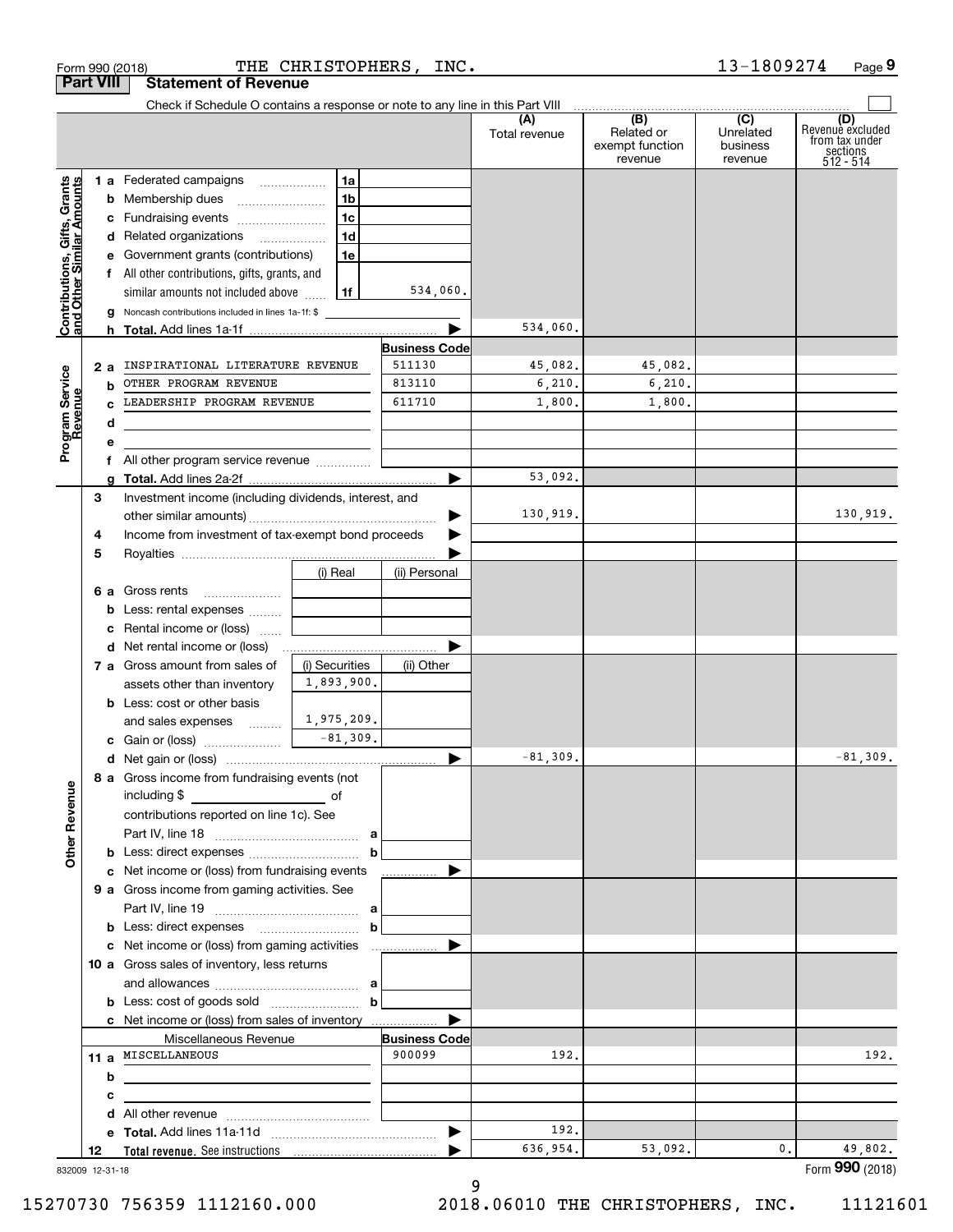Form 990 (2018) Page THE CHRISTOPHERS, INC. 13-1809274 **Part IX Statement of Functional Expenses**

|                  | Section 501(c)(3) and 501(c)(4) organizations must complete all columns. All other organizations must complete column (A).                                                                                  |                       |                                    |                                    |                                |
|------------------|-------------------------------------------------------------------------------------------------------------------------------------------------------------------------------------------------------------|-----------------------|------------------------------------|------------------------------------|--------------------------------|
|                  | Check if Schedule O contains a response or note to any line in this Part IX                                                                                                                                 |                       |                                    | (C)                                |                                |
|                  | Do not include amounts reported on lines 6b,<br>7b, 8b, 9b, and 10b of Part VIII.                                                                                                                           | (A)<br>Total expenses | (B)<br>Program service<br>expenses | Management and<br>general expenses | (D)<br>Fundraising<br>expenses |
| 1.               | Grants and other assistance to domestic organizations                                                                                                                                                       |                       |                                    |                                    |                                |
|                  | and domestic governments. See Part IV, line 21                                                                                                                                                              |                       |                                    |                                    |                                |
| $\mathbf{2}$     | Grants and other assistance to domestic                                                                                                                                                                     |                       |                                    |                                    |                                |
|                  | individuals. See Part IV, line 22                                                                                                                                                                           | 6,550.                | 6,550.                             |                                    |                                |
| 3                | Grants and other assistance to foreign                                                                                                                                                                      |                       |                                    |                                    |                                |
|                  | organizations, foreign governments, and foreign                                                                                                                                                             |                       |                                    |                                    |                                |
|                  | individuals. See Part IV, lines 15 and 16                                                                                                                                                                   |                       |                                    |                                    |                                |
| 4                | Benefits paid to or for members                                                                                                                                                                             |                       |                                    |                                    |                                |
| 5                | Compensation of current officers, directors,                                                                                                                                                                |                       |                                    |                                    |                                |
|                  | trustees, and key employees                                                                                                                                                                                 | 263,367.              | 230,635.                           | 28,315.                            | 4,417.                         |
| 6                | Compensation not included above, to disqualified                                                                                                                                                            |                       |                                    |                                    |                                |
|                  | persons (as defined under section 4958(f)(1)) and                                                                                                                                                           |                       |                                    |                                    |                                |
|                  | persons described in section 4958(c)(3)(B)                                                                                                                                                                  |                       |                                    |                                    |                                |
| 7                |                                                                                                                                                                                                             | 286,606.              | 281, 277.                          | 3,178.                             | $\overline{2,151.}$            |
| 8                | Pension plan accruals and contributions (include                                                                                                                                                            |                       |                                    |                                    |                                |
|                  | section 401(k) and 403(b) employer contributions)                                                                                                                                                           | 48,176.               | 23,618.                            | 24,558.                            |                                |
| 9                |                                                                                                                                                                                                             | 67,311.               | 67, 273.                           | 38.                                |                                |
| 10               |                                                                                                                                                                                                             | 37,884.               | 35,434.                            | 1,999.                             | 451.                           |
| 11               | Fees for services (non-employees):                                                                                                                                                                          |                       |                                    |                                    |                                |
| a                |                                                                                                                                                                                                             |                       |                                    |                                    |                                |
| b                |                                                                                                                                                                                                             | 83,724.               | 79,538.                            | 4,186.                             |                                |
| c                |                                                                                                                                                                                                             | 37,124.               |                                    | 37,124.                            |                                |
| d                |                                                                                                                                                                                                             |                       |                                    |                                    |                                |
| е                | Professional fundraising services. See Part IV, line 17                                                                                                                                                     |                       |                                    |                                    |                                |
| f                | Investment management fees                                                                                                                                                                                  | 48,065.               |                                    | 48,065.                            |                                |
|                  | g Other. (If line 11g amount exceeds 10% of line 25,                                                                                                                                                        |                       |                                    |                                    |                                |
|                  | column (A) amount, list line 11g expenses on Sch O.)                                                                                                                                                        | 127,643.              | 113,699.                           | 7,456.                             | $\frac{6,488.}{85.}$           |
| 12 <sup>12</sup> |                                                                                                                                                                                                             | 20,998.               | 20, 328.                           | $\overline{585}$ .                 |                                |
| 13               |                                                                                                                                                                                                             | 247,372.              | 205, 320.                          | 10,794.                            | 31,258.                        |
| 14               |                                                                                                                                                                                                             | 49,507.               | 38,804.                            | 7,992.                             | 2,711.                         |
| 15               |                                                                                                                                                                                                             |                       |                                    |                                    |                                |
| 16               |                                                                                                                                                                                                             | 116, 749.             | 99,237.                            | 11,675.                            | 5,837.                         |
| 17               |                                                                                                                                                                                                             | 11,726.               | 9,819.                             | 1,039.                             | 868.                           |
| 18               | Payments of travel or entertainment expenses                                                                                                                                                                |                       |                                    |                                    |                                |
|                  | for any federal, state, or local public officials                                                                                                                                                           |                       |                                    |                                    |                                |
| 19               | Conferences, conventions, and meetings                                                                                                                                                                      |                       |                                    |                                    |                                |
| 20               | Interest                                                                                                                                                                                                    |                       |                                    |                                    |                                |
| 21               |                                                                                                                                                                                                             |                       |                                    |                                    |                                |
| 22               | Depreciation, depletion, and amortization                                                                                                                                                                   | 93,305.               | 79,400.                            | 9,344.                             | 4,561.                         |
| 23               | Insurance                                                                                                                                                                                                   |                       |                                    |                                    |                                |
| 24               | Other expenses. Itemize expenses not covered<br>above. (List miscellaneous expenses in line 24e. If line<br>24e amount exceeds 10% of line 25, column (A)<br>amount, list line 24e expenses on Schedule O.) |                       |                                    |                                    |                                |
|                  | a MEDIA RECORDING & PRODU                                                                                                                                                                                   | 21, 154.              | 21, 154.                           |                                    |                                |
| b                | EQUIPMENT RENTAL AND MA                                                                                                                                                                                     | 6,157.                | 5,233.                             | 616.                               | 308.                           |
| c                | MEMBERSHIP DUES                                                                                                                                                                                             | 3,079.                | 3,029.                             | 25.                                | 25.                            |
| d                |                                                                                                                                                                                                             |                       |                                    |                                    |                                |
|                  | e All other expenses                                                                                                                                                                                        |                       |                                    |                                    |                                |
| 25               | Total functional expenses. Add lines 1 through 24e                                                                                                                                                          | 1,576,497.            | 1,320,348.                         | 196,989.                           | 59, 160.                       |
| 26               | Joint costs. Complete this line only if the organization                                                                                                                                                    |                       |                                    |                                    |                                |
|                  | reported in column (B) joint costs from a combined                                                                                                                                                          |                       |                                    |                                    |                                |
|                  | educational campaign and fundraising solicitation.                                                                                                                                                          |                       |                                    |                                    |                                |
|                  | Check here $\blacktriangleright$<br>if following SOP 98-2 (ASC 958-720)                                                                                                                                     |                       |                                    |                                    |                                |

10

832010 12-31-18

15270730 756359 1112160.000 2018.06010 THE CHRISTOPHERS, INC. 11121601

Form (2018) **990**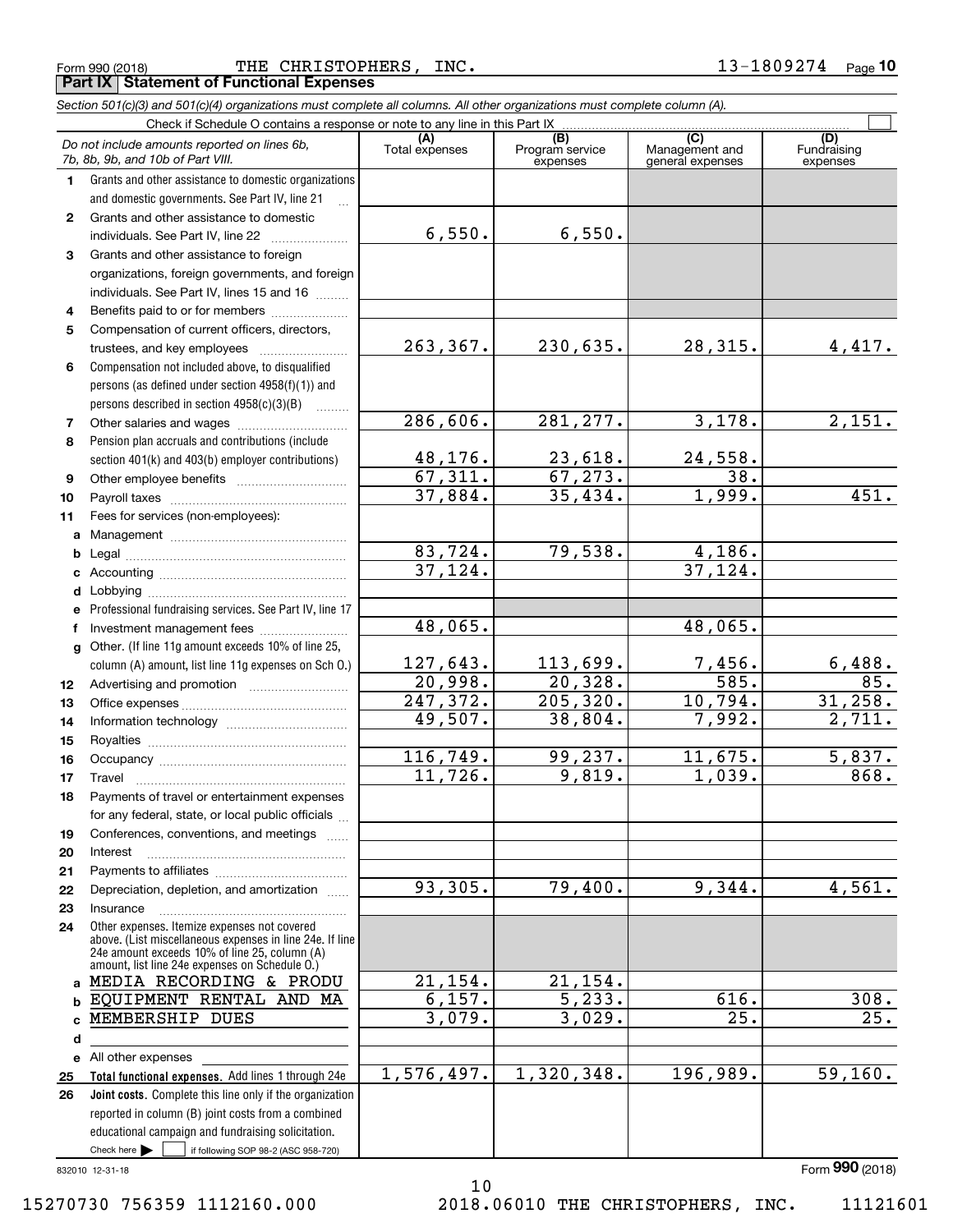832011 12-31-18

**Part X Balance Sheet**

Check if Schedule O contains a response or note to any line in this Part X

| 70,033.<br>71,191.<br>$\blacksquare$<br>1<br>4,991.<br>4,993.<br>$\mathbf{2}$<br>2<br>$\overline{523,}123.$<br>$\overline{206, 353}$ .<br>3<br>з<br>4<br>4<br>Loans and other receivables from current and former officers, directors,<br>5<br>trustees, key employees, and highest compensated employees. Complete<br>5<br>Loans and other receivables from other disqualified persons (as defined under<br>6<br>section 4958(f)(1)), persons described in section 4958(c)(3)(B), and contributing<br>employers and sponsoring organizations of section 501(c)(9) voluntary<br>employees' beneficiary organizations (see instr). Complete Part II of Sch L<br>6<br>Assets<br>$\overline{7}$<br>7<br>8<br>8<br>7,011.<br>16,906.<br>9<br>9<br>Prepaid expenses and deferred charges<br>10a Land, buildings, and equipment: cost or other<br>basis. Complete Part VI of Schedule D    10a   152,838.<br>$\overline{139,059}$ .<br>17,537.<br>$\frac{13,779}{5,538,964.}$<br>10 <sub>c</sub><br>b<br>6,310,890.<br>11<br>11<br>12<br>12<br>13<br>13<br>14<br>14<br>405,947.<br>335, 255.<br>15<br>15<br>7,339,532.<br>6, 187, 441.<br>16<br>16<br>139,669.<br>165,449.<br>17<br>17<br>18<br>18<br>19<br>19<br>Deferred revenue information and contact the contract of the contract of the contract of the contract of the contract of the contract of the contract of the contract of the contract of the contract of the contract of the c<br>20<br>20<br>21<br>Escrow or custodial account liability. Complete Part IV of Schedule D<br>21<br>.<br>Loans and other payables to current and former officers, directors, trustees,<br>22<br>Liabilities<br>key employees, highest compensated employees, and disqualified persons.<br>22<br>23<br>Secured mortgages and notes payable to unrelated third parties<br>23<br>24<br>24<br>25<br>Other liabilities (including federal income tax, payables to related third<br>parties, and other liabilities not included on lines 17-24). Complete Part X of<br>170,481.<br>129, 983.<br>25<br>Schedule D<br>310, 150.<br>295,432.<br>26<br>26<br>Total liabilities. Add lines 17 through 25<br>Organizations that follow SFAS 117 (ASC 958), check here $\blacktriangleright \boxed{X}$ and<br>complete lines 27 through 29, and lines 33 and 34.<br>Net Assets or Fund Balances<br>5,832,851.<br>6,973,816.<br>27<br>27<br>Temporarily restricted net assets<br>28<br>28<br>$\overline{55,566}$ .<br>59, 158.<br>29<br>29<br>Permanently restricted net assets<br>Organizations that do not follow SFAS 117 (ASC 958), check here ▶ □<br>and complete lines 30 through 34.<br>30<br>30<br>Paid-in or capital surplus, or land, building, or equipment fund<br>31<br>31<br>Retained earnings, endowment, accumulated income, or other funds<br>32<br>32<br>1.1.1.1.1.1.1.1.1<br>$\overline{7,029}$ , 382.<br>5,892,009.<br>33<br>33<br>7,339,532.<br>34<br>34 |  |  |  | (A)<br>Beginning of year | (B)<br>End of year |
|------------------------------------------------------------------------------------------------------------------------------------------------------------------------------------------------------------------------------------------------------------------------------------------------------------------------------------------------------------------------------------------------------------------------------------------------------------------------------------------------------------------------------------------------------------------------------------------------------------------------------------------------------------------------------------------------------------------------------------------------------------------------------------------------------------------------------------------------------------------------------------------------------------------------------------------------------------------------------------------------------------------------------------------------------------------------------------------------------------------------------------------------------------------------------------------------------------------------------------------------------------------------------------------------------------------------------------------------------------------------------------------------------------------------------------------------------------------------------------------------------------------------------------------------------------------------------------------------------------------------------------------------------------------------------------------------------------------------------------------------------------------------------------------------------------------------------------------------------------------------------------------------------------------------------------------------------------------------------------------------------------------------------------------------------------------------------------------------------------------------------------------------------------------------------------------------------------------------------------------------------------------------------------------------------------------------------------------------------------------------------------------------------------------------------------------------------------------------------------------------------------------------------------------------------------------------------------------------------------------------------------------------------------------------------------------------------------------------------------------------------------------------------------------------------------------------------------------------------------------------------------------------------------|--|--|--|--------------------------|--------------------|
|                                                                                                                                                                                                                                                                                                                                                                                                                                                                                                                                                                                                                                                                                                                                                                                                                                                                                                                                                                                                                                                                                                                                                                                                                                                                                                                                                                                                                                                                                                                                                                                                                                                                                                                                                                                                                                                                                                                                                                                                                                                                                                                                                                                                                                                                                                                                                                                                                                                                                                                                                                                                                                                                                                                                                                                                                                                                                                            |  |  |  |                          |                    |
|                                                                                                                                                                                                                                                                                                                                                                                                                                                                                                                                                                                                                                                                                                                                                                                                                                                                                                                                                                                                                                                                                                                                                                                                                                                                                                                                                                                                                                                                                                                                                                                                                                                                                                                                                                                                                                                                                                                                                                                                                                                                                                                                                                                                                                                                                                                                                                                                                                                                                                                                                                                                                                                                                                                                                                                                                                                                                                            |  |  |  |                          |                    |
|                                                                                                                                                                                                                                                                                                                                                                                                                                                                                                                                                                                                                                                                                                                                                                                                                                                                                                                                                                                                                                                                                                                                                                                                                                                                                                                                                                                                                                                                                                                                                                                                                                                                                                                                                                                                                                                                                                                                                                                                                                                                                                                                                                                                                                                                                                                                                                                                                                                                                                                                                                                                                                                                                                                                                                                                                                                                                                            |  |  |  |                          |                    |
|                                                                                                                                                                                                                                                                                                                                                                                                                                                                                                                                                                                                                                                                                                                                                                                                                                                                                                                                                                                                                                                                                                                                                                                                                                                                                                                                                                                                                                                                                                                                                                                                                                                                                                                                                                                                                                                                                                                                                                                                                                                                                                                                                                                                                                                                                                                                                                                                                                                                                                                                                                                                                                                                                                                                                                                                                                                                                                            |  |  |  |                          |                    |
|                                                                                                                                                                                                                                                                                                                                                                                                                                                                                                                                                                                                                                                                                                                                                                                                                                                                                                                                                                                                                                                                                                                                                                                                                                                                                                                                                                                                                                                                                                                                                                                                                                                                                                                                                                                                                                                                                                                                                                                                                                                                                                                                                                                                                                                                                                                                                                                                                                                                                                                                                                                                                                                                                                                                                                                                                                                                                                            |  |  |  |                          |                    |
|                                                                                                                                                                                                                                                                                                                                                                                                                                                                                                                                                                                                                                                                                                                                                                                                                                                                                                                                                                                                                                                                                                                                                                                                                                                                                                                                                                                                                                                                                                                                                                                                                                                                                                                                                                                                                                                                                                                                                                                                                                                                                                                                                                                                                                                                                                                                                                                                                                                                                                                                                                                                                                                                                                                                                                                                                                                                                                            |  |  |  |                          |                    |
|                                                                                                                                                                                                                                                                                                                                                                                                                                                                                                                                                                                                                                                                                                                                                                                                                                                                                                                                                                                                                                                                                                                                                                                                                                                                                                                                                                                                                                                                                                                                                                                                                                                                                                                                                                                                                                                                                                                                                                                                                                                                                                                                                                                                                                                                                                                                                                                                                                                                                                                                                                                                                                                                                                                                                                                                                                                                                                            |  |  |  |                          |                    |
|                                                                                                                                                                                                                                                                                                                                                                                                                                                                                                                                                                                                                                                                                                                                                                                                                                                                                                                                                                                                                                                                                                                                                                                                                                                                                                                                                                                                                                                                                                                                                                                                                                                                                                                                                                                                                                                                                                                                                                                                                                                                                                                                                                                                                                                                                                                                                                                                                                                                                                                                                                                                                                                                                                                                                                                                                                                                                                            |  |  |  |                          |                    |
|                                                                                                                                                                                                                                                                                                                                                                                                                                                                                                                                                                                                                                                                                                                                                                                                                                                                                                                                                                                                                                                                                                                                                                                                                                                                                                                                                                                                                                                                                                                                                                                                                                                                                                                                                                                                                                                                                                                                                                                                                                                                                                                                                                                                                                                                                                                                                                                                                                                                                                                                                                                                                                                                                                                                                                                                                                                                                                            |  |  |  |                          |                    |
|                                                                                                                                                                                                                                                                                                                                                                                                                                                                                                                                                                                                                                                                                                                                                                                                                                                                                                                                                                                                                                                                                                                                                                                                                                                                                                                                                                                                                                                                                                                                                                                                                                                                                                                                                                                                                                                                                                                                                                                                                                                                                                                                                                                                                                                                                                                                                                                                                                                                                                                                                                                                                                                                                                                                                                                                                                                                                                            |  |  |  |                          |                    |
|                                                                                                                                                                                                                                                                                                                                                                                                                                                                                                                                                                                                                                                                                                                                                                                                                                                                                                                                                                                                                                                                                                                                                                                                                                                                                                                                                                                                                                                                                                                                                                                                                                                                                                                                                                                                                                                                                                                                                                                                                                                                                                                                                                                                                                                                                                                                                                                                                                                                                                                                                                                                                                                                                                                                                                                                                                                                                                            |  |  |  |                          |                    |
|                                                                                                                                                                                                                                                                                                                                                                                                                                                                                                                                                                                                                                                                                                                                                                                                                                                                                                                                                                                                                                                                                                                                                                                                                                                                                                                                                                                                                                                                                                                                                                                                                                                                                                                                                                                                                                                                                                                                                                                                                                                                                                                                                                                                                                                                                                                                                                                                                                                                                                                                                                                                                                                                                                                                                                                                                                                                                                            |  |  |  |                          |                    |
|                                                                                                                                                                                                                                                                                                                                                                                                                                                                                                                                                                                                                                                                                                                                                                                                                                                                                                                                                                                                                                                                                                                                                                                                                                                                                                                                                                                                                                                                                                                                                                                                                                                                                                                                                                                                                                                                                                                                                                                                                                                                                                                                                                                                                                                                                                                                                                                                                                                                                                                                                                                                                                                                                                                                                                                                                                                                                                            |  |  |  |                          |                    |
|                                                                                                                                                                                                                                                                                                                                                                                                                                                                                                                                                                                                                                                                                                                                                                                                                                                                                                                                                                                                                                                                                                                                                                                                                                                                                                                                                                                                                                                                                                                                                                                                                                                                                                                                                                                                                                                                                                                                                                                                                                                                                                                                                                                                                                                                                                                                                                                                                                                                                                                                                                                                                                                                                                                                                                                                                                                                                                            |  |  |  |                          |                    |
|                                                                                                                                                                                                                                                                                                                                                                                                                                                                                                                                                                                                                                                                                                                                                                                                                                                                                                                                                                                                                                                                                                                                                                                                                                                                                                                                                                                                                                                                                                                                                                                                                                                                                                                                                                                                                                                                                                                                                                                                                                                                                                                                                                                                                                                                                                                                                                                                                                                                                                                                                                                                                                                                                                                                                                                                                                                                                                            |  |  |  |                          |                    |
|                                                                                                                                                                                                                                                                                                                                                                                                                                                                                                                                                                                                                                                                                                                                                                                                                                                                                                                                                                                                                                                                                                                                                                                                                                                                                                                                                                                                                                                                                                                                                                                                                                                                                                                                                                                                                                                                                                                                                                                                                                                                                                                                                                                                                                                                                                                                                                                                                                                                                                                                                                                                                                                                                                                                                                                                                                                                                                            |  |  |  |                          |                    |
|                                                                                                                                                                                                                                                                                                                                                                                                                                                                                                                                                                                                                                                                                                                                                                                                                                                                                                                                                                                                                                                                                                                                                                                                                                                                                                                                                                                                                                                                                                                                                                                                                                                                                                                                                                                                                                                                                                                                                                                                                                                                                                                                                                                                                                                                                                                                                                                                                                                                                                                                                                                                                                                                                                                                                                                                                                                                                                            |  |  |  |                          |                    |
|                                                                                                                                                                                                                                                                                                                                                                                                                                                                                                                                                                                                                                                                                                                                                                                                                                                                                                                                                                                                                                                                                                                                                                                                                                                                                                                                                                                                                                                                                                                                                                                                                                                                                                                                                                                                                                                                                                                                                                                                                                                                                                                                                                                                                                                                                                                                                                                                                                                                                                                                                                                                                                                                                                                                                                                                                                                                                                            |  |  |  |                          |                    |
|                                                                                                                                                                                                                                                                                                                                                                                                                                                                                                                                                                                                                                                                                                                                                                                                                                                                                                                                                                                                                                                                                                                                                                                                                                                                                                                                                                                                                                                                                                                                                                                                                                                                                                                                                                                                                                                                                                                                                                                                                                                                                                                                                                                                                                                                                                                                                                                                                                                                                                                                                                                                                                                                                                                                                                                                                                                                                                            |  |  |  |                          |                    |
|                                                                                                                                                                                                                                                                                                                                                                                                                                                                                                                                                                                                                                                                                                                                                                                                                                                                                                                                                                                                                                                                                                                                                                                                                                                                                                                                                                                                                                                                                                                                                                                                                                                                                                                                                                                                                                                                                                                                                                                                                                                                                                                                                                                                                                                                                                                                                                                                                                                                                                                                                                                                                                                                                                                                                                                                                                                                                                            |  |  |  |                          |                    |
|                                                                                                                                                                                                                                                                                                                                                                                                                                                                                                                                                                                                                                                                                                                                                                                                                                                                                                                                                                                                                                                                                                                                                                                                                                                                                                                                                                                                                                                                                                                                                                                                                                                                                                                                                                                                                                                                                                                                                                                                                                                                                                                                                                                                                                                                                                                                                                                                                                                                                                                                                                                                                                                                                                                                                                                                                                                                                                            |  |  |  |                          |                    |
|                                                                                                                                                                                                                                                                                                                                                                                                                                                                                                                                                                                                                                                                                                                                                                                                                                                                                                                                                                                                                                                                                                                                                                                                                                                                                                                                                                                                                                                                                                                                                                                                                                                                                                                                                                                                                                                                                                                                                                                                                                                                                                                                                                                                                                                                                                                                                                                                                                                                                                                                                                                                                                                                                                                                                                                                                                                                                                            |  |  |  |                          |                    |
|                                                                                                                                                                                                                                                                                                                                                                                                                                                                                                                                                                                                                                                                                                                                                                                                                                                                                                                                                                                                                                                                                                                                                                                                                                                                                                                                                                                                                                                                                                                                                                                                                                                                                                                                                                                                                                                                                                                                                                                                                                                                                                                                                                                                                                                                                                                                                                                                                                                                                                                                                                                                                                                                                                                                                                                                                                                                                                            |  |  |  |                          |                    |
|                                                                                                                                                                                                                                                                                                                                                                                                                                                                                                                                                                                                                                                                                                                                                                                                                                                                                                                                                                                                                                                                                                                                                                                                                                                                                                                                                                                                                                                                                                                                                                                                                                                                                                                                                                                                                                                                                                                                                                                                                                                                                                                                                                                                                                                                                                                                                                                                                                                                                                                                                                                                                                                                                                                                                                                                                                                                                                            |  |  |  |                          |                    |
|                                                                                                                                                                                                                                                                                                                                                                                                                                                                                                                                                                                                                                                                                                                                                                                                                                                                                                                                                                                                                                                                                                                                                                                                                                                                                                                                                                                                                                                                                                                                                                                                                                                                                                                                                                                                                                                                                                                                                                                                                                                                                                                                                                                                                                                                                                                                                                                                                                                                                                                                                                                                                                                                                                                                                                                                                                                                                                            |  |  |  |                          |                    |
|                                                                                                                                                                                                                                                                                                                                                                                                                                                                                                                                                                                                                                                                                                                                                                                                                                                                                                                                                                                                                                                                                                                                                                                                                                                                                                                                                                                                                                                                                                                                                                                                                                                                                                                                                                                                                                                                                                                                                                                                                                                                                                                                                                                                                                                                                                                                                                                                                                                                                                                                                                                                                                                                                                                                                                                                                                                                                                            |  |  |  |                          |                    |
|                                                                                                                                                                                                                                                                                                                                                                                                                                                                                                                                                                                                                                                                                                                                                                                                                                                                                                                                                                                                                                                                                                                                                                                                                                                                                                                                                                                                                                                                                                                                                                                                                                                                                                                                                                                                                                                                                                                                                                                                                                                                                                                                                                                                                                                                                                                                                                                                                                                                                                                                                                                                                                                                                                                                                                                                                                                                                                            |  |  |  |                          |                    |
|                                                                                                                                                                                                                                                                                                                                                                                                                                                                                                                                                                                                                                                                                                                                                                                                                                                                                                                                                                                                                                                                                                                                                                                                                                                                                                                                                                                                                                                                                                                                                                                                                                                                                                                                                                                                                                                                                                                                                                                                                                                                                                                                                                                                                                                                                                                                                                                                                                                                                                                                                                                                                                                                                                                                                                                                                                                                                                            |  |  |  |                          |                    |
|                                                                                                                                                                                                                                                                                                                                                                                                                                                                                                                                                                                                                                                                                                                                                                                                                                                                                                                                                                                                                                                                                                                                                                                                                                                                                                                                                                                                                                                                                                                                                                                                                                                                                                                                                                                                                                                                                                                                                                                                                                                                                                                                                                                                                                                                                                                                                                                                                                                                                                                                                                                                                                                                                                                                                                                                                                                                                                            |  |  |  |                          |                    |
|                                                                                                                                                                                                                                                                                                                                                                                                                                                                                                                                                                                                                                                                                                                                                                                                                                                                                                                                                                                                                                                                                                                                                                                                                                                                                                                                                                                                                                                                                                                                                                                                                                                                                                                                                                                                                                                                                                                                                                                                                                                                                                                                                                                                                                                                                                                                                                                                                                                                                                                                                                                                                                                                                                                                                                                                                                                                                                            |  |  |  |                          |                    |
|                                                                                                                                                                                                                                                                                                                                                                                                                                                                                                                                                                                                                                                                                                                                                                                                                                                                                                                                                                                                                                                                                                                                                                                                                                                                                                                                                                                                                                                                                                                                                                                                                                                                                                                                                                                                                                                                                                                                                                                                                                                                                                                                                                                                                                                                                                                                                                                                                                                                                                                                                                                                                                                                                                                                                                                                                                                                                                            |  |  |  |                          |                    |
|                                                                                                                                                                                                                                                                                                                                                                                                                                                                                                                                                                                                                                                                                                                                                                                                                                                                                                                                                                                                                                                                                                                                                                                                                                                                                                                                                                                                                                                                                                                                                                                                                                                                                                                                                                                                                                                                                                                                                                                                                                                                                                                                                                                                                                                                                                                                                                                                                                                                                                                                                                                                                                                                                                                                                                                                                                                                                                            |  |  |  |                          |                    |
|                                                                                                                                                                                                                                                                                                                                                                                                                                                                                                                                                                                                                                                                                                                                                                                                                                                                                                                                                                                                                                                                                                                                                                                                                                                                                                                                                                                                                                                                                                                                                                                                                                                                                                                                                                                                                                                                                                                                                                                                                                                                                                                                                                                                                                                                                                                                                                                                                                                                                                                                                                                                                                                                                                                                                                                                                                                                                                            |  |  |  |                          |                    |
|                                                                                                                                                                                                                                                                                                                                                                                                                                                                                                                                                                                                                                                                                                                                                                                                                                                                                                                                                                                                                                                                                                                                                                                                                                                                                                                                                                                                                                                                                                                                                                                                                                                                                                                                                                                                                                                                                                                                                                                                                                                                                                                                                                                                                                                                                                                                                                                                                                                                                                                                                                                                                                                                                                                                                                                                                                                                                                            |  |  |  |                          |                    |
|                                                                                                                                                                                                                                                                                                                                                                                                                                                                                                                                                                                                                                                                                                                                                                                                                                                                                                                                                                                                                                                                                                                                                                                                                                                                                                                                                                                                                                                                                                                                                                                                                                                                                                                                                                                                                                                                                                                                                                                                                                                                                                                                                                                                                                                                                                                                                                                                                                                                                                                                                                                                                                                                                                                                                                                                                                                                                                            |  |  |  |                          |                    |
|                                                                                                                                                                                                                                                                                                                                                                                                                                                                                                                                                                                                                                                                                                                                                                                                                                                                                                                                                                                                                                                                                                                                                                                                                                                                                                                                                                                                                                                                                                                                                                                                                                                                                                                                                                                                                                                                                                                                                                                                                                                                                                                                                                                                                                                                                                                                                                                                                                                                                                                                                                                                                                                                                                                                                                                                                                                                                                            |  |  |  |                          |                    |
|                                                                                                                                                                                                                                                                                                                                                                                                                                                                                                                                                                                                                                                                                                                                                                                                                                                                                                                                                                                                                                                                                                                                                                                                                                                                                                                                                                                                                                                                                                                                                                                                                                                                                                                                                                                                                                                                                                                                                                                                                                                                                                                                                                                                                                                                                                                                                                                                                                                                                                                                                                                                                                                                                                                                                                                                                                                                                                            |  |  |  |                          |                    |
|                                                                                                                                                                                                                                                                                                                                                                                                                                                                                                                                                                                                                                                                                                                                                                                                                                                                                                                                                                                                                                                                                                                                                                                                                                                                                                                                                                                                                                                                                                                                                                                                                                                                                                                                                                                                                                                                                                                                                                                                                                                                                                                                                                                                                                                                                                                                                                                                                                                                                                                                                                                                                                                                                                                                                                                                                                                                                                            |  |  |  |                          |                    |
|                                                                                                                                                                                                                                                                                                                                                                                                                                                                                                                                                                                                                                                                                                                                                                                                                                                                                                                                                                                                                                                                                                                                                                                                                                                                                                                                                                                                                                                                                                                                                                                                                                                                                                                                                                                                                                                                                                                                                                                                                                                                                                                                                                                                                                                                                                                                                                                                                                                                                                                                                                                                                                                                                                                                                                                                                                                                                                            |  |  |  |                          |                    |
|                                                                                                                                                                                                                                                                                                                                                                                                                                                                                                                                                                                                                                                                                                                                                                                                                                                                                                                                                                                                                                                                                                                                                                                                                                                                                                                                                                                                                                                                                                                                                                                                                                                                                                                                                                                                                                                                                                                                                                                                                                                                                                                                                                                                                                                                                                                                                                                                                                                                                                                                                                                                                                                                                                                                                                                                                                                                                                            |  |  |  |                          |                    |
|                                                                                                                                                                                                                                                                                                                                                                                                                                                                                                                                                                                                                                                                                                                                                                                                                                                                                                                                                                                                                                                                                                                                                                                                                                                                                                                                                                                                                                                                                                                                                                                                                                                                                                                                                                                                                                                                                                                                                                                                                                                                                                                                                                                                                                                                                                                                                                                                                                                                                                                                                                                                                                                                                                                                                                                                                                                                                                            |  |  |  |                          |                    |
|                                                                                                                                                                                                                                                                                                                                                                                                                                                                                                                                                                                                                                                                                                                                                                                                                                                                                                                                                                                                                                                                                                                                                                                                                                                                                                                                                                                                                                                                                                                                                                                                                                                                                                                                                                                                                                                                                                                                                                                                                                                                                                                                                                                                                                                                                                                                                                                                                                                                                                                                                                                                                                                                                                                                                                                                                                                                                                            |  |  |  |                          |                    |
|                                                                                                                                                                                                                                                                                                                                                                                                                                                                                                                                                                                                                                                                                                                                                                                                                                                                                                                                                                                                                                                                                                                                                                                                                                                                                                                                                                                                                                                                                                                                                                                                                                                                                                                                                                                                                                                                                                                                                                                                                                                                                                                                                                                                                                                                                                                                                                                                                                                                                                                                                                                                                                                                                                                                                                                                                                                                                                            |  |  |  |                          |                    |
|                                                                                                                                                                                                                                                                                                                                                                                                                                                                                                                                                                                                                                                                                                                                                                                                                                                                                                                                                                                                                                                                                                                                                                                                                                                                                                                                                                                                                                                                                                                                                                                                                                                                                                                                                                                                                                                                                                                                                                                                                                                                                                                                                                                                                                                                                                                                                                                                                                                                                                                                                                                                                                                                                                                                                                                                                                                                                                            |  |  |  |                          |                    |
|                                                                                                                                                                                                                                                                                                                                                                                                                                                                                                                                                                                                                                                                                                                                                                                                                                                                                                                                                                                                                                                                                                                                                                                                                                                                                                                                                                                                                                                                                                                                                                                                                                                                                                                                                                                                                                                                                                                                                                                                                                                                                                                                                                                                                                                                                                                                                                                                                                                                                                                                                                                                                                                                                                                                                                                                                                                                                                            |  |  |  |                          |                    |
|                                                                                                                                                                                                                                                                                                                                                                                                                                                                                                                                                                                                                                                                                                                                                                                                                                                                                                                                                                                                                                                                                                                                                                                                                                                                                                                                                                                                                                                                                                                                                                                                                                                                                                                                                                                                                                                                                                                                                                                                                                                                                                                                                                                                                                                                                                                                                                                                                                                                                                                                                                                                                                                                                                                                                                                                                                                                                                            |  |  |  |                          |                    |
|                                                                                                                                                                                                                                                                                                                                                                                                                                                                                                                                                                                                                                                                                                                                                                                                                                                                                                                                                                                                                                                                                                                                                                                                                                                                                                                                                                                                                                                                                                                                                                                                                                                                                                                                                                                                                                                                                                                                                                                                                                                                                                                                                                                                                                                                                                                                                                                                                                                                                                                                                                                                                                                                                                                                                                                                                                                                                                            |  |  |  |                          |                    |
|                                                                                                                                                                                                                                                                                                                                                                                                                                                                                                                                                                                                                                                                                                                                                                                                                                                                                                                                                                                                                                                                                                                                                                                                                                                                                                                                                                                                                                                                                                                                                                                                                                                                                                                                                                                                                                                                                                                                                                                                                                                                                                                                                                                                                                                                                                                                                                                                                                                                                                                                                                                                                                                                                                                                                                                                                                                                                                            |  |  |  |                          | 6, 187, 441.       |

Form (2018) **990**

 $\mathcal{L}^{\text{max}}$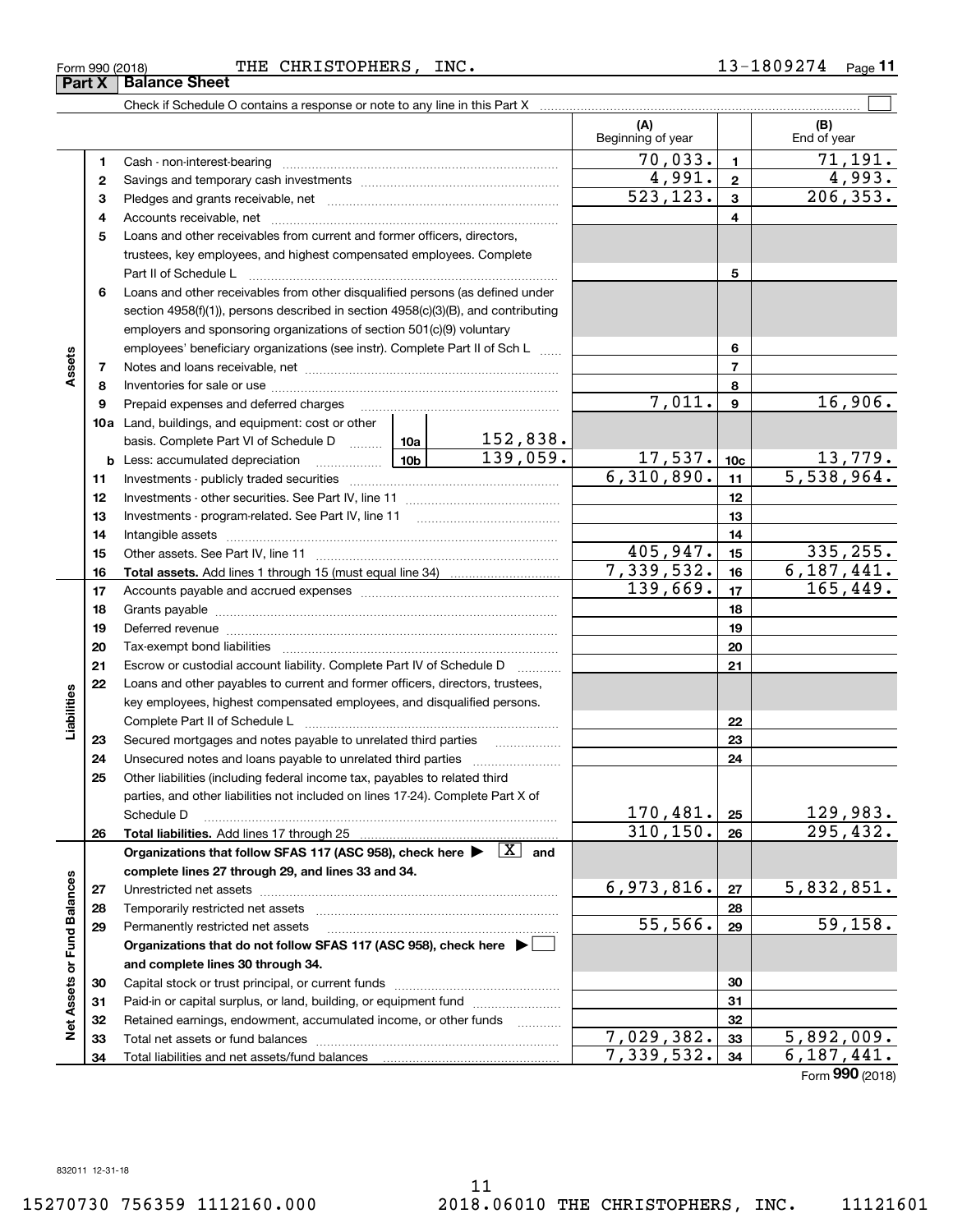|    | THE CHRISTOPHERS, INC.<br>Form 990 (2018)                                                                                                                           |                         | 13-1809274 Page 12 |            |                         |
|----|---------------------------------------------------------------------------------------------------------------------------------------------------------------------|-------------------------|--------------------|------------|-------------------------|
|    | <b>Part XI   Reconciliation of Net Assets</b>                                                                                                                       |                         |                    |            |                         |
|    | Check if Schedule O contains a response or note to any line in this Part XI                                                                                         |                         |                    |            | $\overline{\mathtt{x}}$ |
|    |                                                                                                                                                                     |                         |                    |            |                         |
| 1  | Total revenue (must equal Part VIII, column (A), line 12)                                                                                                           | 1.                      |                    | 636,954.   |                         |
| 2  |                                                                                                                                                                     | $\mathbf{2}$            | 1,576,497.         |            |                         |
| 3  | Revenue less expenses. Subtract line 2 from line 1                                                                                                                  | 3                       | $-939,543.$        |            |                         |
| 4  |                                                                                                                                                                     | $\overline{\mathbf{4}}$ | 7,029,382.         |            |                         |
| 5  | Net unrealized gains (losses) on investments                                                                                                                        | 5                       | $-201, 422.$       |            |                         |
| 6  | Donated services and use of facilities                                                                                                                              | 6                       |                    |            |                         |
| 7  | Investment expenses                                                                                                                                                 | $\overline{7}$          |                    |            |                         |
| 8  | Prior period adjustments                                                                                                                                            | 8                       |                    |            |                         |
| 9  |                                                                                                                                                                     | 9                       |                    | 3,592.     |                         |
| 10 | Net assets or fund balances at end of year. Combine lines 3 through 9 (must equal Part X, line 33,                                                                  |                         |                    |            |                         |
|    | column (B))                                                                                                                                                         | 10                      | 5,892,009.         |            |                         |
|    | Part XII Financial Statements and Reporting                                                                                                                         |                         |                    |            |                         |
|    | Check if Schedule O contains a response or note to any line in this Part XII [11] [12] Check if Schedule O contains a response or note to any line in this Part XII |                         |                    |            | $\overline{\mathbf{X}}$ |
|    |                                                                                                                                                                     |                         |                    | Yes        | <b>No</b>               |
| 1. | $ X $ Accrual<br>Other<br>Accounting method used to prepare the Form 990:     Cash                                                                                  |                         |                    |            |                         |
|    | If the organization changed its method of accounting from a prior year or checked "Other," explain in Schedule O.                                                   |                         |                    |            |                         |
|    | 2a Were the organization's financial statements compiled or reviewed by an independent accountant?                                                                  |                         | 2a                 |            | x                       |
|    | If "Yes," check a box below to indicate whether the financial statements for the year were compiled or reviewed on a                                                |                         |                    |            |                         |
|    | separate basis, consolidated basis, or both:                                                                                                                        |                         |                    |            |                         |
|    | Separate basis<br>Consolidated basis<br>Both consolidated and separate basis                                                                                        |                         |                    |            |                         |
|    | <b>b</b> Were the organization's financial statements audited by an independent accountant?                                                                         |                         | 2 <sub>b</sub>     |            | х                       |
|    | If "Yes," check a box below to indicate whether the financial statements for the year were audited on a separate basis,                                             |                         |                    |            |                         |
|    | consolidated basis, or both:                                                                                                                                        |                         |                    |            |                         |
|    | <b>Consolidated basis</b><br>Both consolidated and separate basis<br>Separate basis                                                                                 |                         |                    |            |                         |
|    | c If "Yes" to line 2a or 2b, does the organization have a committee that assumes responsibility for oversight of the audit,                                         |                         |                    |            |                         |
|    | review, or compilation of its financial statements and selection of an independent accountant?                                                                      |                         | 2c                 |            |                         |
|    | If the organization changed either its oversight process or selection process during the tax year, explain in Schedule O.                                           |                         |                    |            |                         |
|    | 3a As a result of a federal award, was the organization required to undergo an audit or audits as set forth in the Single Audit                                     |                         |                    |            |                         |
|    |                                                                                                                                                                     |                         | За                 |            | x                       |
|    | b If "Yes," did the organization undergo the required audit or audits? If the organization did not undergo the required audit                                       |                         |                    |            |                         |
|    | or audits, explain why in Schedule O and describe any steps taken to undergo such audits                                                                            |                         | 3b                 | <b>nnn</b> |                         |

Form (2018) **990**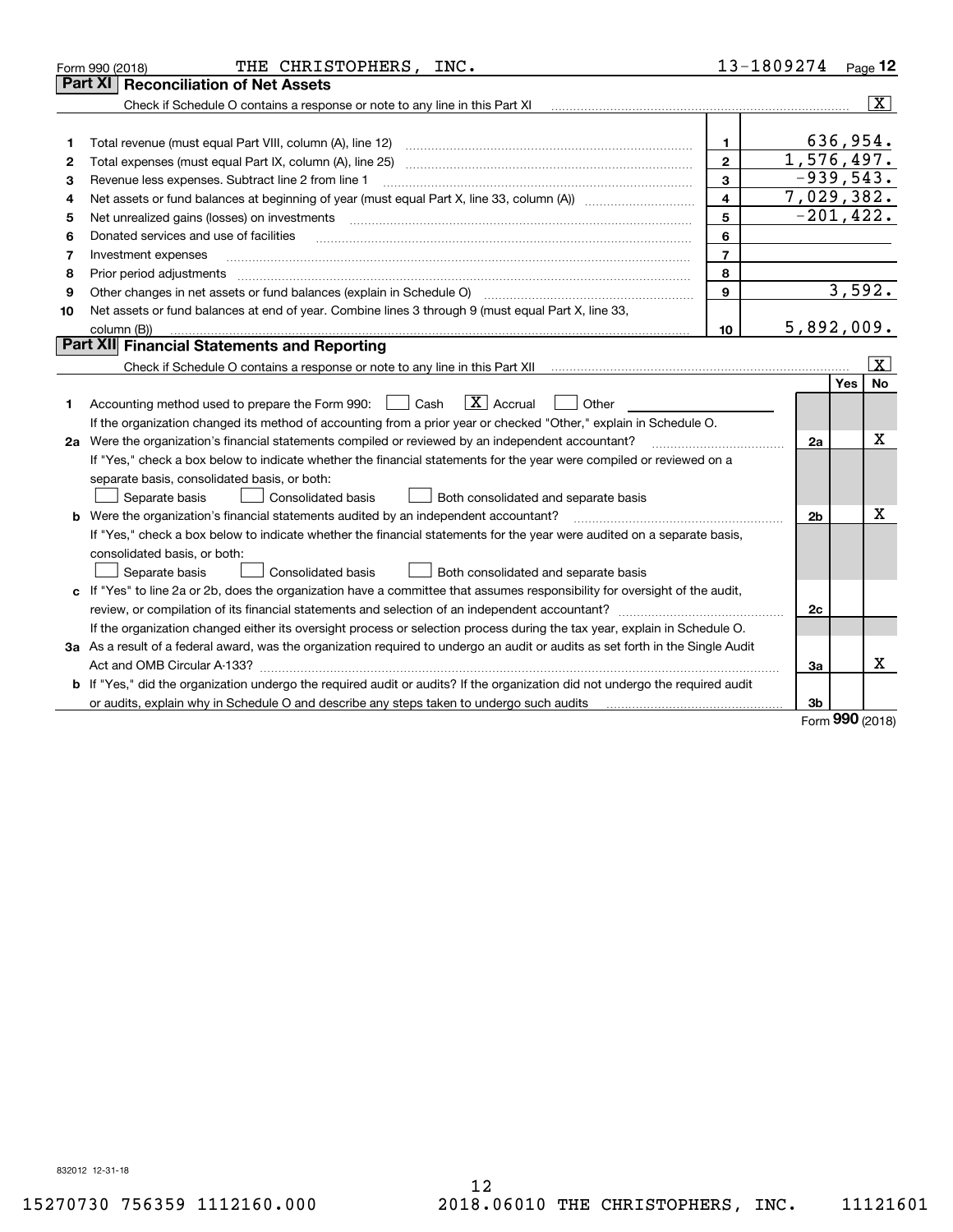| <b>SCHEDULE A</b> |
|-------------------|
|-------------------|

Department of the Treasury Internal Revenue Service

**(Form 990 or 990-EZ)**

# **Public Charity Status and Public Support**

**Complete if the organization is a section 501(c)(3) organization or a section 4947(a)(1) nonexempt charitable trust.**

**| Attach to Form 990 or Form 990-EZ.** 

**| Go to www.irs.gov/Form990 for instructions and the latest information.**

| OMB No. 1545-0047     |
|-----------------------|
| 2018                  |
| <b>Open to Public</b> |

| <b>Inspection</b> |
|-------------------|
| .                 |

|  | Name of the organization |  |
|--|--------------------------|--|
|  |                          |  |
|  |                          |  |

|       |                     | Name of the organization                                                                                                                      |                   |                                                        |                             |                                 |                            |  | <b>Employer identification number</b> |  |
|-------|---------------------|-----------------------------------------------------------------------------------------------------------------------------------------------|-------------------|--------------------------------------------------------|-----------------------------|---------------------------------|----------------------------|--|---------------------------------------|--|
|       |                     |                                                                                                                                               | THE CHRISTOPHERS, | INC.                                                   |                             |                                 |                            |  | 13-1809274                            |  |
|       | Part I              | Reason for Public Charity Status (All organizations must complete this part.) See instructions.                                               |                   |                                                        |                             |                                 |                            |  |                                       |  |
|       |                     | The organization is not a private foundation because it is: (For lines 1 through 12, check only one box.)                                     |                   |                                                        |                             |                                 |                            |  |                                       |  |
| 1     |                     | A church, convention of churches, or association of churches described in section $170(b)(1)(A)(i)$ .                                         |                   |                                                        |                             |                                 |                            |  |                                       |  |
| 2     |                     | A school described in section 170(b)(1)(A)(ii). (Attach Schedule E (Form 990 or 990-EZ).)                                                     |                   |                                                        |                             |                                 |                            |  |                                       |  |
| з     |                     | A hospital or a cooperative hospital service organization described in section 170(b)(1)(A)(iii).                                             |                   |                                                        |                             |                                 |                            |  |                                       |  |
| 4     |                     | A medical research organization operated in conjunction with a hospital described in section 170(b)(1)(A)(iii). Enter the hospital's name,    |                   |                                                        |                             |                                 |                            |  |                                       |  |
|       |                     | city, and state:                                                                                                                              |                   |                                                        |                             |                                 |                            |  |                                       |  |
| 5     |                     | An organization operated for the benefit of a college or university owned or operated by a governmental unit described in                     |                   |                                                        |                             |                                 |                            |  |                                       |  |
|       |                     | section 170(b)(1)(A)(iv). (Complete Part II.)                                                                                                 |                   |                                                        |                             |                                 |                            |  |                                       |  |
| 6     |                     | A federal, state, or local government or governmental unit described in section 170(b)(1)(A)(v).                                              |                   |                                                        |                             |                                 |                            |  |                                       |  |
| 7     |                     | An organization that normally receives a substantial part of its support from a governmental unit or from the general public described in     |                   |                                                        |                             |                                 |                            |  |                                       |  |
|       |                     | section 170(b)(1)(A)(vi). (Complete Part II.)                                                                                                 |                   |                                                        |                             |                                 |                            |  |                                       |  |
| 8     |                     | A community trust described in section 170(b)(1)(A)(vi). (Complete Part II.)                                                                  |                   |                                                        |                             |                                 |                            |  |                                       |  |
| 9     |                     | An agricultural research organization described in section 170(b)(1)(A)(ix) operated in conjunction with a land-grant college                 |                   |                                                        |                             |                                 |                            |  |                                       |  |
|       |                     | or university or a non-land-grant college of agriculture (see instructions). Enter the name, city, and state of the college or                |                   |                                                        |                             |                                 |                            |  |                                       |  |
|       |                     | university:                                                                                                                                   |                   |                                                        |                             |                                 |                            |  |                                       |  |
| 10    | $\lfloor x \rfloor$ | An organization that normally receives: (1) more than 33 1/3% of its support from contributions, membership fees, and gross receipts from     |                   |                                                        |                             |                                 |                            |  |                                       |  |
|       |                     | activities related to its exempt functions - subject to certain exceptions, and (2) no more than 33 1/3% of its support from gross investment |                   |                                                        |                             |                                 |                            |  |                                       |  |
|       |                     | income and unrelated business taxable income (less section 511 tax) from businesses acquired by the organization after June 30, 1975.         |                   |                                                        |                             |                                 |                            |  |                                       |  |
|       |                     | See section 509(a)(2). (Complete Part III.)                                                                                                   |                   |                                                        |                             |                                 |                            |  |                                       |  |
| 11    |                     | An organization organized and operated exclusively to test for public safety. See section 509(a)(4).                                          |                   |                                                        |                             |                                 |                            |  |                                       |  |
| 12    |                     | An organization organized and operated exclusively for the benefit of, to perform the functions of, or to carry out the purposes of one or    |                   |                                                        |                             |                                 |                            |  |                                       |  |
|       |                     | more publicly supported organizations described in section 509(a)(1) or section 509(a)(2). See section 509(a)(3). Check the box in            |                   |                                                        |                             |                                 |                            |  |                                       |  |
|       |                     | lines 12a through 12d that describes the type of supporting organization and complete lines 12e, 12f, and 12g.                                |                   |                                                        |                             |                                 |                            |  |                                       |  |
|       |                     |                                                                                                                                               |                   |                                                        |                             |                                 |                            |  |                                       |  |
| a     |                     | Type I. A supporting organization operated, supervised, or controlled by its supported organization(s), typically by giving                   |                   |                                                        |                             |                                 |                            |  |                                       |  |
|       |                     | the supported organization(s) the power to regularly appoint or elect a majority of the directors or trustees of the supporting               |                   |                                                        |                             |                                 |                            |  |                                       |  |
|       |                     | organization. You must complete Part IV, Sections A and B.                                                                                    |                   |                                                        |                             |                                 |                            |  |                                       |  |
| b     |                     | Type II. A supporting organization supervised or controlled in connection with its supported organization(s), by having                       |                   |                                                        |                             |                                 |                            |  |                                       |  |
|       |                     | control or management of the supporting organization vested in the same persons that control or manage the supported                          |                   |                                                        |                             |                                 |                            |  |                                       |  |
|       |                     | organization(s). You must complete Part IV, Sections A and C.                                                                                 |                   |                                                        |                             |                                 |                            |  |                                       |  |
| c     |                     | Type III functionally integrated. A supporting organization operated in connection with, and functionally integrated with,                    |                   |                                                        |                             |                                 |                            |  |                                       |  |
|       |                     | its supported organization(s) (see instructions). You must complete Part IV, Sections A, D, and E.                                            |                   |                                                        |                             |                                 |                            |  |                                       |  |
| d     |                     | Type III non-functionally integrated. A supporting organization operated in connection with its supported organization(s)                     |                   |                                                        |                             |                                 |                            |  |                                       |  |
|       |                     | that is not functionally integrated. The organization generally must satisfy a distribution requirement and an attentiveness                  |                   |                                                        |                             |                                 |                            |  |                                       |  |
|       |                     | requirement (see instructions). You must complete Part IV, Sections A and D, and Part V.                                                      |                   |                                                        |                             |                                 |                            |  |                                       |  |
|       |                     | Check this box if the organization received a written determination from the IRS that it is a Type I, Type II, Type III                       |                   |                                                        |                             |                                 |                            |  |                                       |  |
|       |                     | functionally integrated, or Type III non-functionally integrated supporting organization.                                                     |                   |                                                        |                             |                                 |                            |  |                                       |  |
|       |                     | <b>f</b> Enter the number of supported organizations                                                                                          |                   |                                                        |                             |                                 |                            |  |                                       |  |
|       |                     | Provide the following information about the supported organization(s).                                                                        |                   |                                                        |                             |                                 |                            |  |                                       |  |
|       |                     | (i) Name of supported                                                                                                                         | (ii) EIN          | (iii) Type of organization<br>(described on lines 1-10 | in your governing document? | (iv) Is the organization listed | (v) Amount of monetary     |  | (vi) Amount of other                  |  |
|       |                     | organization                                                                                                                                  |                   | above (see instructions))                              | Yes                         | No                              | support (see instructions) |  | support (see instructions)            |  |
|       |                     |                                                                                                                                               |                   |                                                        |                             |                                 |                            |  |                                       |  |
|       |                     |                                                                                                                                               |                   |                                                        |                             |                                 |                            |  |                                       |  |
|       |                     |                                                                                                                                               |                   |                                                        |                             |                                 |                            |  |                                       |  |
|       |                     |                                                                                                                                               |                   |                                                        |                             |                                 |                            |  |                                       |  |
|       |                     |                                                                                                                                               |                   |                                                        |                             |                                 |                            |  |                                       |  |
|       |                     |                                                                                                                                               |                   |                                                        |                             |                                 |                            |  |                                       |  |
|       |                     |                                                                                                                                               |                   |                                                        |                             |                                 |                            |  |                                       |  |
|       |                     |                                                                                                                                               |                   |                                                        |                             |                                 |                            |  |                                       |  |
|       |                     |                                                                                                                                               |                   |                                                        |                             |                                 |                            |  |                                       |  |
|       |                     |                                                                                                                                               |                   |                                                        |                             |                                 |                            |  |                                       |  |
| Total |                     |                                                                                                                                               |                   |                                                        |                             |                                 |                            |  |                                       |  |
|       |                     | LHA For Paperwork Reduction Act Notice, see the Instructions for Form 990 or 990-EZ. 832021 10-11-18                                          |                   |                                                        |                             |                                 |                            |  | Schedule A (Form 990 or 990-EZ) 2018  |  |

13 15270730 756359 1112160.000 2018.06010 THE CHRISTOPHERS, INC. 11121601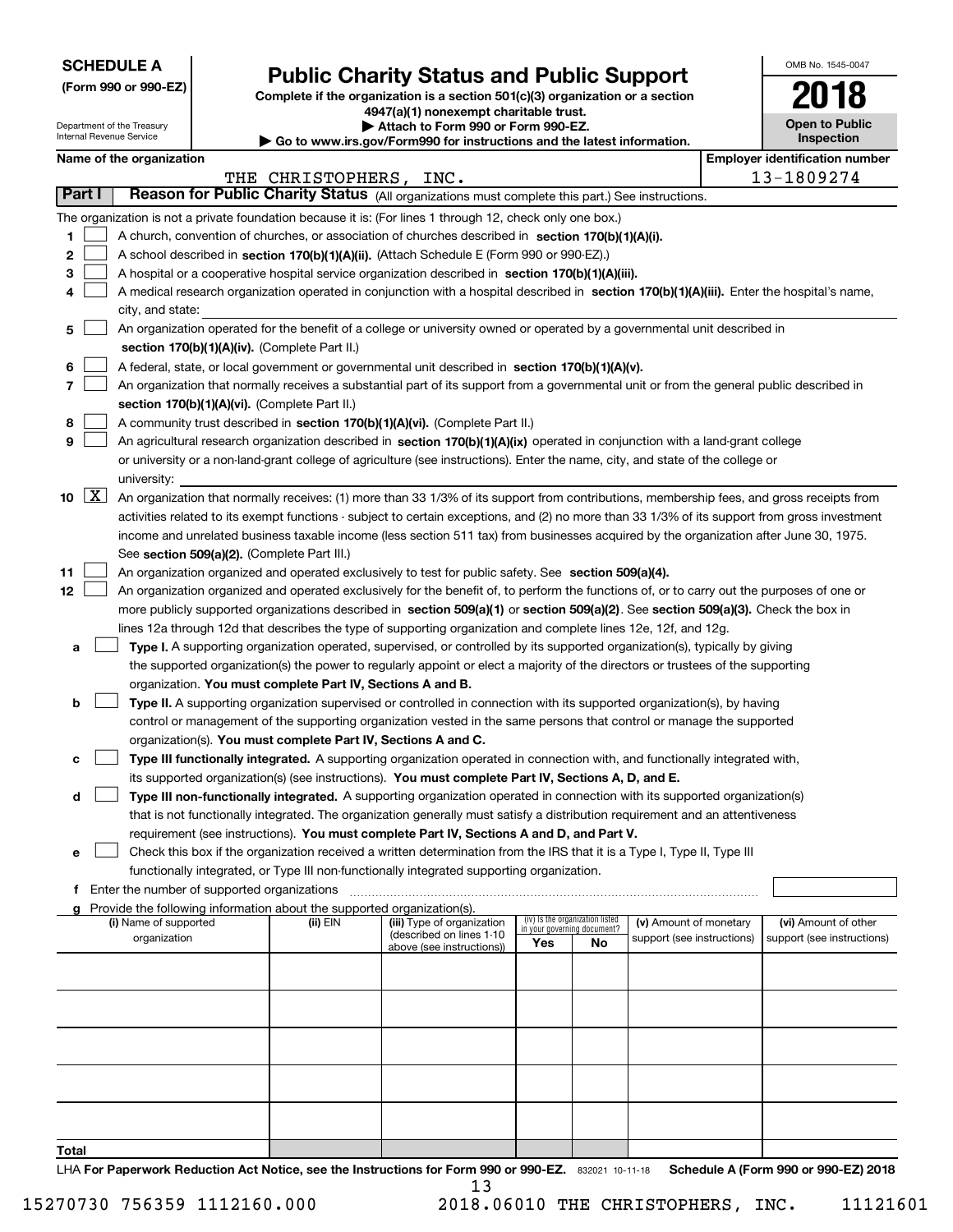#### Schedule A (Form 990 or 990-EZ) 2018 Page THE CHRISTOPHERS, INC. 13-1809274

**2**

(Complete only if you checked the box on line 5, 7, or 8 of Part I or if the organization failed to qualify under Part III. If the organization fails to qualify under the tests listed below, please complete Part III.) **Part II Support Schedule for Organizations Described in Sections 170(b)(1)(A)(iv) and 170(b)(1)(A)(vi)**

|    | <b>Section A. Public Support</b>                                                                                                               |          |            |            |            |                                      |           |
|----|------------------------------------------------------------------------------------------------------------------------------------------------|----------|------------|------------|------------|--------------------------------------|-----------|
|    | Calendar year (or fiscal year beginning in) $\blacktriangleright$                                                                              | (a) 2014 | $(b)$ 2015 | $(c)$ 2016 | $(d)$ 2017 | (e) 2018                             | (f) Total |
|    | 1 Gifts, grants, contributions, and                                                                                                            |          |            |            |            |                                      |           |
|    | membership fees received. (Do not                                                                                                              |          |            |            |            |                                      |           |
|    | include any "unusual grants.")                                                                                                                 |          |            |            |            |                                      |           |
|    | 2 Tax revenues levied for the organ-                                                                                                           |          |            |            |            |                                      |           |
|    | ization's benefit and either paid to                                                                                                           |          |            |            |            |                                      |           |
|    | or expended on its behalf                                                                                                                      |          |            |            |            |                                      |           |
|    | 3 The value of services or facilities                                                                                                          |          |            |            |            |                                      |           |
|    | furnished by a governmental unit to                                                                                                            |          |            |            |            |                                      |           |
|    | the organization without charge                                                                                                                |          |            |            |            |                                      |           |
|    | 4 Total. Add lines 1 through 3                                                                                                                 |          |            |            |            |                                      |           |
| 5. | The portion of total contributions                                                                                                             |          |            |            |            |                                      |           |
|    | by each person (other than a                                                                                                                   |          |            |            |            |                                      |           |
|    | governmental unit or publicly                                                                                                                  |          |            |            |            |                                      |           |
|    | supported organization) included                                                                                                               |          |            |            |            |                                      |           |
|    | on line 1 that exceeds 2% of the                                                                                                               |          |            |            |            |                                      |           |
|    | amount shown on line 11,                                                                                                                       |          |            |            |            |                                      |           |
|    | column (f)                                                                                                                                     |          |            |            |            |                                      |           |
|    | 6 Public support. Subtract line 5 from line 4.                                                                                                 |          |            |            |            |                                      |           |
|    | <b>Section B. Total Support</b>                                                                                                                |          |            |            |            |                                      |           |
|    | Calendar year (or fiscal year beginning in)                                                                                                    | (a) 2014 | $(b)$ 2015 | $(c)$ 2016 | $(d)$ 2017 | (e) 2018                             | (f) Total |
|    | 7 Amounts from line 4                                                                                                                          |          |            |            |            |                                      |           |
| 8  | Gross income from interest,                                                                                                                    |          |            |            |            |                                      |           |
|    | dividends, payments received on                                                                                                                |          |            |            |            |                                      |           |
|    | securities loans, rents, royalties,                                                                                                            |          |            |            |            |                                      |           |
|    | and income from similar sources                                                                                                                |          |            |            |            |                                      |           |
|    | <b>9</b> Net income from unrelated business                                                                                                    |          |            |            |            |                                      |           |
|    | activities, whether or not the                                                                                                                 |          |            |            |            |                                      |           |
|    | business is regularly carried on                                                                                                               |          |            |            |            |                                      |           |
|    | <b>10</b> Other income. Do not include gain                                                                                                    |          |            |            |            |                                      |           |
|    | or loss from the sale of capital                                                                                                               |          |            |            |            |                                      |           |
|    | assets (Explain in Part VI.)                                                                                                                   |          |            |            |            |                                      |           |
|    | <b>11 Total support.</b> Add lines 7 through 10                                                                                                |          |            |            |            |                                      |           |
|    | <b>12</b> Gross receipts from related activities, etc. (see instructions)                                                                      |          |            |            |            | 12                                   |           |
|    | 13 First five years. If the Form 990 is for the organization's first, second, third, fourth, or fifth tax year as a section 501(c)(3)          |          |            |            |            |                                      |           |
|    | organization, check this box and stop here                                                                                                     |          |            |            |            |                                      |           |
|    | <b>Section C. Computation of Public Support Percentage</b>                                                                                     |          |            |            |            |                                      |           |
|    | 14 Public support percentage for 2018 (line 6, column (f) divided by line 11, column (f) <i>marrourcommum</i>                                  |          |            |            |            | 14                                   | %         |
|    |                                                                                                                                                |          |            |            |            | 15                                   | %         |
|    | 16a 33 1/3% support test - 2018. If the organization did not check the box on line 13, and line 14 is 33 1/3% or more, check this box and      |          |            |            |            |                                      |           |
|    | stop here. The organization qualifies as a publicly supported organization                                                                     |          |            |            |            |                                      |           |
|    | b 33 1/3% support test - 2017. If the organization did not check a box on line 13 or 16a, and line 15 is 33 1/3% or more, check this box       |          |            |            |            |                                      |           |
|    | and stop here. The organization qualifies as a publicly supported organization                                                                 |          |            |            |            |                                      |           |
|    | 17a 10% -facts-and-circumstances test - 2018. If the organization did not check a box on line 13, 16a, or 16b, and line 14 is 10% or more,     |          |            |            |            |                                      |           |
|    | and if the organization meets the "facts-and-circumstances" test, check this box and stop here. Explain in Part VI how the organization        |          |            |            |            |                                      |           |
|    | meets the "facts-and-circumstances" test. The organization qualifies as a publicly supported organization                                      |          |            |            |            |                                      |           |
|    | <b>b 10% -facts-and-circumstances test - 2017.</b> If the organization did not check a box on line 13, 16a, 16b, or 17a, and line 15 is 10% or |          |            |            |            |                                      |           |
|    | more, and if the organization meets the "facts-and-circumstances" test, check this box and stop here. Explain in Part VI how the               |          |            |            |            |                                      |           |
|    | organization meets the "facts-and-circumstances" test. The organization qualifies as a publicly supported organization                         |          |            |            |            |                                      |           |
|    | 18 Private foundation. If the organization did not check a box on line 13, 16a, 16b, 17a, or 17b, check this box and see instructions          |          |            |            |            |                                      |           |
|    |                                                                                                                                                |          |            |            |            | Schodule A (Form 000 or 000 F7) 2019 |           |

**Schedule A (Form 990 or 990-EZ) 2018**

832022 10-11-18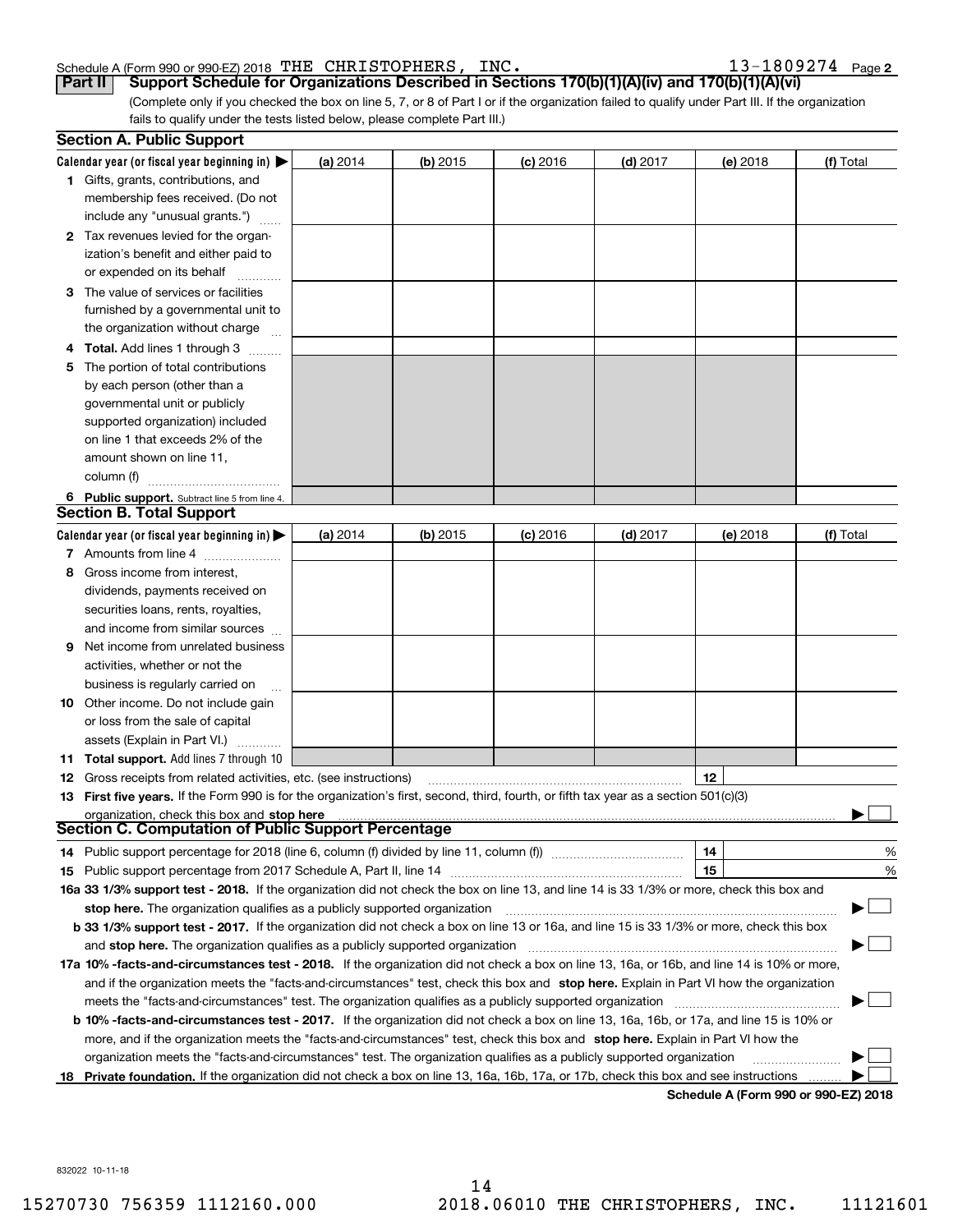#### Schedule A (Form 990 or 990-EZ) 2018 Page THE CHRISTOPHERS, INC. 13-1809274

#### **Part III Support Schedule for Organizations Described in Section 509(a)(2)**

(Complete only if you checked the box on line 10 of Part I or if the organization failed to qualify under Part II. If the organization fails to qualify under the tests listed below, please complete Part II.)

|    | <b>Section A. Public Support</b>                                                                                                                                                         |                      |                        |                        |                        |                                      |                                          |  |
|----|------------------------------------------------------------------------------------------------------------------------------------------------------------------------------------------|----------------------|------------------------|------------------------|------------------------|--------------------------------------|------------------------------------------|--|
|    | Calendar year (or fiscal year beginning in)                                                                                                                                              | (a) 2014             | $(b)$ 2015             | $(c)$ 2016             | $(d)$ 2017             | (e) 2018                             | (f) Total                                |  |
|    | 1 Gifts, grants, contributions, and                                                                                                                                                      |                      |                        |                        |                        |                                      |                                          |  |
|    | membership fees received. (Do not                                                                                                                                                        |                      |                        |                        |                        |                                      |                                          |  |
|    | include any "unusual grants.")                                                                                                                                                           | 1290698.             | 1309577.               | 973,032.               | 847,979.               | 534,060.                             | 4955346.                                 |  |
|    | 2 Gross receipts from admissions,<br>merchandise sold or services per-<br>formed, or facilities furnished in<br>any activity that is related to the<br>organization's tax-exempt purpose | 78,507.              | 86,488.                | 72,800.                | 69,854.                | 53,092.                              | 360,741.                                 |  |
|    | 3 Gross receipts from activities that<br>are not an unrelated trade or bus-                                                                                                              |                      |                        |                        |                        |                                      |                                          |  |
|    | iness under section 513                                                                                                                                                                  |                      |                        |                        |                        |                                      |                                          |  |
|    | 4 Tax revenues levied for the organ-<br>ization's benefit and either paid to                                                                                                             |                      |                        |                        |                        |                                      |                                          |  |
|    | or expended on its behalf                                                                                                                                                                |                      |                        |                        |                        |                                      |                                          |  |
|    | 5 The value of services or facilities<br>furnished by a governmental unit to                                                                                                             |                      |                        |                        |                        |                                      |                                          |  |
|    | the organization without charge                                                                                                                                                          | 1369205.             | 1396065.               | 1045832.               | 917,833.               | 587,152.                             | 5316087.                                 |  |
|    | 6 Total. Add lines 1 through 5<br>7a Amounts included on lines 1, 2, and                                                                                                                 |                      |                        |                        |                        |                                      |                                          |  |
|    | 3 received from disqualified persons                                                                                                                                                     |                      |                        |                        |                        |                                      | 0.                                       |  |
|    | <b>b</b> Amounts included on lines 2 and 3 received<br>from other than disqualified persons that<br>exceed the greater of \$5,000 or 1% of the                                           |                      |                        |                        |                        |                                      |                                          |  |
|    | amount on line 13 for the year                                                                                                                                                           |                      |                        |                        |                        |                                      | 0.                                       |  |
|    | c Add lines 7a and 7b                                                                                                                                                                    |                      |                        |                        |                        |                                      | $\overline{0}$ .                         |  |
|    | 8 Public support. (Subtract line 7c from line 6.)<br><b>Section B. Total Support</b>                                                                                                     |                      |                        |                        |                        |                                      | 5316087.                                 |  |
|    |                                                                                                                                                                                          |                      |                        |                        |                        |                                      |                                          |  |
|    | Calendar year (or fiscal year beginning in)                                                                                                                                              | (a) 2014<br>1369205. | $(b)$ 2015<br>1396065. | $(c)$ 2016<br>1045832. | $(d)$ 2017<br>917,833. | (e) 2018<br>$\overline{587,152}$ .   | (f) Total<br>5316087.                    |  |
|    | <b>9</b> Amounts from line 6<br>10a Gross income from interest,                                                                                                                          |                      |                        |                        |                        |                                      |                                          |  |
|    | dividends, payments received on<br>securities loans, rents, royalties,<br>and income from similar sources                                                                                | 3,573.               | 69,865.                | 100,073.               | 109,643.               | 130,919.                             | 414,073.                                 |  |
|    | <b>b</b> Unrelated business taxable income                                                                                                                                               |                      |                        |                        |                        |                                      |                                          |  |
|    | (less section 511 taxes) from businesses<br>acquired after June 30, 1975<br>$\mathcal{L}$ . The contract of $\mathcal{L}$                                                                |                      |                        |                        |                        |                                      |                                          |  |
|    | c Add lines 10a and 10b                                                                                                                                                                  | 3,573.               | 69,865.                | 100,073.               | 109,643.               | 130,919.                             | $\overline{41}4,073.$                    |  |
|    | 11 Net income from unrelated business<br>activities not included in line 10b,<br>whether or not the business is<br>regularly carried on                                                  |                      |                        |                        |                        |                                      |                                          |  |
|    | <b>12</b> Other income. Do not include gain<br>or loss from the sale of capital<br>assets (Explain in Part VI.)                                                                          |                      |                        |                        | 14,349.                | 192.                                 | 14,541.                                  |  |
|    | 13 Total support. (Add lines 9, 10c, 11, and 12.)                                                                                                                                        | 1372778.             | 1465930.               | 1145905.               | 1041825.               | 718, 263.                            | 5744701.                                 |  |
|    | 14 First five years. If the Form 990 is for the organization's first, second, third, fourth, or fifth tax year as a section 501(c)(3) organization,                                      |                      |                        |                        |                        |                                      |                                          |  |
|    | check this box and stop here                                                                                                                                                             |                      |                        |                        |                        |                                      |                                          |  |
|    | <b>Section C. Computation of Public Support Percentage</b>                                                                                                                               |                      |                        |                        |                        |                                      |                                          |  |
|    | 15 Public support percentage for 2018 (line 8, column (f), divided by line 13, column (f))                                                                                               |                      |                        |                        |                        | 15                                   | 92.54<br>%                               |  |
|    | 95.41<br>16<br>16 Public support percentage from 2017 Schedule A, Part III, line 15                                                                                                      |                      |                        |                        |                        |                                      |                                          |  |
|    | Section D. Computation of Investment Income Percentage                                                                                                                                   |                      |                        |                        |                        |                                      |                                          |  |
|    | 7.21<br>17<br>17 Investment income percentage for 2018 (line 10c, column (f), divided by line 13, column (f))<br>%                                                                       |                      |                        |                        |                        |                                      |                                          |  |
|    | 4.37<br>18<br>$\%$<br>18 Investment income percentage from 2017 Schedule A, Part III, line 17                                                                                            |                      |                        |                        |                        |                                      |                                          |  |
|    | 19a 33 1/3% support tests - 2018. If the organization did not check the box on line 14, and line 15 is more than 33 1/3%, and line 17 is not                                             |                      |                        |                        |                        |                                      |                                          |  |
|    | more than 33 1/3%, check this box and stop here. The organization qualifies as a publicly supported organization                                                                         |                      |                        |                        |                        |                                      | $\blacktriangleright$ $\boxed{\text{X}}$ |  |
|    | b 33 1/3% support tests - 2017. If the organization did not check a box on line 14 or line 19a, and line 16 is more than 33 1/3%, and                                                    |                      |                        |                        |                        |                                      |                                          |  |
|    | line 18 is not more than 33 1/3%, check this box and stop here. The organization qualifies as a publicly supported organization                                                          |                      |                        |                        |                        |                                      |                                          |  |
| 20 | <b>Private foundation.</b> If the organization did not check a box on line 14, 19a, or 19b, check this box and see instructions                                                          |                      |                        |                        |                        |                                      |                                          |  |
|    | 832023 10-11-18                                                                                                                                                                          |                      |                        |                        |                        | Schedule A (Form 990 or 990-EZ) 2018 |                                          |  |

15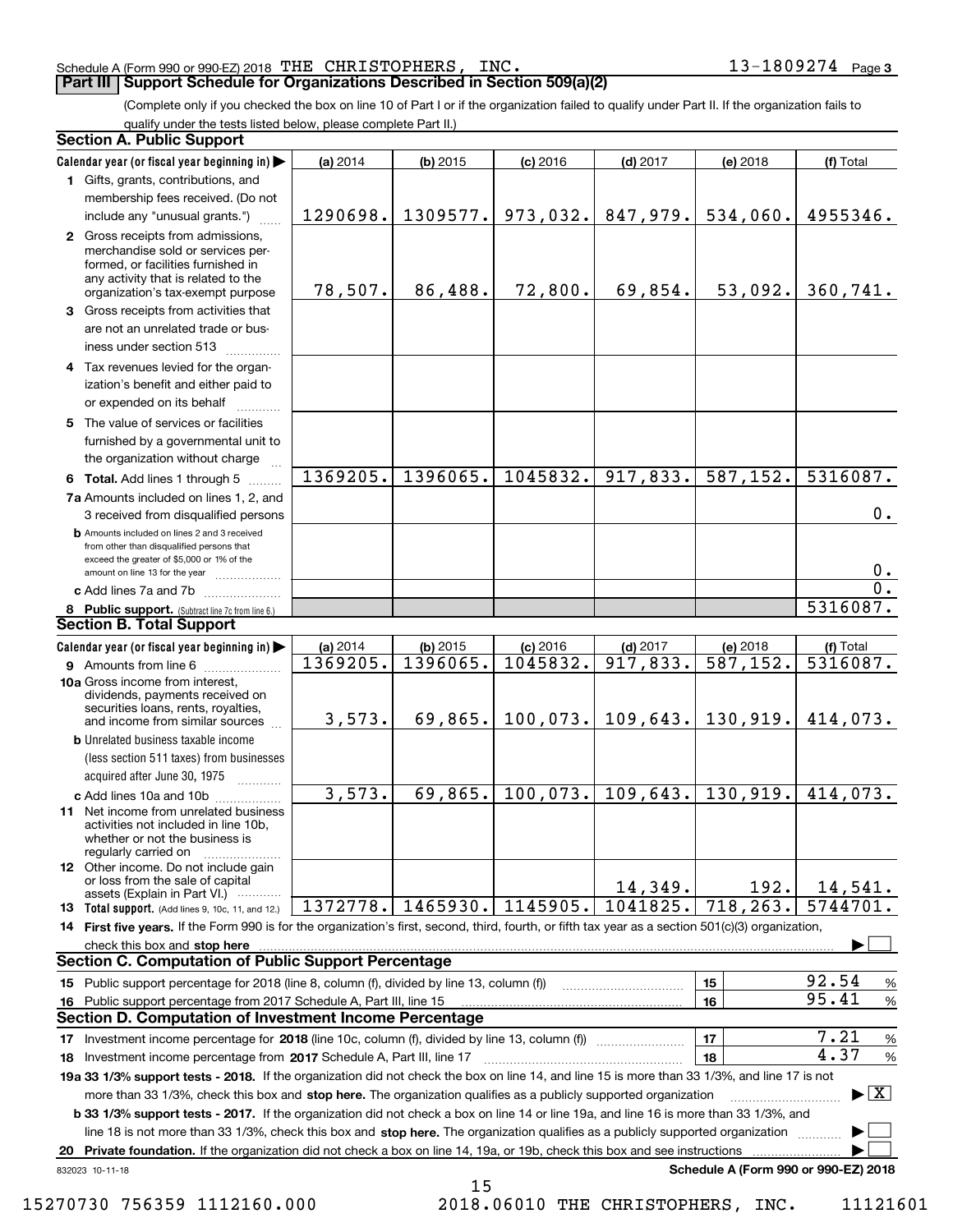**1**

**2**

**3a**

**3b**

**3c**

**4a**

**4b**

**4c**

**5a**

**5b5c**

**6**

**7**

**8**

**9a**

**9b**

**9c**

**10a**

**10b**

**YesNo**

### **Part IV Supporting Organizations**

(Complete only if you checked a box in line 12 on Part I. If you checked 12a of Part I, complete Sections A and B. If you checked 12b of Part I, complete Sections A and C. If you checked 12c of Part I, complete Sections A, D, and E. If you checked 12d of Part I, complete Sections A and D, and complete Part V.)

#### **Section A. All Supporting Organizations**

- **1** Are all of the organization's supported organizations listed by name in the organization's governing documents? If "No," describe in **Part VI** how the supported organizations are designated. If designated by *class or purpose, describe the designation. If historic and continuing relationship, explain.*
- **2** Did the organization have any supported organization that does not have an IRS determination of status under section 509(a)(1) or (2)? If "Yes," explain in Part VI how the organization determined that the supported *organization was described in section 509(a)(1) or (2).*
- **3a** Did the organization have a supported organization described in section 501(c)(4), (5), or (6)? If "Yes," answer *(b) and (c) below.*
- **b** Did the organization confirm that each supported organization qualified under section 501(c)(4), (5), or (6) and satisfied the public support tests under section 509(a)(2)? If "Yes," describe in **Part VI** when and how the *organization made the determination.*
- **c**Did the organization ensure that all support to such organizations was used exclusively for section 170(c)(2)(B) purposes? If "Yes," explain in **Part VI** what controls the organization put in place to ensure such use.
- **4a***If* Was any supported organization not organized in the United States ("foreign supported organization")? *"Yes," and if you checked 12a or 12b in Part I, answer (b) and (c) below.*
- **b** Did the organization have ultimate control and discretion in deciding whether to make grants to the foreign supported organization? If "Yes," describe in **Part VI** how the organization had such control and discretion *despite being controlled or supervised by or in connection with its supported organizations.*
- **c** Did the organization support any foreign supported organization that does not have an IRS determination under sections 501(c)(3) and 509(a)(1) or (2)? If "Yes," explain in **Part VI** what controls the organization used *to ensure that all support to the foreign supported organization was used exclusively for section 170(c)(2)(B) purposes.*
- **5a** Did the organization add, substitute, or remove any supported organizations during the tax year? If "Yes," answer (b) and (c) below (if applicable). Also, provide detail in **Part VI,** including (i) the names and EIN *numbers of the supported organizations added, substituted, or removed; (ii) the reasons for each such action; (iii) the authority under the organization's organizing document authorizing such action; and (iv) how the action was accomplished (such as by amendment to the organizing document).*
- **b** Type I or Type II only. Was any added or substituted supported organization part of a class already designated in the organization's organizing document?
- **cSubstitutions only.**  Was the substitution the result of an event beyond the organization's control?
- **6** Did the organization provide support (whether in the form of grants or the provision of services or facilities) to **Part VI.** *If "Yes," provide detail in* support or benefit one or more of the filing organization's supported organizations? anyone other than (i) its supported organizations, (ii) individuals that are part of the charitable class benefited by one or more of its supported organizations, or (iii) other supporting organizations that also
- **7**Did the organization provide a grant, loan, compensation, or other similar payment to a substantial contributor *If "Yes," complete Part I of Schedule L (Form 990 or 990-EZ).* regard to a substantial contributor? (as defined in section 4958(c)(3)(C)), a family member of a substantial contributor, or a 35% controlled entity with
- **8** Did the organization make a loan to a disqualified person (as defined in section 4958) not described in line 7? *If "Yes," complete Part I of Schedule L (Form 990 or 990-EZ).*
- **9a** Was the organization controlled directly or indirectly at any time during the tax year by one or more in section 509(a)(1) or (2))? If "Yes," *provide detail in* <code>Part VI.</code> disqualified persons as defined in section 4946 (other than foundation managers and organizations described
- **b** Did one or more disqualified persons (as defined in line 9a) hold a controlling interest in any entity in which the supporting organization had an interest? If "Yes," provide detail in P**art VI**.
- **c**Did a disqualified person (as defined in line 9a) have an ownership interest in, or derive any personal benefit from, assets in which the supporting organization also had an interest? If "Yes," provide detail in P**art VI.**
- **10a** Was the organization subject to the excess business holdings rules of section 4943 because of section supporting organizations)? If "Yes," answer 10b below. 4943(f) (regarding certain Type II supporting organizations, and all Type III non-functionally integrated
- **b** Did the organization have any excess business holdings in the tax year? (Use Schedule C, Form 4720, to *determine whether the organization had excess business holdings.)*

16

832024 10-11-18

**Schedule A (Form 990 or 990-EZ) 2018**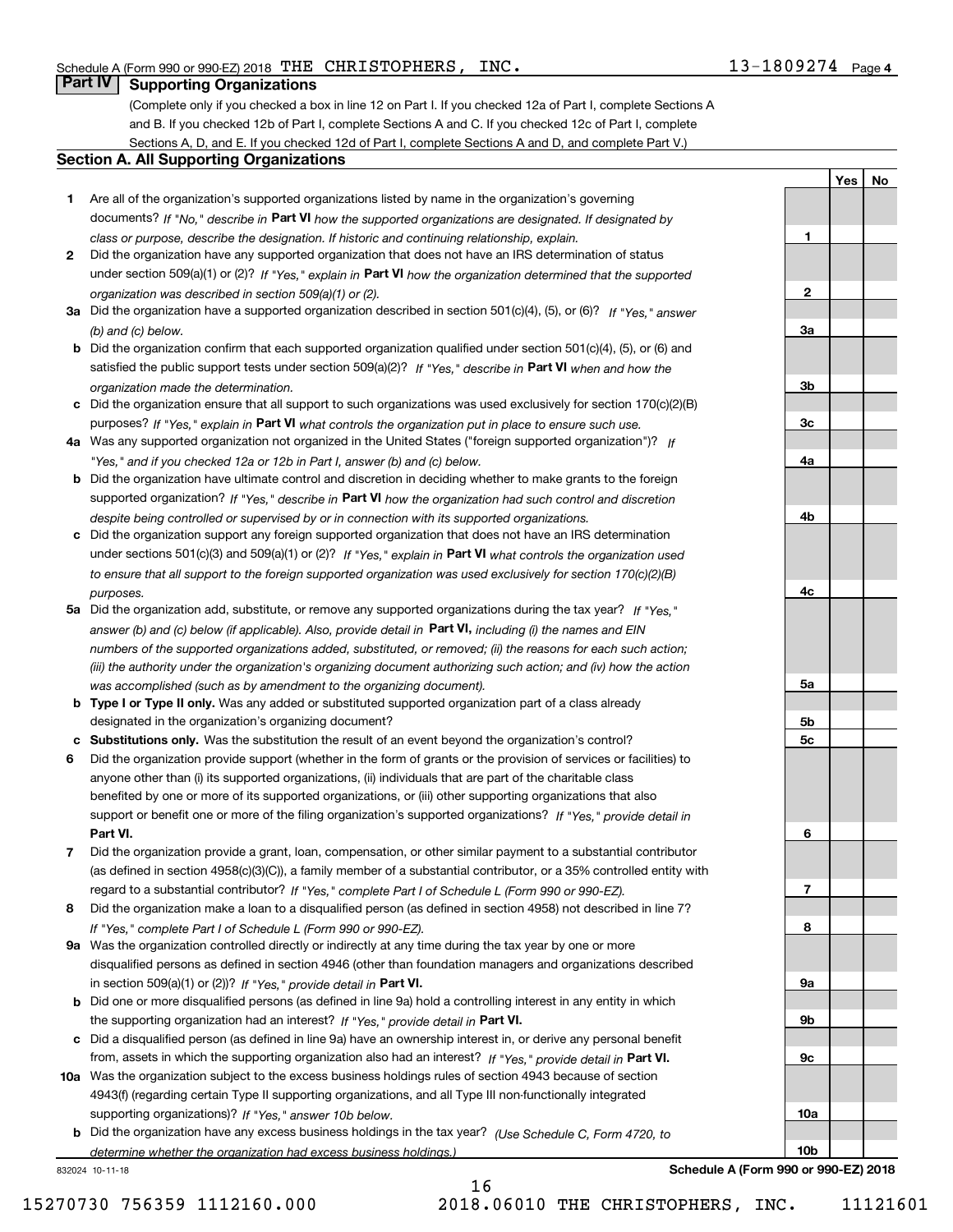|    | <b>Part IV</b><br><b>Supporting Organizations (continued)</b>                                                                                                                |                 |     |           |
|----|------------------------------------------------------------------------------------------------------------------------------------------------------------------------------|-----------------|-----|-----------|
|    |                                                                                                                                                                              |                 | Yes | No        |
| 11 | Has the organization accepted a gift or contribution from any of the following persons?                                                                                      |                 |     |           |
|    | a A person who directly or indirectly controls, either alone or together with persons described in (b) and (c)                                                               |                 |     |           |
|    | below, the governing body of a supported organization?                                                                                                                       | 11a             |     |           |
|    | <b>b</b> A family member of a person described in (a) above?                                                                                                                 | 11 <sub>b</sub> |     |           |
|    |                                                                                                                                                                              |                 |     |           |
|    | c A 35% controlled entity of a person described in (a) or (b) above? If "Yes" to a, b, or c, provide detail in Part VI.<br><b>Section B. Type I Supporting Organizations</b> | 11c             |     |           |
|    |                                                                                                                                                                              |                 |     |           |
|    |                                                                                                                                                                              |                 | Yes | No        |
| 1  | Did the directors, trustees, or membership of one or more supported organizations have the power to                                                                          |                 |     |           |
|    | regularly appoint or elect at least a majority of the organization's directors or trustees at all times during the                                                           |                 |     |           |
|    | tax year? If "No," describe in Part VI how the supported organization(s) effectively operated, supervised, or                                                                |                 |     |           |
|    | controlled the organization's activities. If the organization had more than one supported organization,                                                                      |                 |     |           |
|    | describe how the powers to appoint and/or remove directors or trustees were allocated among the supported                                                                    |                 |     |           |
|    | organizations and what conditions or restrictions, if any, applied to such powers during the tax year.                                                                       | 1               |     |           |
| 2  | Did the organization operate for the benefit of any supported organization other than the supported                                                                          |                 |     |           |
|    | organization(s) that operated, supervised, or controlled the supporting organization? If "Yes," explain in                                                                   |                 |     |           |
|    | Part VI how providing such benefit carried out the purposes of the supported organization(s) that operated,                                                                  |                 |     |           |
|    | supervised, or controlled the supporting organization.                                                                                                                       | $\mathbf{2}$    |     |           |
|    | <b>Section C. Type II Supporting Organizations</b>                                                                                                                           |                 |     |           |
|    |                                                                                                                                                                              |                 | Yes | No        |
| 1  | Were a majority of the organization's directors or trustees during the tax year also a majority of the directors                                                             |                 |     |           |
|    | or trustees of each of the organization's supported organization(s)? If "No," describe in Part VI how control                                                                |                 |     |           |
|    |                                                                                                                                                                              |                 |     |           |
|    | or management of the supporting organization was vested in the same persons that controlled or managed                                                                       | 1               |     |           |
|    | the supported organization(s).<br><b>Section D. All Type III Supporting Organizations</b>                                                                                    |                 |     |           |
|    |                                                                                                                                                                              |                 |     |           |
|    |                                                                                                                                                                              |                 | Yes | No        |
| 1  | Did the organization provide to each of its supported organizations, by the last day of the fifth month of the                                                               |                 |     |           |
|    | organization's tax year, (i) a written notice describing the type and amount of support provided during the prior tax                                                        |                 |     |           |
|    | year, (ii) a copy of the Form 990 that was most recently filed as of the date of notification, and (iii) copies of the                                                       |                 |     |           |
|    | organization's governing documents in effect on the date of notification, to the extent not previously provided?                                                             | 1               |     |           |
| 2  | Were any of the organization's officers, directors, or trustees either (i) appointed or elected by the supported                                                             |                 |     |           |
|    | organization(s) or (ii) serving on the governing body of a supported organization? If "No," explain in Part VI how                                                           |                 |     |           |
|    | the organization maintained a close and continuous working relationship with the supported organization(s).                                                                  | 2               |     |           |
| 3  | By reason of the relationship described in (2), did the organization's supported organizations have a                                                                        |                 |     |           |
|    | significant voice in the organization's investment policies and in directing the use of the organization's                                                                   |                 |     |           |
|    | income or assets at all times during the tax year? If "Yes," describe in Part VI the role the organization's                                                                 |                 |     |           |
|    | supported organizations played in this regard.                                                                                                                               | З               |     |           |
|    | Section E. Type III Functionally Integrated Supporting Organizations                                                                                                         |                 |     |           |
| 1  | Check the box next to the method that the organization used to satisfy the Integral Part Test during the year (see instructions).                                            |                 |     |           |
| а  | The organization satisfied the Activities Test. Complete line 2 below.                                                                                                       |                 |     |           |
| b  | The organization is the parent of each of its supported organizations. Complete line 3 below.                                                                                |                 |     |           |
| C  | The organization supported a governmental entity. Describe in Part VI how you supported a government entity (see instructions),                                              |                 |     |           |
| 2  | Activities Test. Answer (a) and (b) below.                                                                                                                                   |                 | Yes | <u>No</u> |
| а  | Did substantially all of the organization's activities during the tax year directly further the exempt purposes of                                                           |                 |     |           |
|    |                                                                                                                                                                              |                 |     |           |
|    | the supported organization(s) to which the organization was responsive? If "Yes," then in Part VI identify                                                                   |                 |     |           |
|    | those supported organizations and explain how these activities directly furthered their exempt purposes,                                                                     |                 |     |           |
|    | how the organization was responsive to those supported organizations, and how the organization determined                                                                    |                 |     |           |
|    | that these activities constituted substantially all of its activities.                                                                                                       | 2a              |     |           |
|    | <b>b</b> Did the activities described in (a) constitute activities that, but for the organization's involvement, one or more                                                 |                 |     |           |
|    | of the organization's supported organization(s) would have been engaged in? If "Yes," explain in Part VI the                                                                 |                 |     |           |
|    | reasons for the organization's position that its supported organization(s) would have engaged in these                                                                       |                 |     |           |
|    | activities but for the organization's involvement.                                                                                                                           | 2b              |     |           |
| 3  | Parent of Supported Organizations. Answer (a) and (b) below.                                                                                                                 |                 |     |           |
|    | a Did the organization have the power to regularly appoint or elect a majority of the officers, directors, or                                                                |                 |     |           |
|    | trustees of each of the supported organizations? Provide details in Part VI.                                                                                                 | За              |     |           |
|    | <b>b</b> Did the organization exercise a substantial degree of direction over the policies, programs, and activities of each                                                 |                 |     |           |
|    | of its supported organizations? If "Yes." describe in Part VI the role played by the organization in this regard.                                                            | 3b              |     |           |
|    | Schedule A (Form 990 or 990-EZ) 2018<br>832025 10-11-18                                                                                                                      |                 |     |           |

15270730 756359 1112160.000 2018.06010 THE CHRISTOPHERS, INC. 11121601

17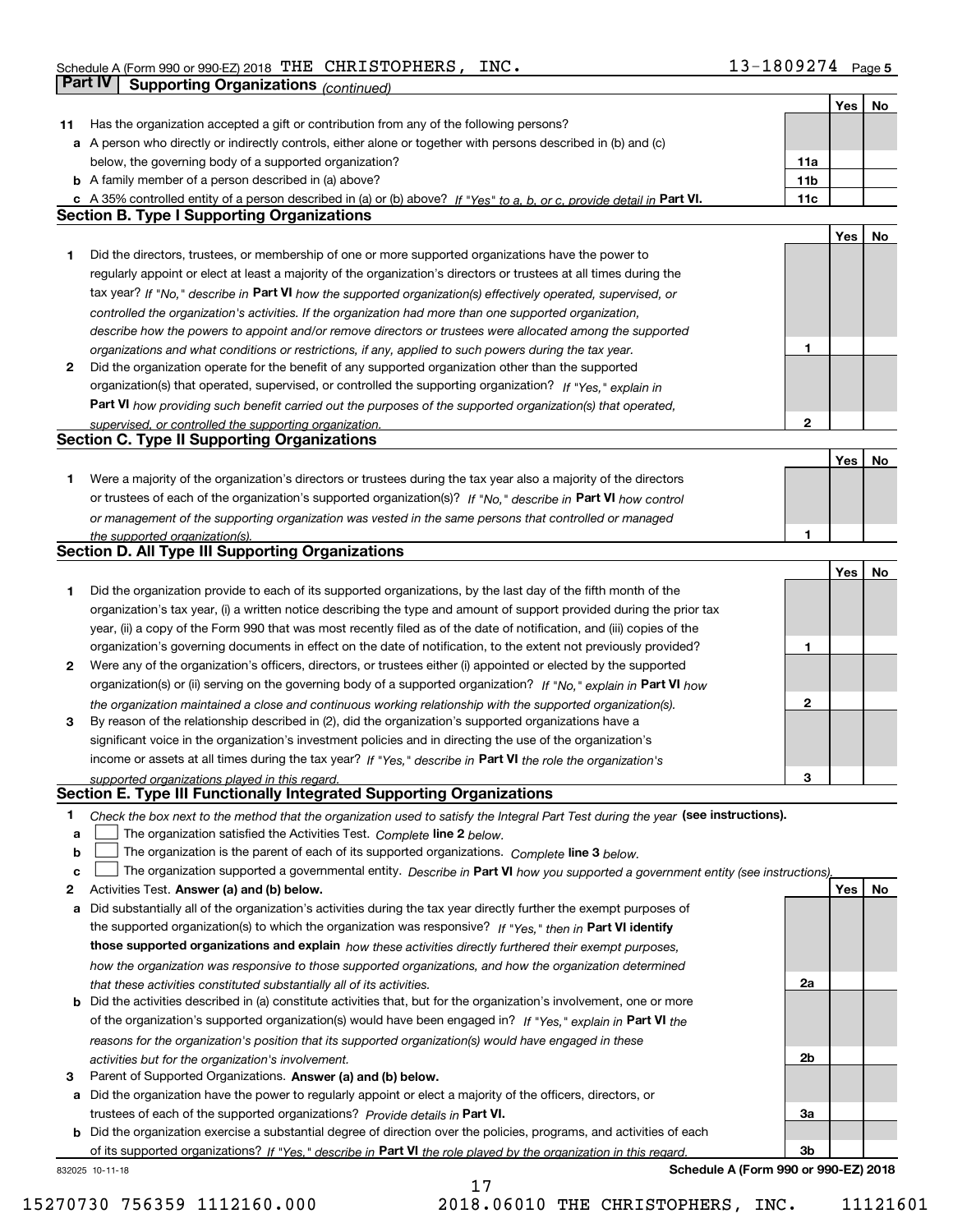#### Schedule A (Form 990 or 990-EZ) 2018 Page THE CHRISTOPHERS, INC. 13-1809274 **Part V Type III Non-Functionally Integrated 509(a)(3) Supporting Organizations**

1 Check here if the organization satisfied the Integral Part Test as a qualifying trust on Nov. 20, 1970 (explain in Part VI.) See instructions. All other Type III non-functionally integrated supporting organizations must complete Sections A through E.

|   | Section A - Adjusted Net Income                                                                                                   |                | (A) Prior Year | (B) Current Year<br>(optional) |
|---|-----------------------------------------------------------------------------------------------------------------------------------|----------------|----------------|--------------------------------|
| 1 | Net short-term capital gain                                                                                                       | 1              |                |                                |
| 2 | Recoveries of prior-year distributions                                                                                            | $\overline{2}$ |                |                                |
| з | Other gross income (see instructions)                                                                                             | 3              |                |                                |
| 4 | Add lines 1 through 3                                                                                                             | 4              |                |                                |
| 5 | Depreciation and depletion                                                                                                        | 5              |                |                                |
| 6 | Portion of operating expenses paid or incurred for production or                                                                  |                |                |                                |
|   | collection of gross income or for management, conservation, or                                                                    |                |                |                                |
|   | maintenance of property held for production of income (see instructions)                                                          | 6              |                |                                |
| 7 | Other expenses (see instructions)                                                                                                 | 7              |                |                                |
| 8 | Adjusted Net Income (subtract lines 5, 6, and 7 from line 4)                                                                      | 8              |                |                                |
|   | <b>Section B - Minimum Asset Amount</b>                                                                                           |                | (A) Prior Year | (B) Current Year<br>(optional) |
| 1 | Aggregate fair market value of all non-exempt-use assets (see                                                                     |                |                |                                |
|   | instructions for short tax year or assets held for part of year):                                                                 |                |                |                                |
|   | a Average monthly value of securities                                                                                             | 1a             |                |                                |
|   | <b>b</b> Average monthly cash balances                                                                                            | 1b             |                |                                |
|   | <b>c</b> Fair market value of other non-exempt-use assets                                                                         | 1c             |                |                                |
|   | d Total (add lines 1a, 1b, and 1c)                                                                                                | 1d             |                |                                |
|   | e Discount claimed for blockage or other                                                                                          |                |                |                                |
|   | factors (explain in detail in Part VI):                                                                                           |                |                |                                |
| 2 | Acquisition indebtedness applicable to non-exempt-use assets                                                                      | $\overline{2}$ |                |                                |
| 3 | Subtract line 2 from line 1d                                                                                                      | 3              |                |                                |
| 4 | Cash deemed held for exempt use. Enter 1-1/2% of line 3 (for greater amount,                                                      |                |                |                                |
|   | see instructions)                                                                                                                 | 4              |                |                                |
| 5 | Net value of non-exempt-use assets (subtract line 4 from line 3)                                                                  | 5              |                |                                |
| 6 | Multiply line 5 by .035                                                                                                           | 6              |                |                                |
| 7 | Recoveries of prior-year distributions                                                                                            | $\overline{7}$ |                |                                |
| 8 | Minimum Asset Amount (add line 7 to line 6)                                                                                       | 8              |                |                                |
|   | <b>Section C - Distributable Amount</b>                                                                                           |                |                | <b>Current Year</b>            |
| 1 | Adjusted net income for prior year (from Section A, line 8, Column A)                                                             | 1              |                |                                |
| 2 | Enter 85% of line 1                                                                                                               | $\overline{2}$ |                |                                |
| з | Minimum asset amount for prior year (from Section B, line 8, Column A)                                                            | 3              |                |                                |
| 4 | Enter greater of line 2 or line 3                                                                                                 | 4              |                |                                |
| 5 | Income tax imposed in prior year                                                                                                  | 5              |                |                                |
| 6 | <b>Distributable Amount.</b> Subtract line 5 from line 4, unless subject to                                                       |                |                |                                |
|   | emergency temporary reduction (see instructions)                                                                                  | 6              |                |                                |
| 7 | Check here if the current year is the organization's first as a non-functionally integrated Type III supporting organization (see |                |                |                                |

instructions).

**1**

**Schedule A (Form 990 or 990-EZ) 2018**

832026 10-11-18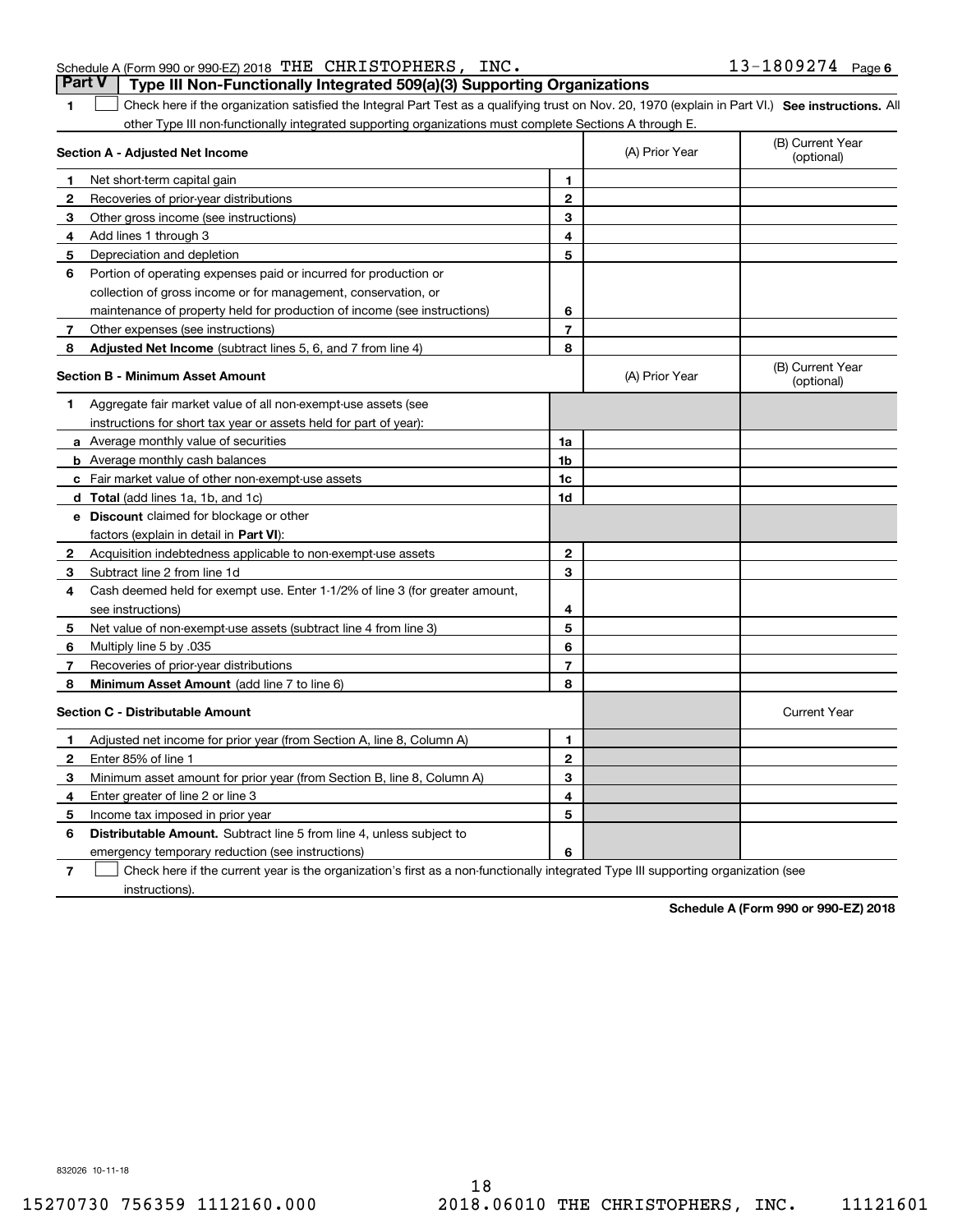Schedule A (Form 990 or 990-EZ) 2018 Page THE CHRISTOPHERS, INC. 13-1809274

| Part V | Type III Non-Functionally Integrated 509(a)(3) Supporting Organizations                    |                             | (continued)                           |                                         |  |  |  |  |  |  |
|--------|--------------------------------------------------------------------------------------------|-----------------------------|---------------------------------------|-----------------------------------------|--|--|--|--|--|--|
|        | <b>Section D - Distributions</b><br><b>Current Year</b>                                    |                             |                                       |                                         |  |  |  |  |  |  |
| 1      | Amounts paid to supported organizations to accomplish exempt purposes                      |                             |                                       |                                         |  |  |  |  |  |  |
| 2      | Amounts paid to perform activity that directly furthers exempt purposes of supported       |                             |                                       |                                         |  |  |  |  |  |  |
|        | organizations, in excess of income from activity                                           |                             |                                       |                                         |  |  |  |  |  |  |
| з      | Administrative expenses paid to accomplish exempt purposes of supported organizations      |                             |                                       |                                         |  |  |  |  |  |  |
| 4      | Amounts paid to acquire exempt-use assets                                                  |                             |                                       |                                         |  |  |  |  |  |  |
| 5      | Qualified set-aside amounts (prior IRS approval required)                                  |                             |                                       |                                         |  |  |  |  |  |  |
| 6      | Other distributions (describe in Part VI). See instructions.                               |                             |                                       |                                         |  |  |  |  |  |  |
| 7      | Total annual distributions. Add lines 1 through 6.                                         |                             |                                       |                                         |  |  |  |  |  |  |
| 8      | Distributions to attentive supported organizations to which the organization is responsive |                             |                                       |                                         |  |  |  |  |  |  |
|        | (provide details in Part VI). See instructions.                                            |                             |                                       |                                         |  |  |  |  |  |  |
| 9      | Distributable amount for 2018 from Section C, line 6                                       |                             |                                       |                                         |  |  |  |  |  |  |
| 10     | Line 8 amount divided by line 9 amount                                                     |                             |                                       |                                         |  |  |  |  |  |  |
|        |                                                                                            | (i)                         | (ii)                                  | (iii)                                   |  |  |  |  |  |  |
|        | <b>Section E - Distribution Allocations</b> (see instructions)                             | <b>Excess Distributions</b> | <b>Underdistributions</b><br>Pre-2018 | <b>Distributable</b><br>Amount for 2018 |  |  |  |  |  |  |
| 1      | Distributable amount for 2018 from Section C, line 6                                       |                             |                                       |                                         |  |  |  |  |  |  |
| 2      | Underdistributions, if any, for years prior to 2018 (reason-                               |                             |                                       |                                         |  |  |  |  |  |  |
|        | able cause required- explain in Part VI). See instructions.                                |                             |                                       |                                         |  |  |  |  |  |  |
| з      | Excess distributions carryover, if any, to 2018                                            |                             |                                       |                                         |  |  |  |  |  |  |
|        | <b>a</b> From 2013                                                                         |                             |                                       |                                         |  |  |  |  |  |  |
|        | <b>b</b> From 2014                                                                         |                             |                                       |                                         |  |  |  |  |  |  |
|        | $c$ From 2015                                                                              |                             |                                       |                                         |  |  |  |  |  |  |
|        | d From 2016                                                                                |                             |                                       |                                         |  |  |  |  |  |  |
|        | e From 2017                                                                                |                             |                                       |                                         |  |  |  |  |  |  |
| f      | <b>Total</b> of lines 3a through e                                                         |                             |                                       |                                         |  |  |  |  |  |  |
|        | <b>g</b> Applied to underdistributions of prior years                                      |                             |                                       |                                         |  |  |  |  |  |  |
|        | <b>h</b> Applied to 2018 distributable amount                                              |                             |                                       |                                         |  |  |  |  |  |  |
|        | Carryover from 2013 not applied (see instructions)                                         |                             |                                       |                                         |  |  |  |  |  |  |
|        | Remainder. Subtract lines 3g, 3h, and 3i from 3f.                                          |                             |                                       |                                         |  |  |  |  |  |  |
| 4      | Distributions for 2018 from Section D,                                                     |                             |                                       |                                         |  |  |  |  |  |  |
|        | line $7:$                                                                                  |                             |                                       |                                         |  |  |  |  |  |  |
|        | <b>a</b> Applied to underdistributions of prior years                                      |                             |                                       |                                         |  |  |  |  |  |  |
|        | <b>b</b> Applied to 2018 distributable amount                                              |                             |                                       |                                         |  |  |  |  |  |  |
| c      | Remainder. Subtract lines 4a and 4b from 4.                                                |                             |                                       |                                         |  |  |  |  |  |  |
| 5      | Remaining underdistributions for years prior to 2018, if                                   |                             |                                       |                                         |  |  |  |  |  |  |
|        | any. Subtract lines 3g and 4a from line 2. For result greater                              |                             |                                       |                                         |  |  |  |  |  |  |
|        | than zero, explain in Part VI. See instructions.                                           |                             |                                       |                                         |  |  |  |  |  |  |
| 6      | Remaining underdistributions for 2018. Subtract lines 3h                                   |                             |                                       |                                         |  |  |  |  |  |  |
|        | and 4b from line 1. For result greater than zero, explain in                               |                             |                                       |                                         |  |  |  |  |  |  |
|        | <b>Part VI.</b> See instructions.                                                          |                             |                                       |                                         |  |  |  |  |  |  |
|        |                                                                                            |                             |                                       |                                         |  |  |  |  |  |  |
| 7      | Excess distributions carryover to 2019. Add lines 3j                                       |                             |                                       |                                         |  |  |  |  |  |  |
|        | and 4c.                                                                                    |                             |                                       |                                         |  |  |  |  |  |  |
| 8      | Breakdown of line 7:                                                                       |                             |                                       |                                         |  |  |  |  |  |  |
|        | a Excess from 2014                                                                         |                             |                                       |                                         |  |  |  |  |  |  |
|        | b Excess from 2015                                                                         |                             |                                       |                                         |  |  |  |  |  |  |
|        | c Excess from 2016                                                                         |                             |                                       |                                         |  |  |  |  |  |  |
|        | d Excess from 2017                                                                         |                             |                                       |                                         |  |  |  |  |  |  |
|        | e Excess from 2018                                                                         |                             |                                       |                                         |  |  |  |  |  |  |

**Schedule A (Form 990 or 990-EZ) 2018**

832027 10-11-18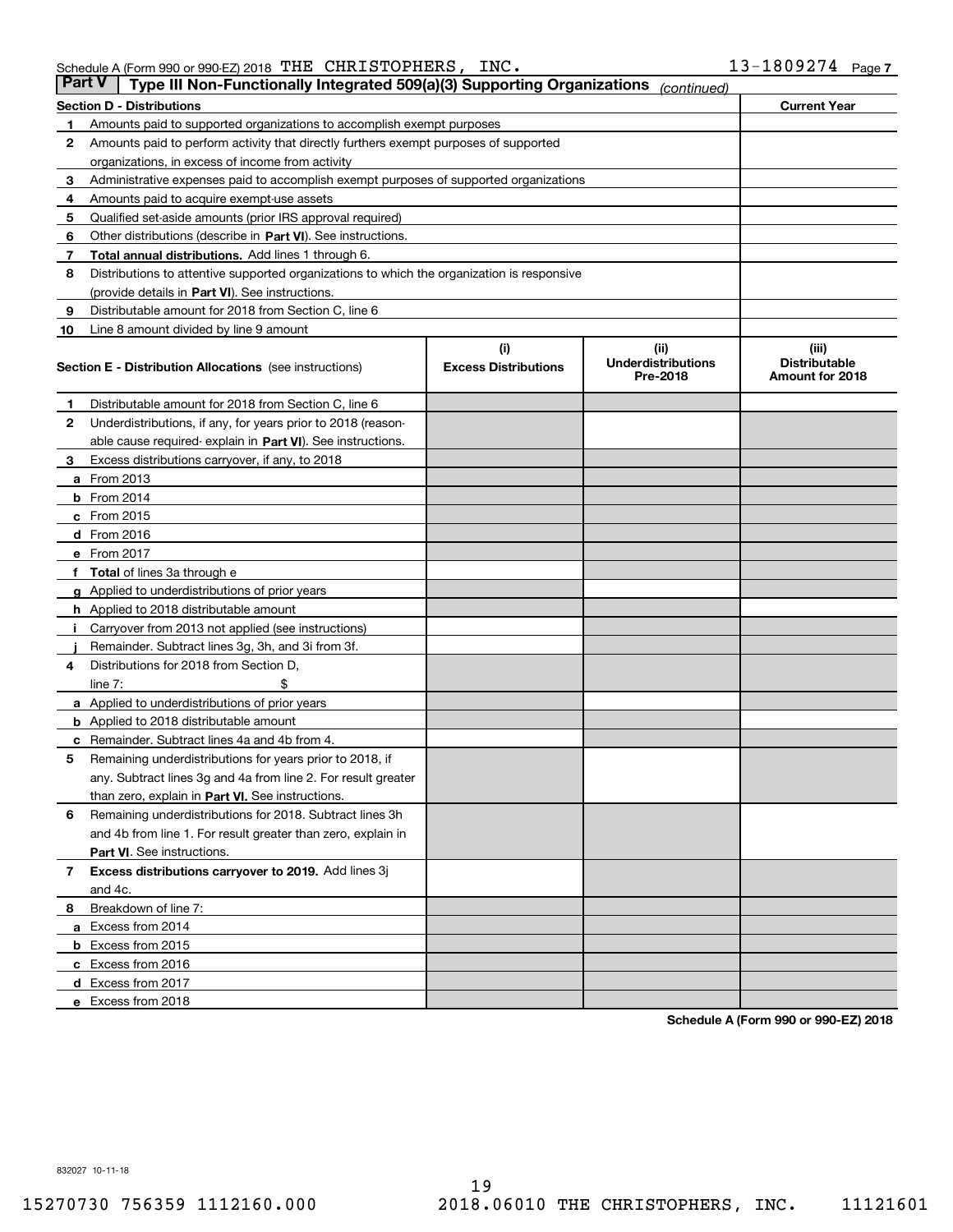| Schedule A (Form 990 or 990-EZ) 2018 $\hspace{0.1em}\text{THE}$ $\hspace{0.1em}\text{CHRISTOPHERS}$ , |  | INC. | $13 - 1809274$ Page 8 |  |
|-------------------------------------------------------------------------------------------------------|--|------|-----------------------|--|
|                                                                                                       |  |      |                       |  |

Part VI | Supplemental Information. Provide the explanations required by Part II, line 10; Part II, line 17a or 17b; Part III, line 12; Part IV, Section A, lines 1, 2, 3b, 3c, 4b, 4c, 5a, 6, 9a, 9b, 9c, 11a, 11b, and 11c; Part IV, Section B, lines 1 and 2; Part IV, Section C, line 1; Part IV, Section D, lines 2 and 3; Part IV, Section E, lines 1c, 2a, 2b, 3a, and 3b; Part V, line 1; Part V, Section B, line 1e; Part V, Section D, lines 5, 6, and 8; and Part V, Section E, lines 2, 5, and 6. Also complete this part for any additional information. (See instructions.)

### SCHEDULE A, PART III, LINE 12, EXPLANATION FOR OTHER INCOME:

|                 |                      | $2017$ AMOUNT: $\frac{6}{7}$ 14, 349.                                                                                |  |
|-----------------|----------------------|----------------------------------------------------------------------------------------------------------------------|--|
|                 | 2018 AMOUNT: \$ 192. | <u> 1989 - Johann Harry Barn, mars ar breist fan de Amerikaansk kommunent fan de Amerikaanske kommunent fan de A</u> |  |
|                 |                      |                                                                                                                      |  |
|                 |                      |                                                                                                                      |  |
|                 |                      |                                                                                                                      |  |
|                 |                      |                                                                                                                      |  |
|                 |                      |                                                                                                                      |  |
|                 |                      |                                                                                                                      |  |
|                 |                      |                                                                                                                      |  |
|                 |                      |                                                                                                                      |  |
|                 |                      |                                                                                                                      |  |
|                 |                      |                                                                                                                      |  |
|                 |                      |                                                                                                                      |  |
|                 |                      |                                                                                                                      |  |
|                 |                      |                                                                                                                      |  |
|                 |                      |                                                                                                                      |  |
|                 |                      |                                                                                                                      |  |
|                 |                      |                                                                                                                      |  |
|                 |                      |                                                                                                                      |  |
|                 |                      |                                                                                                                      |  |
|                 |                      |                                                                                                                      |  |
|                 |                      |                                                                                                                      |  |
|                 |                      |                                                                                                                      |  |
|                 |                      |                                                                                                                      |  |
|                 |                      |                                                                                                                      |  |
|                 |                      |                                                                                                                      |  |
| 832028 10-11-18 |                      | Schedule A (Form 990 or 990-EZ) 2018                                                                                 |  |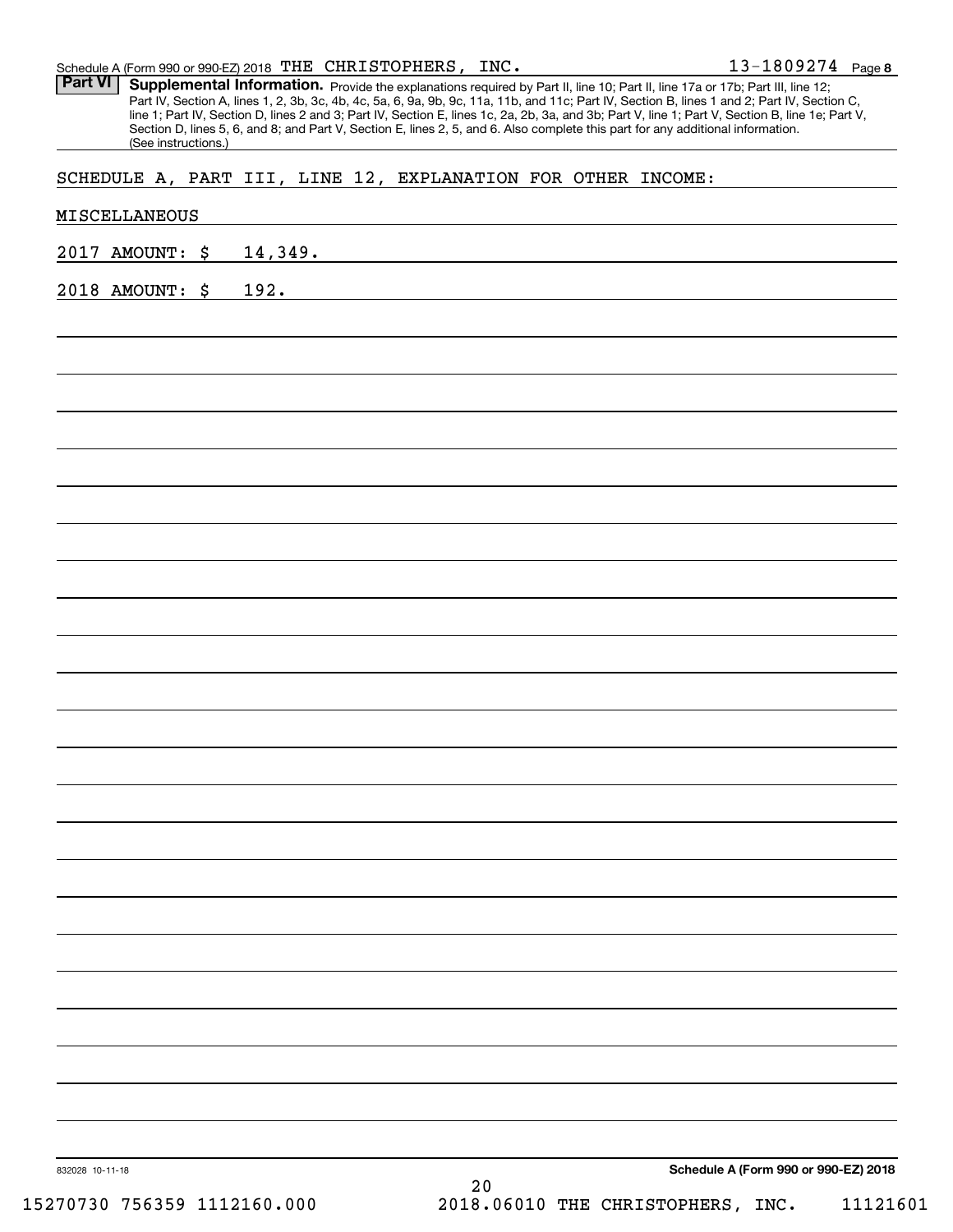Department of the Treasury Internal Revenue Service **(Form 990, 990-EZ, or 990-PF)**

Name of the organization

#### \*\* PUBLIC DISCLOSURE COPY \*\*

## **Schedule B Schedule of Contributors**

**| Attach to Form 990, Form 990-EZ, or Form 990-PF. | Go to www.irs.gov/Form990 for the latest information.** OMB No. 1545-0047

**2018**

**Employer identification number**

THE CHRISTOPHERS, INC. 13-1809274

|                                       | THE CHRISTOPHERS, INC.                                                      |
|---------------------------------------|-----------------------------------------------------------------------------|
| <b>Organization type (check one):</b> |                                                                             |
| Filers of:                            | Section:                                                                    |
| Form 990 or 990-EZ                    | $ \mathbf{X} $ 501(c)( 3) (enter number) organization                       |
|                                       | $4947(a)(1)$ nonexempt charitable trust not treated as a private foundation |
|                                       | 527 political organization                                                  |
| Form 990-PF                           | 501(c)(3) exempt private foundation                                         |

4947(a)(1) nonexempt charitable trust treated as a private foundation  $\mathcal{L}^{\text{max}}$ 

501(c)(3) taxable private foundation  $\mathcal{L}^{\text{max}}$ 

Check if your organization is covered by the **General Rule** or a **Special Rule. Note:**  Only a section 501(c)(7), (8), or (10) organization can check boxes for both the General Rule and a Special Rule. See instructions.

#### **General Rule**

 $\boxed{\textbf{X}}$  For an organization filing Form 990, 990-EZ, or 990-PF that received, during the year, contributions totaling \$5,000 or more (in money or property) from any one contributor. Complete Parts I and II. See instructions for determining a contributor's total contributions.

#### **Special Rules**

any one contributor, during the year, total contributions of the greater of  $\,$  (1) \$5,000; or **(2)** 2% of the amount on (i) Form 990, Part VIII, line 1h; For an organization described in section 501(c)(3) filing Form 990 or 990-EZ that met the 33 1/3% support test of the regulations under sections 509(a)(1) and 170(b)(1)(A)(vi), that checked Schedule A (Form 990 or 990-EZ), Part II, line 13, 16a, or 16b, and that received from or (ii) Form 990-EZ, line 1. Complete Parts I and II.  $\mathcal{L}^{\text{max}}$ 

year, total contributions of more than \$1,000 *exclusively* for religious, charitable, scientific, literary, or educational purposes, or for the For an organization described in section 501(c)(7), (8), or (10) filing Form 990 or 990-EZ that received from any one contributor, during the prevention of cruelty to children or animals. Complete Parts I (entering "N/A" in column (b) instead of the contributor name and address), II, and III.  $\mathcal{L}^{\text{max}}$ 

purpose. Don't complete any of the parts unless the **General Rule** applies to this organization because it received *nonexclusively* year, contributions <sub>exclusively</sub> for religious, charitable, etc., purposes, but no such contributions totaled more than \$1,000. If this box is checked, enter here the total contributions that were received during the year for an  $\;$ exclusively religious, charitable, etc., For an organization described in section 501(c)(7), (8), or (10) filing Form 990 or 990-EZ that received from any one contributor, during the religious, charitable, etc., contributions totaling \$5,000 or more during the year  $\Box$ — $\Box$  =  $\Box$  $\mathcal{L}^{\text{max}}$ 

**Caution:**  An organization that isn't covered by the General Rule and/or the Special Rules doesn't file Schedule B (Form 990, 990-EZ, or 990-PF),  **must** but it answer "No" on Part IV, line 2, of its Form 990; or check the box on line H of its Form 990-EZ or on its Form 990-PF, Part I, line 2, to certify that it doesn't meet the filing requirements of Schedule B (Form 990, 990-EZ, or 990-PF).

**For Paperwork Reduction Act Notice, see the instructions for Form 990, 990-EZ, or 990-PF. Schedule B (Form 990, 990-EZ, or 990-PF) (2018)** LHA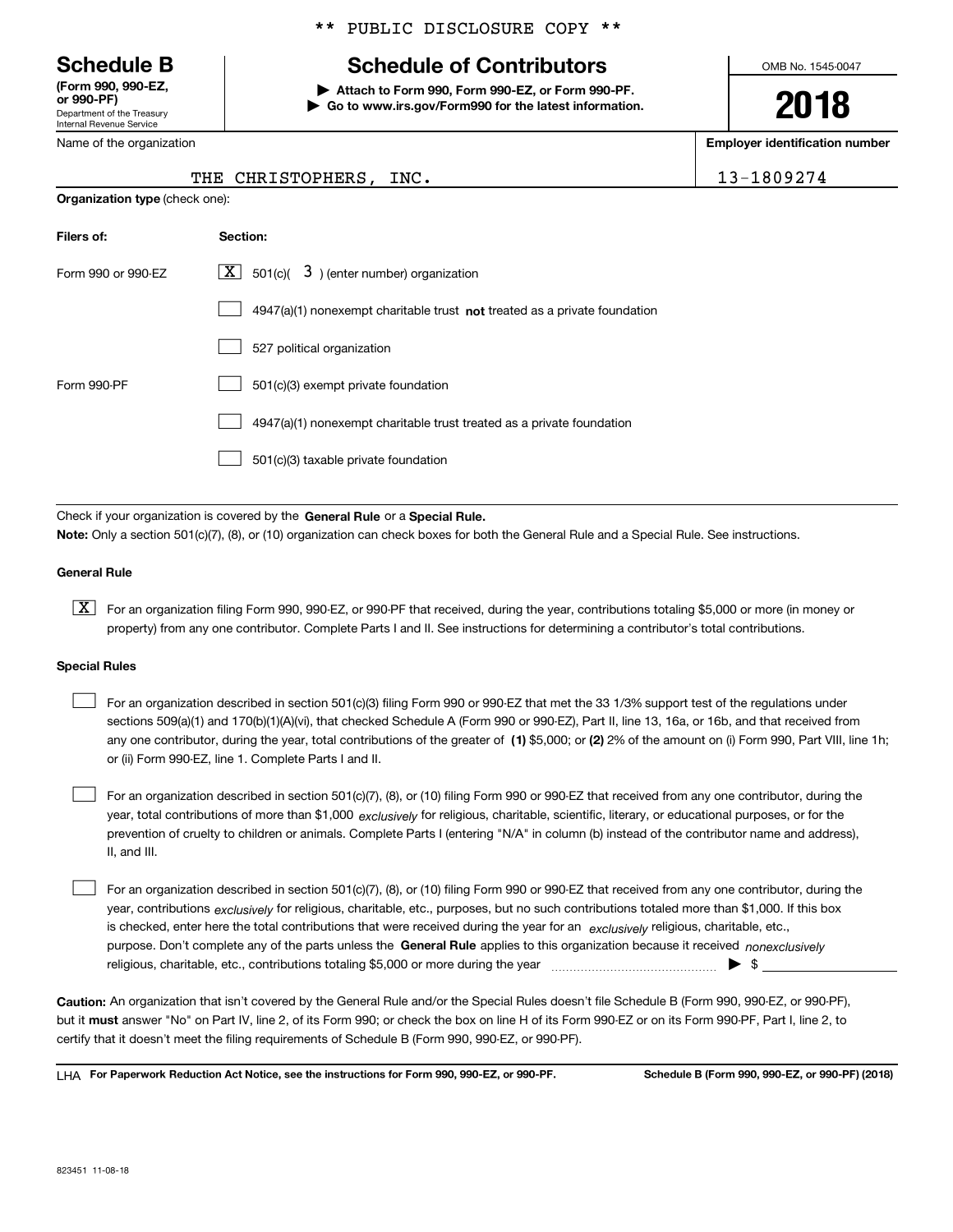|                 | Schedule B (Form 990, 990-EZ, or 990-PF) (2018)                                                |                                   | Page 2                                                                                                      |
|-----------------|------------------------------------------------------------------------------------------------|-----------------------------------|-------------------------------------------------------------------------------------------------------------|
|                 | Name of organization                                                                           |                                   | <b>Employer identification number</b>                                                                       |
|                 | THE CHRISTOPHERS, INC.                                                                         |                                   | 13-1809274                                                                                                  |
| Part I          | Contributors (see instructions). Use duplicate copies of Part I if additional space is needed. |                                   |                                                                                                             |
| (a)<br>No.      | (b)<br>Name, address, and ZIP + 4                                                              | (c)<br><b>Total contributions</b> | (d)<br>Type of contribution                                                                                 |
| 1               |                                                                                                | \$<br>10,000.                     | $\overline{\mathbf{X}}$<br>Person<br>Payroll<br>Noncash<br>(Complete Part II for<br>noncash contributions.) |
| (a)<br>No.      | (b)<br>Name, address, and ZIP + 4                                                              | (c)<br><b>Total contributions</b> | (d)<br>Type of contribution                                                                                 |
| 2               |                                                                                                | \$<br>12,410.                     | $\overline{\text{X}}$<br>Person<br>Payroll<br>Noncash<br>(Complete Part II for<br>noncash contributions.)   |
| (a)<br>No.      | (b)<br>Name, address, and ZIP + 4                                                              | (c)<br><b>Total contributions</b> | (d)<br>Type of contribution                                                                                 |
| 3               |                                                                                                | \$<br>10,504.                     | $\overline{\text{X}}$<br>Person<br>Payroll<br>Noncash<br>(Complete Part II for<br>noncash contributions.)   |
| (a)<br>No.      | (b)<br>Name, address, and ZIP + 4                                                              | (c)<br><b>Total contributions</b> | (d)<br>Type of contribution                                                                                 |
| 4               |                                                                                                | \$<br>25,000.                     | $\mathbf{X}$<br>Person<br>Payroll<br>Noncash<br>(Complete Part II for<br>noncash contributions.)            |
| (a)<br>No.      | (b)<br>Name, address, and ZIP + 4                                                              | (c)<br><b>Total contributions</b> | (d)<br>Type of contribution                                                                                 |
| 5               |                                                                                                | \$<br>15,000.                     | $\overline{\mathbf{X}}$<br>Person<br>Payroll<br>Noncash<br>(Complete Part II for<br>noncash contributions.) |
| (a)<br>No.      | (b)<br>Name, address, and ZIP + 4                                                              | (c)<br><b>Total contributions</b> | (d)<br>Type of contribution                                                                                 |
| 6               |                                                                                                | \$<br>36,464.                     | $\boxed{\text{X}}$<br>Person<br>Payroll<br>Noncash<br>(Complete Part II for<br>noncash contributions.)      |
| 823452 11-08-18 |                                                                                                |                                   | Schedule B (Form 990, 990-EZ, or 990-PF) (2018)                                                             |

22

15270730 756359 1112160.000 2018.06010 THE CHRISTOPHERS, INC. 11121601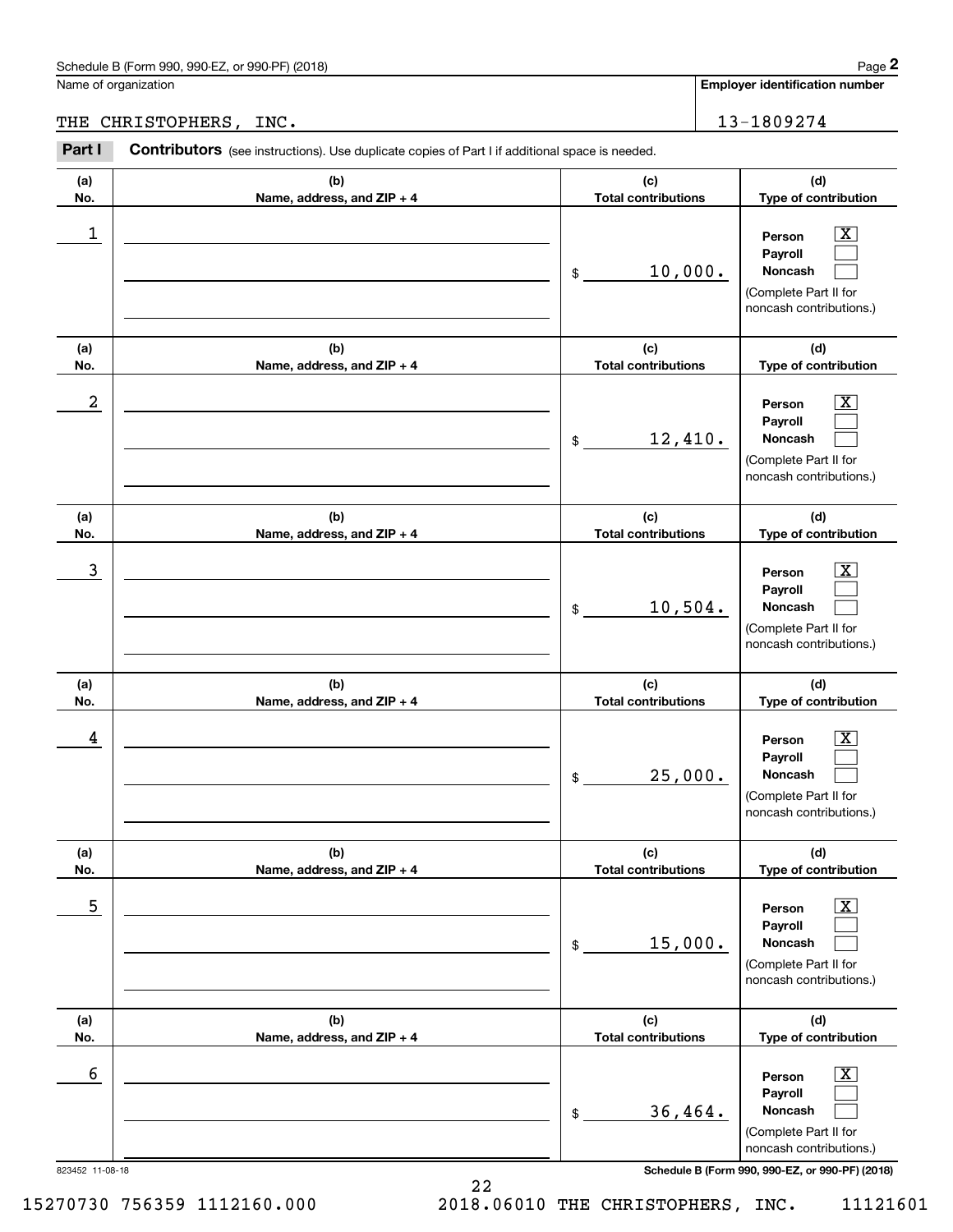|                      | Schedule B (Form 990, 990-EZ, or 990-PF) (2018)                                                |                                   | Page 2                                                                                                                              |
|----------------------|------------------------------------------------------------------------------------------------|-----------------------------------|-------------------------------------------------------------------------------------------------------------------------------------|
| Name of organization |                                                                                                |                                   | <b>Employer identification number</b>                                                                                               |
|                      | THE CHRISTOPHERS, INC.                                                                         |                                   | 13-1809274                                                                                                                          |
| Part I               | Contributors (see instructions). Use duplicate copies of Part I if additional space is needed. |                                   |                                                                                                                                     |
| (a)<br>No.           | (b)<br>Name, address, and ZIP + 4                                                              | (c)<br><b>Total contributions</b> | (d)<br>Type of contribution                                                                                                         |
| 7                    |                                                                                                | 30,000.<br>\$                     | $\overline{\mathbf{X}}$<br>Person<br>Payroll<br>Noncash<br>(Complete Part II for<br>noncash contributions.)                         |
| (a)<br>No.           | (b)<br>Name, address, and ZIP + 4                                                              | (c)<br><b>Total contributions</b> | (d)<br>Type of contribution                                                                                                         |
| 8                    |                                                                                                | 5,000.<br>\$                      | $\overline{\mathbf{X}}$<br>Person<br>Payroll<br>Noncash<br>(Complete Part II for<br>noncash contributions.)                         |
| (a)<br>No.           | (b)<br>Name, address, and ZIP + 4                                                              | (c)<br><b>Total contributions</b> | (d)<br>Type of contribution                                                                                                         |
| 9                    |                                                                                                | 5,310.<br>\$                      | $\overline{\mathbf{X}}$<br>Person<br>Payroll<br>Noncash<br>(Complete Part II for<br>noncash contributions.)                         |
| (a)<br>No.           | (b)<br>Name, address, and ZIP + 4                                                              | (c)<br><b>Total contributions</b> | (d)<br>Type of contribution                                                                                                         |
|                      |                                                                                                | \$                                | Person<br>Payroll<br>Noncash<br>(Complete Part II for<br>noncash contributions.)                                                    |
| (a)<br>No.           | (b)<br>Name, address, and ZIP + 4                                                              | (c)<br><b>Total contributions</b> | (d)<br>Type of contribution                                                                                                         |
|                      |                                                                                                | \$                                | Person<br>Payroll<br>Noncash<br>(Complete Part II for<br>noncash contributions.)                                                    |
| (a)<br>No.           | (b)<br>Name, address, and ZIP + 4                                                              | (c)<br><b>Total contributions</b> | (d)<br>Type of contribution                                                                                                         |
| 823452 11-08-18      |                                                                                                | \$                                | Person<br>Payroll<br>Noncash<br>(Complete Part II for<br>noncash contributions.)<br>Schedule B (Form 990, 990-EZ, or 990-PF) (2018) |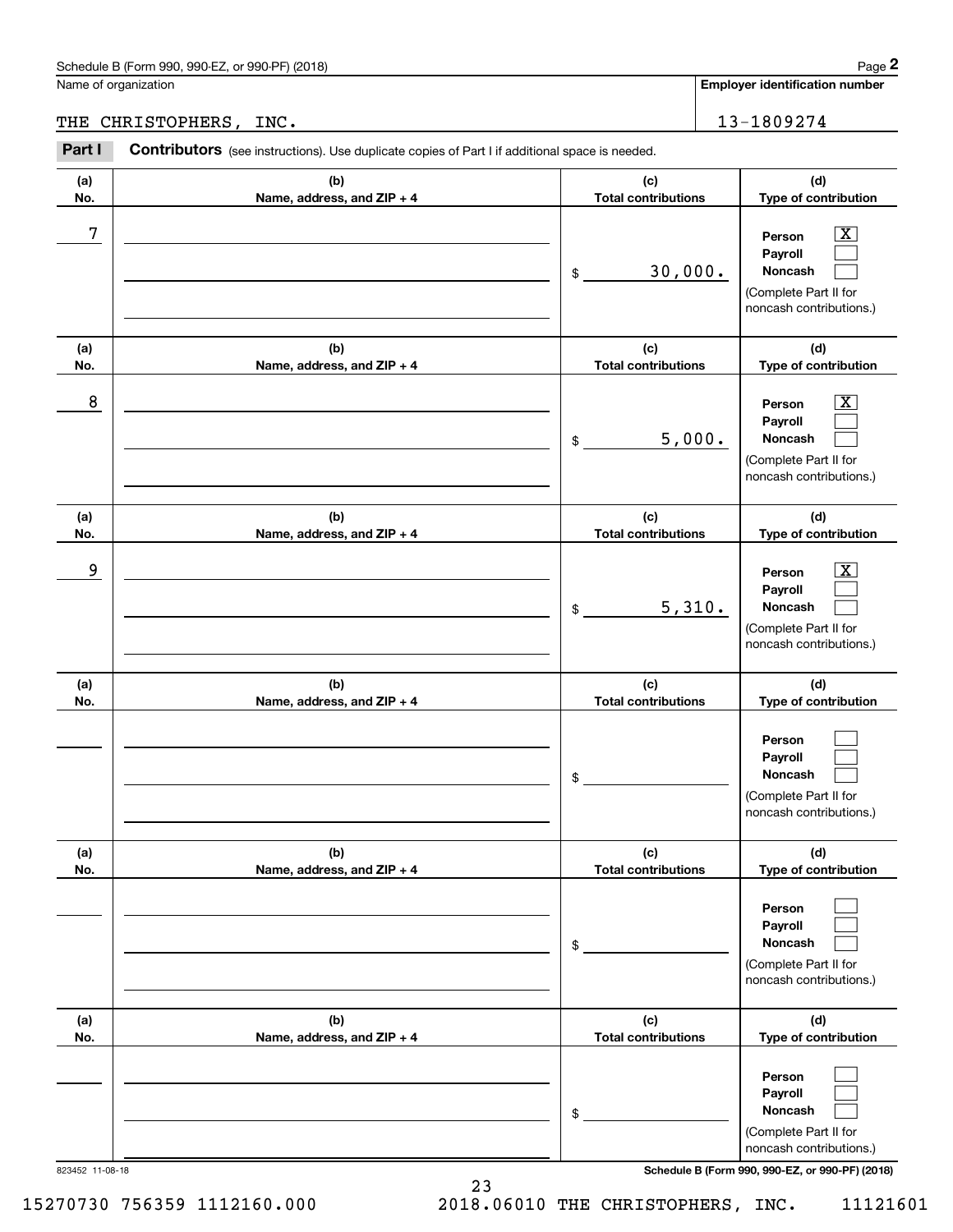**Employer identification number**

### THE CHRISTOPHERS, INC. 13-1809274

Chedule B (Form 990, 990-EZ, or 990-PF) (2018)<br>
lame of organization<br> **2Part II CHRISTOPHERS**, INC.<br> **Part II Noncash Property** (see instructions). Use duplicate copies of Part II if additional space is needed.

| (a)<br>(c)<br>No.<br>(b)<br>(d)<br>FMV (or estimate)<br>from<br>Description of noncash property given<br>Date received<br>(See instructions.)<br>Part I<br>$\sim$<br>(a)<br>(c)<br>No.<br>(b)<br>(d)<br>FMV (or estimate)<br>from<br>Description of noncash property given<br>Date received<br>(See instructions.)<br>Part I<br>$\sim$<br>(a)<br>(c)<br>No.<br>(b)<br>(d)<br>FMV (or estimate)<br>from<br>Description of noncash property given<br>Date received<br>(See instructions.)<br>Part I<br>$\frac{1}{2}$<br>(a)<br>(c)<br>No.<br>(b)<br>(d)<br>FMV (or estimate)<br>from<br>Description of noncash property given<br>Date received<br>(See instructions.)<br>Part I<br>$\frac{1}{2}$<br>(a)<br>(c)<br>No.<br>(b)<br>(d)<br>FMV (or estimate)<br>from<br>Description of noncash property given<br>Date received<br>(See instructions.)<br>Part I<br>\$<br>(a)<br>(c)<br>No.<br>(b)<br>(d)<br>FMV (or estimate)<br>from<br>Description of noncash property given<br>Date received<br>(See instructions.)<br>Part I<br>\$ |  |  |
|----------------------------------------------------------------------------------------------------------------------------------------------------------------------------------------------------------------------------------------------------------------------------------------------------------------------------------------------------------------------------------------------------------------------------------------------------------------------------------------------------------------------------------------------------------------------------------------------------------------------------------------------------------------------------------------------------------------------------------------------------------------------------------------------------------------------------------------------------------------------------------------------------------------------------------------------------------------------------------------------------------------------------------|--|--|
|                                                                                                                                                                                                                                                                                                                                                                                                                                                                                                                                                                                                                                                                                                                                                                                                                                                                                                                                                                                                                                  |  |  |
|                                                                                                                                                                                                                                                                                                                                                                                                                                                                                                                                                                                                                                                                                                                                                                                                                                                                                                                                                                                                                                  |  |  |
| Schedule B (Form 990, 990-EZ, or 990-PF) (2018)                                                                                                                                                                                                                                                                                                                                                                                                                                                                                                                                                                                                                                                                                                                                                                                                                                                                                                                                                                                  |  |  |
|                                                                                                                                                                                                                                                                                                                                                                                                                                                                                                                                                                                                                                                                                                                                                                                                                                                                                                                                                                                                                                  |  |  |
|                                                                                                                                                                                                                                                                                                                                                                                                                                                                                                                                                                                                                                                                                                                                                                                                                                                                                                                                                                                                                                  |  |  |
|                                                                                                                                                                                                                                                                                                                                                                                                                                                                                                                                                                                                                                                                                                                                                                                                                                                                                                                                                                                                                                  |  |  |
|                                                                                                                                                                                                                                                                                                                                                                                                                                                                                                                                                                                                                                                                                                                                                                                                                                                                                                                                                                                                                                  |  |  |
|                                                                                                                                                                                                                                                                                                                                                                                                                                                                                                                                                                                                                                                                                                                                                                                                                                                                                                                                                                                                                                  |  |  |
|                                                                                                                                                                                                                                                                                                                                                                                                                                                                                                                                                                                                                                                                                                                                                                                                                                                                                                                                                                                                                                  |  |  |
|                                                                                                                                                                                                                                                                                                                                                                                                                                                                                                                                                                                                                                                                                                                                                                                                                                                                                                                                                                                                                                  |  |  |
|                                                                                                                                                                                                                                                                                                                                                                                                                                                                                                                                                                                                                                                                                                                                                                                                                                                                                                                                                                                                                                  |  |  |
| 823453 11-08-18                                                                                                                                                                                                                                                                                                                                                                                                                                                                                                                                                                                                                                                                                                                                                                                                                                                                                                                                                                                                                  |  |  |

24

## 15270730 756359 1112160.000 2018.06010 THE CHRISTOPHERS, INC. 11121601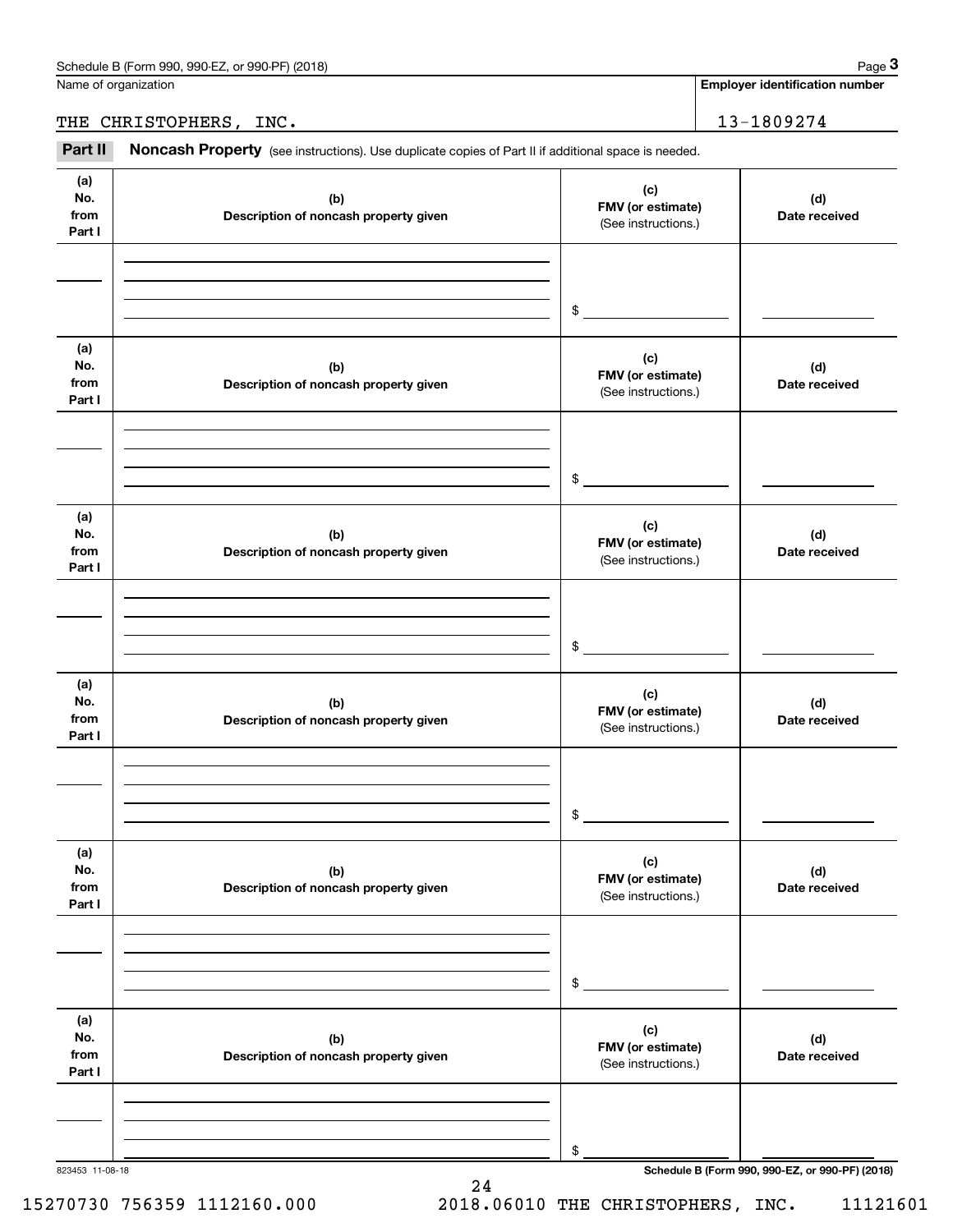|                 | Schedule B (Form 990, 990-EZ, or 990-PF) (2018)                                                                                                                                                                                                                              |                      |                                     | Page 4                                          |  |  |  |
|-----------------|------------------------------------------------------------------------------------------------------------------------------------------------------------------------------------------------------------------------------------------------------------------------------|----------------------|-------------------------------------|-------------------------------------------------|--|--|--|
|                 | Name of organization                                                                                                                                                                                                                                                         |                      |                                     | <b>Employer identification number</b>           |  |  |  |
|                 | THE CHRISTOPHERS, INC.                                                                                                                                                                                                                                                       |                      |                                     | 13-1809274                                      |  |  |  |
| Part III        | Exclusively religious, charitable, etc., contributions to organizations described in section 501(c)(7), (8), or (10) that total more than \$1,000 for the year<br>from any one contributor. Complete columns (a) through (e) and the following line entry. For organizations |                      |                                     |                                                 |  |  |  |
|                 | completing Part III, enter the total of exclusively religious, charitable, etc., contributions of \$1,000 or less for the year. (Enter this info. once.) \\$<br>Use duplicate copies of Part III if additional space is needed.                                              |                      |                                     |                                                 |  |  |  |
| $(a)$ No.       |                                                                                                                                                                                                                                                                              |                      |                                     |                                                 |  |  |  |
| from<br>Part I  | (b) Purpose of gift                                                                                                                                                                                                                                                          | (c) Use of gift      |                                     | (d) Description of how gift is held             |  |  |  |
|                 |                                                                                                                                                                                                                                                                              |                      |                                     |                                                 |  |  |  |
|                 |                                                                                                                                                                                                                                                                              |                      |                                     |                                                 |  |  |  |
|                 |                                                                                                                                                                                                                                                                              |                      |                                     |                                                 |  |  |  |
|                 |                                                                                                                                                                                                                                                                              | (e) Transfer of gift |                                     |                                                 |  |  |  |
|                 |                                                                                                                                                                                                                                                                              |                      |                                     |                                                 |  |  |  |
|                 | Transferee's name, address, and ZIP + 4                                                                                                                                                                                                                                      |                      |                                     | Relationship of transferor to transferee        |  |  |  |
|                 |                                                                                                                                                                                                                                                                              |                      |                                     |                                                 |  |  |  |
|                 |                                                                                                                                                                                                                                                                              |                      |                                     |                                                 |  |  |  |
| (a) No.         |                                                                                                                                                                                                                                                                              |                      |                                     |                                                 |  |  |  |
| from<br>Part I  | (b) Purpose of gift                                                                                                                                                                                                                                                          | (c) Use of gift      |                                     | (d) Description of how gift is held             |  |  |  |
|                 |                                                                                                                                                                                                                                                                              |                      |                                     |                                                 |  |  |  |
|                 |                                                                                                                                                                                                                                                                              |                      |                                     |                                                 |  |  |  |
|                 |                                                                                                                                                                                                                                                                              |                      |                                     |                                                 |  |  |  |
|                 | (e) Transfer of gift                                                                                                                                                                                                                                                         |                      |                                     |                                                 |  |  |  |
|                 |                                                                                                                                                                                                                                                                              |                      |                                     |                                                 |  |  |  |
|                 | Transferee's name, address, and ZIP + 4                                                                                                                                                                                                                                      |                      |                                     | Relationship of transferor to transferee        |  |  |  |
|                 |                                                                                                                                                                                                                                                                              |                      |                                     |                                                 |  |  |  |
|                 |                                                                                                                                                                                                                                                                              |                      |                                     |                                                 |  |  |  |
|                 |                                                                                                                                                                                                                                                                              |                      |                                     |                                                 |  |  |  |
| (a) No.<br>from | (b) Purpose of gift                                                                                                                                                                                                                                                          | (c) Use of gift      | (d) Description of how gift is held |                                                 |  |  |  |
| Part I          |                                                                                                                                                                                                                                                                              |                      |                                     |                                                 |  |  |  |
|                 |                                                                                                                                                                                                                                                                              |                      |                                     |                                                 |  |  |  |
|                 |                                                                                                                                                                                                                                                                              |                      |                                     |                                                 |  |  |  |
|                 |                                                                                                                                                                                                                                                                              | (e) Transfer of gift |                                     |                                                 |  |  |  |
|                 |                                                                                                                                                                                                                                                                              |                      |                                     |                                                 |  |  |  |
|                 | Transferee's name, address, and ZIP + 4                                                                                                                                                                                                                                      |                      |                                     | Relationship of transferor to transferee        |  |  |  |
|                 |                                                                                                                                                                                                                                                                              |                      |                                     |                                                 |  |  |  |
|                 |                                                                                                                                                                                                                                                                              |                      |                                     |                                                 |  |  |  |
|                 |                                                                                                                                                                                                                                                                              |                      |                                     |                                                 |  |  |  |
| (a) No.<br>from | (b) Purpose of gift                                                                                                                                                                                                                                                          | (c) Use of gift      |                                     | (d) Description of how gift is held             |  |  |  |
| Part I          |                                                                                                                                                                                                                                                                              |                      |                                     |                                                 |  |  |  |
|                 |                                                                                                                                                                                                                                                                              |                      |                                     |                                                 |  |  |  |
|                 |                                                                                                                                                                                                                                                                              |                      |                                     |                                                 |  |  |  |
|                 |                                                                                                                                                                                                                                                                              |                      |                                     |                                                 |  |  |  |
|                 | (e) Transfer of gift                                                                                                                                                                                                                                                         |                      |                                     |                                                 |  |  |  |
|                 | Transferee's name, address, and ZIP + 4                                                                                                                                                                                                                                      |                      |                                     | Relationship of transferor to transferee        |  |  |  |
|                 |                                                                                                                                                                                                                                                                              |                      |                                     |                                                 |  |  |  |
|                 |                                                                                                                                                                                                                                                                              |                      |                                     |                                                 |  |  |  |
|                 |                                                                                                                                                                                                                                                                              |                      |                                     |                                                 |  |  |  |
| 823454 11-08-18 |                                                                                                                                                                                                                                                                              |                      |                                     | Schedule B (Form 990, 990-EZ, or 990-PF) (2018) |  |  |  |

25

15270730 756359 1112160.000 2018.06010 THE CHRISTOPHERS, INC. 11121601

**Schedule B (Form 990, 990-EZ, or 990-PF) (2018)**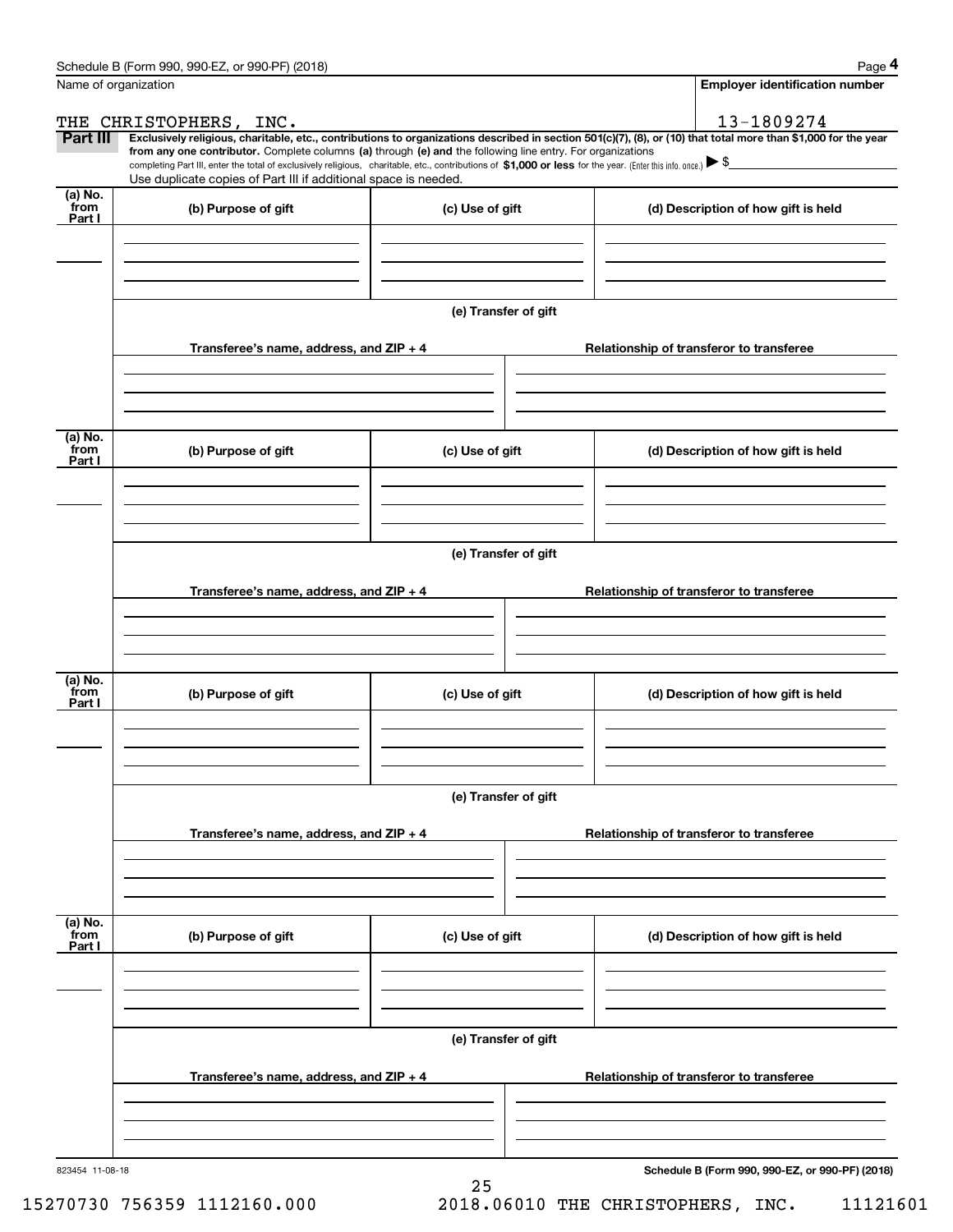|         | <b>SCHEDULE D</b>                                      |                                                                                                        | <b>Supplemental Financial Statements</b>                                                                                                                                                                                              |                         | OMB No. 1545-0047                     |
|---------|--------------------------------------------------------|--------------------------------------------------------------------------------------------------------|---------------------------------------------------------------------------------------------------------------------------------------------------------------------------------------------------------------------------------------|-------------------------|---------------------------------------|
|         | (Form 990)                                             |                                                                                                        | Complete if the organization answered "Yes" on Form 990,                                                                                                                                                                              |                         |                                       |
|         |                                                        |                                                                                                        | Part IV, line 6, 7, 8, 9, 10, 11a, 11b, 11c, 11d, 11e, 11f, 12a, or 12b.<br>Attach to Form 990.                                                                                                                                       |                         | <b>Open to Public</b>                 |
|         | Department of the Treasury<br>Internal Revenue Service |                                                                                                        | Go to www.irs.gov/Form990 for instructions and the latest information.                                                                                                                                                                |                         | Inspection                            |
|         | Name of the organization                               |                                                                                                        |                                                                                                                                                                                                                                       |                         | <b>Employer identification number</b> |
|         |                                                        | THE CHRISTOPHERS, INC.                                                                                 |                                                                                                                                                                                                                                       |                         | 13-1809274                            |
| Part I  |                                                        |                                                                                                        | Organizations Maintaining Donor Advised Funds or Other Similar Funds or Accounts. Complete if the                                                                                                                                     |                         |                                       |
|         |                                                        | organization answered "Yes" on Form 990, Part IV, line 6.                                              |                                                                                                                                                                                                                                       |                         |                                       |
|         |                                                        |                                                                                                        | (a) Donor advised funds                                                                                                                                                                                                               |                         | (b) Funds and other accounts          |
| 1       |                                                        |                                                                                                        |                                                                                                                                                                                                                                       |                         |                                       |
| 2       |                                                        | Aggregate value of contributions to (during year)                                                      |                                                                                                                                                                                                                                       |                         |                                       |
| з       |                                                        |                                                                                                        |                                                                                                                                                                                                                                       |                         |                                       |
| 4       |                                                        |                                                                                                        |                                                                                                                                                                                                                                       |                         |                                       |
| 5       |                                                        |                                                                                                        | Did the organization inform all donors and donor advisors in writing that the assets held in donor advised funds                                                                                                                      |                         |                                       |
|         |                                                        |                                                                                                        |                                                                                                                                                                                                                                       |                         | Yes<br>No                             |
| 6       |                                                        |                                                                                                        | Did the organization inform all grantees, donors, and donor advisors in writing that grant funds can be used only                                                                                                                     |                         |                                       |
|         |                                                        |                                                                                                        | for charitable purposes and not for the benefit of the donor or donor advisor, or for any other purpose conferring                                                                                                                    |                         |                                       |
|         | impermissible private benefit?                         |                                                                                                        |                                                                                                                                                                                                                                       |                         | Yes<br>No                             |
| Part II |                                                        |                                                                                                        | Conservation Easements. Complete if the organization answered "Yes" on Form 990, Part IV, line 7.                                                                                                                                     |                         |                                       |
| 1       |                                                        | Purpose(s) of conservation easements held by the organization (check all that apply).                  |                                                                                                                                                                                                                                       |                         |                                       |
|         |                                                        | Preservation of land for public use (e.g., recreation or education)                                    | Preservation of a historically important land area                                                                                                                                                                                    |                         |                                       |
|         |                                                        | Protection of natural habitat                                                                          | Preservation of a certified historic structure                                                                                                                                                                                        |                         |                                       |
|         |                                                        | Preservation of open space                                                                             |                                                                                                                                                                                                                                       |                         |                                       |
| 2       |                                                        |                                                                                                        | Complete lines 2a through 2d if the organization held a qualified conservation contribution in the form of a conservation easement on the last                                                                                        |                         |                                       |
|         | day of the tax year.                                   |                                                                                                        |                                                                                                                                                                                                                                       |                         | Held at the End of the Tax Year       |
|         |                                                        |                                                                                                        |                                                                                                                                                                                                                                       | 2a                      |                                       |
|         |                                                        | Total acreage restricted by conservation easements                                                     |                                                                                                                                                                                                                                       | 2 <sub>b</sub>          |                                       |
|         |                                                        |                                                                                                        |                                                                                                                                                                                                                                       | 2c                      |                                       |
| d       |                                                        |                                                                                                        | Number of conservation easements included in (c) acquired after 7/25/06, and not on a historic structure                                                                                                                              |                         |                                       |
|         |                                                        |                                                                                                        | listed in the National Register [11, 1200] [12] The National Register [11, 1200] [12] The National Register [11, 1200] [12] The National Register [11, 1200] [12] The National Register [11, 1200] [12] The National Register         | 2d                      |                                       |
| з       |                                                        |                                                                                                        | Number of conservation easements modified, transferred, released, extinguished, or terminated by the organization during the tax                                                                                                      |                         |                                       |
|         | $\vee$ ear $\blacktriangleright$                       |                                                                                                        |                                                                                                                                                                                                                                       |                         |                                       |
| 4       |                                                        | Number of states where property subject to conservation easement is located $\blacktriangleright$      |                                                                                                                                                                                                                                       |                         |                                       |
| 5       |                                                        | Does the organization have a written policy regarding the periodic monitoring, inspection, handling of |                                                                                                                                                                                                                                       |                         |                                       |
|         |                                                        | violations, and enforcement of the conservation easements it holds?                                    |                                                                                                                                                                                                                                       |                         | No<br>Yes                             |
| 6       |                                                        |                                                                                                        | Staff and volunteer hours devoted to monitoring, inspecting, handling of violations, and enforcing conservation easements during the year                                                                                             |                         |                                       |
|         |                                                        |                                                                                                        |                                                                                                                                                                                                                                       |                         |                                       |
| 7       |                                                        |                                                                                                        | Amount of expenses incurred in monitoring, inspecting, handling of violations, and enforcing conservation easements during the year                                                                                                   |                         |                                       |
|         | ▶\$                                                    |                                                                                                        |                                                                                                                                                                                                                                       |                         |                                       |
| 8       |                                                        |                                                                                                        | Does each conservation easement reported on line 2(d) above satisfy the requirements of section 170(h)(4)(B)(i)                                                                                                                       |                         |                                       |
|         |                                                        |                                                                                                        |                                                                                                                                                                                                                                       |                         | Yes<br>No                             |
| 9       |                                                        |                                                                                                        | In Part XIII, describe how the organization reports conservation easements in its revenue and expense statement, and balance sheet, and                                                                                               |                         |                                       |
|         |                                                        |                                                                                                        | include, if applicable, the text of the footnote to the organization's financial statements that describes the organization's accounting for                                                                                          |                         |                                       |
|         | conservation easements.                                |                                                                                                        |                                                                                                                                                                                                                                       |                         |                                       |
|         | Part III l                                             |                                                                                                        | Organizations Maintaining Collections of Art, Historical Treasures, or Other Similar Assets.                                                                                                                                          |                         |                                       |
|         |                                                        | Complete if the organization answered "Yes" on Form 990, Part IV, line 8.                              |                                                                                                                                                                                                                                       |                         |                                       |
|         |                                                        |                                                                                                        | 1a If the organization elected, as permitted under SFAS 116 (ASC 958), not to report in its revenue statement and balance sheet works of art,                                                                                         |                         |                                       |
|         |                                                        |                                                                                                        | historical treasures, or other similar assets held for public exhibition, education, or research in furtherance of public service, provide, in Part XIII,                                                                             |                         |                                       |
|         |                                                        | the text of the footnote to its financial statements that describes these items.                       |                                                                                                                                                                                                                                       |                         |                                       |
|         |                                                        |                                                                                                        | <b>b</b> If the organization elected, as permitted under SFAS 116 (ASC 958), to report in its revenue statement and balance sheet works of art, historical                                                                            |                         |                                       |
|         |                                                        |                                                                                                        | treasures, or other similar assets held for public exhibition, education, or research in furtherance of public service, provide the following amounts                                                                                 |                         |                                       |
|         | relating to these items:                               |                                                                                                        |                                                                                                                                                                                                                                       |                         |                                       |
|         |                                                        |                                                                                                        | (i) Revenue included on Form 990, Part VIII, line 1 [2000] [2010] Contract the included on Form 990, Part VIII, line 1                                                                                                                |                         |                                       |
|         |                                                        | (ii) Assets included in Form 990, Part X                                                               |                                                                                                                                                                                                                                       |                         |                                       |
| 2       |                                                        |                                                                                                        | If the organization received or held works of art, historical treasures, or other similar assets for financial gain, provide                                                                                                          |                         |                                       |
|         |                                                        | the following amounts required to be reported under SFAS 116 (ASC 958) relating to these items:        |                                                                                                                                                                                                                                       |                         |                                       |
|         |                                                        |                                                                                                        |                                                                                                                                                                                                                                       | \$                      |                                       |
|         |                                                        |                                                                                                        | b Assets incl <u>uded in Form 990, Part X [11] [11] notine in the inclusion of Assets included in Form 990, Part X [11] notine in the increase included in Form 990, Part X [11] notation in the increase in the increase of Asse</u> | $\blacktriangleright$ s |                                       |
|         |                                                        | LHA For Paperwork Reduction Act Notice, see the Instructions for Form 990.                             |                                                                                                                                                                                                                                       |                         | Schedule D (Form 990) 2018            |
|         | 832051 10-29-18                                        |                                                                                                        |                                                                                                                                                                                                                                       |                         |                                       |

| 15270730 756359 1112160.00 |  |  |
|----------------------------|--|--|
|                            |  |  |

26

162715010 102018.06010 THE CHRISTOPHERS, INC. 11121601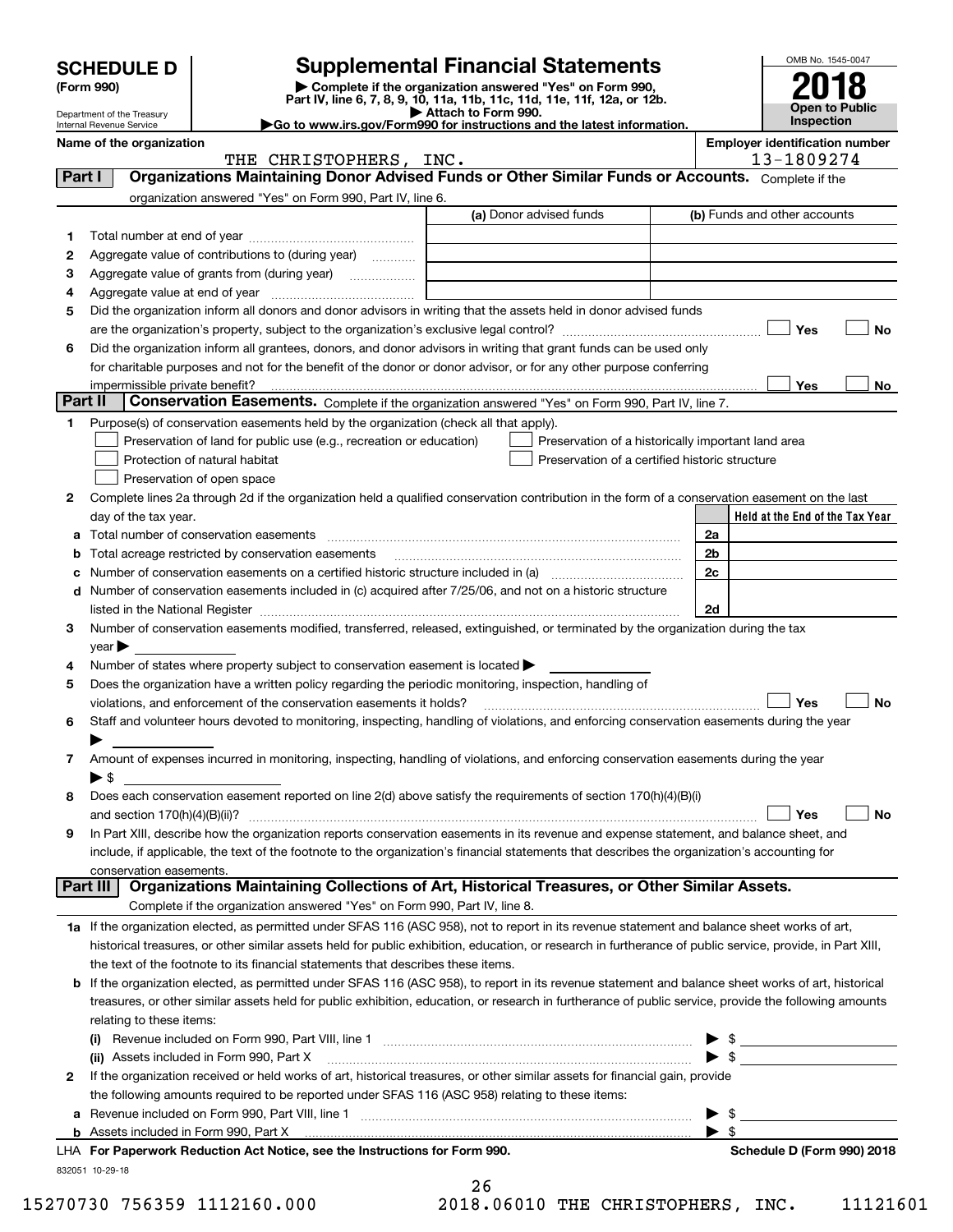|        | Schedule D (Form 990) 2018                                                                                                                                                                                                          | THE CHRISTOPHERS, INC.                  |   |                |                                                                                                                                                                                                                               |                                 | 13-1809274 Page 2 |                |         |    |
|--------|-------------------------------------------------------------------------------------------------------------------------------------------------------------------------------------------------------------------------------------|-----------------------------------------|---|----------------|-------------------------------------------------------------------------------------------------------------------------------------------------------------------------------------------------------------------------------|---------------------------------|-------------------|----------------|---------|----|
|        | Organizations Maintaining Collections of Art, Historical Treasures, or Other Similar Assets (continued)<br>Part III                                                                                                                 |                                         |   |                |                                                                                                                                                                                                                               |                                 |                   |                |         |    |
| 3      | Using the organization's acquisition, accession, and other records, check any of the following that are a significant use of its collection items<br>(check all that apply):                                                        |                                         |   |                |                                                                                                                                                                                                                               |                                 |                   |                |         |    |
| а      | Public exhibition                                                                                                                                                                                                                   | d                                       |   |                | Loan or exchange programs                                                                                                                                                                                                     |                                 |                   |                |         |    |
| b      | Scholarly research                                                                                                                                                                                                                  |                                         |   |                | Other and the contract of the contract of the contract of the contract of the contract of the contract of the contract of the contract of the contract of the contract of the contract of the contract of the contract of the |                                 |                   |                |         |    |
| с      | Preservation for future generations                                                                                                                                                                                                 |                                         |   |                |                                                                                                                                                                                                                               |                                 |                   |                |         |    |
| 4      | Provide a description of the organization's collections and explain how they further the organization's exempt purpose in Part XIII.                                                                                                |                                         |   |                |                                                                                                                                                                                                                               |                                 |                   |                |         |    |
| 5      | During the year, did the organization solicit or receive donations of art, historical treasures, or other similar assets                                                                                                            |                                         |   |                |                                                                                                                                                                                                                               |                                 |                   |                |         |    |
|        | to be sold to raise funds rather than to be maintained as part of the organization's collection?                                                                                                                                    |                                         |   |                |                                                                                                                                                                                                                               |                                 |                   | Yes            |         | No |
|        | Escrow and Custodial Arrangements. Complete if the organization answered "Yes" on Form 990, Part IV, line 9, or<br><b>Part IV</b>                                                                                                   |                                         |   |                |                                                                                                                                                                                                                               |                                 |                   |                |         |    |
|        | reported an amount on Form 990, Part X, line 21.                                                                                                                                                                                    |                                         |   |                |                                                                                                                                                                                                                               |                                 |                   |                |         |    |
|        | 1a Is the organization an agent, trustee, custodian or other intermediary for contributions or other assets not included                                                                                                            |                                         |   |                |                                                                                                                                                                                                                               |                                 |                   |                |         |    |
|        |                                                                                                                                                                                                                                     |                                         |   |                |                                                                                                                                                                                                                               |                                 |                   | Yes            |         | No |
|        | b If "Yes," explain the arrangement in Part XIII and complete the following table:                                                                                                                                                  |                                         |   |                |                                                                                                                                                                                                                               |                                 |                   |                |         |    |
|        |                                                                                                                                                                                                                                     |                                         |   |                |                                                                                                                                                                                                                               |                                 |                   | Amount         |         |    |
|        | c Beginning balance measurements and the contract of the contract of the contract of the contract of the contract of the contract of the contract of the contract of the contract of the contract of the contract of the contr      |                                         |   |                |                                                                                                                                                                                                                               | 1c                              |                   |                |         |    |
|        | d Additions during the year measurements are all an according to the year measurement of the year measurement of the state of the state of the state of the state of the state of the state of the state of the state of the s      |                                         |   |                |                                                                                                                                                                                                                               | 1d                              |                   |                |         |    |
|        | e Distributions during the year manufactured and continuum control of the control of the control of the state of the control of the control of the control of the control of the control of the control of the control of the       |                                         |   |                |                                                                                                                                                                                                                               | 1e                              |                   |                |         |    |
|        |                                                                                                                                                                                                                                     |                                         |   |                |                                                                                                                                                                                                                               | 1f                              |                   |                |         |    |
|        | 2a Did the organization include an amount on Form 990, Part X, line 21, for escrow or custodial account liability?                                                                                                                  |                                         |   |                |                                                                                                                                                                                                                               |                                 |                   | Yes            |         | No |
| Part V | <b>b</b> If "Yes," explain the arrangement in Part XIII. Check here if the explanation has been provided on Part XIII<br>Endowment Funds. Complete if the organization answered "Yes" on Form 990, Part IV, line 10.                |                                         |   |                |                                                                                                                                                                                                                               |                                 |                   |                |         |    |
|        |                                                                                                                                                                                                                                     |                                         |   |                |                                                                                                                                                                                                                               |                                 |                   |                |         |    |
|        |                                                                                                                                                                                                                                     | (a) Current year                        |   | (b) Prior year | (c) Two years back   (d) Three years back   (e) Four years back                                                                                                                                                               |                                 |                   |                |         |    |
|        | 1a Beginning of year balance                                                                                                                                                                                                        |                                         |   |                |                                                                                                                                                                                                                               |                                 |                   |                |         |    |
| b      | Net investment earnings, gains, and losses                                                                                                                                                                                          |                                         |   |                |                                                                                                                                                                                                                               |                                 |                   |                |         |    |
| c      | d Grants or scholarships                                                                                                                                                                                                            |                                         |   |                |                                                                                                                                                                                                                               |                                 |                   |                |         |    |
|        | e Other expenditures for facilities                                                                                                                                                                                                 |                                         |   |                |                                                                                                                                                                                                                               |                                 |                   |                |         |    |
|        | and programs                                                                                                                                                                                                                        |                                         |   |                |                                                                                                                                                                                                                               |                                 |                   |                |         |    |
|        |                                                                                                                                                                                                                                     |                                         |   |                |                                                                                                                                                                                                                               |                                 |                   |                |         |    |
| g      |                                                                                                                                                                                                                                     |                                         |   |                |                                                                                                                                                                                                                               |                                 |                   |                |         |    |
| 2      | Provide the estimated percentage of the current year end balance (line 1g, column (a)) held as:                                                                                                                                     |                                         |   |                |                                                                                                                                                                                                                               |                                 |                   |                |         |    |
| а      | Board designated or quasi-endowment > ______                                                                                                                                                                                        |                                         | % |                |                                                                                                                                                                                                                               |                                 |                   |                |         |    |
| b      | Permanent endowment                                                                                                                                                                                                                 | %                                       |   |                |                                                                                                                                                                                                                               |                                 |                   |                |         |    |
|        | <b>c</b> Temporarily restricted endowment $\blacktriangleright$                                                                                                                                                                     | %                                       |   |                |                                                                                                                                                                                                                               |                                 |                   |                |         |    |
|        | The percentages on lines 2a, 2b, and 2c should equal 100%.                                                                                                                                                                          |                                         |   |                |                                                                                                                                                                                                                               |                                 |                   |                |         |    |
|        | 3a Are there endowment funds not in the possession of the organization that are held and administered for the organization                                                                                                          |                                         |   |                |                                                                                                                                                                                                                               |                                 |                   |                |         |    |
|        | by:                                                                                                                                                                                                                                 |                                         |   |                |                                                                                                                                                                                                                               |                                 |                   |                | Yes     | No |
|        | (i)                                                                                                                                                                                                                                 |                                         |   |                |                                                                                                                                                                                                                               |                                 |                   | 3a(i)          |         |    |
|        | (ii) related organizations <b>contracts</b> and contracts are contracted as a contract of the contract of the contract of the contract of the contract of the contract of the contract of the contract of the contract of the contr |                                         |   |                |                                                                                                                                                                                                                               |                                 |                   | 3a(ii)         |         |    |
|        |                                                                                                                                                                                                                                     |                                         |   |                |                                                                                                                                                                                                                               |                                 |                   | 3b             |         |    |
| 4      | Describe in Part XIII the intended uses of the organization's endowment funds.                                                                                                                                                      |                                         |   |                |                                                                                                                                                                                                                               |                                 |                   |                |         |    |
|        | Land, Buildings, and Equipment.<br><b>Part VI</b>                                                                                                                                                                                   |                                         |   |                |                                                                                                                                                                                                                               |                                 |                   |                |         |    |
|        | Complete if the organization answered "Yes" on Form 990, Part IV, line 11a. See Form 990, Part X, line 10.                                                                                                                          |                                         |   |                |                                                                                                                                                                                                                               |                                 |                   |                |         |    |
|        | Description of property                                                                                                                                                                                                             | (a) Cost or other<br>basis (investment) |   |                | (b) Cost or other<br>basis (other)                                                                                                                                                                                            | (c) Accumulated<br>depreciation |                   | (d) Book value |         |    |
|        |                                                                                                                                                                                                                                     |                                         |   |                |                                                                                                                                                                                                                               |                                 |                   |                |         |    |
| b      |                                                                                                                                                                                                                                     |                                         |   |                |                                                                                                                                                                                                                               |                                 |                   |                |         |    |
| с      |                                                                                                                                                                                                                                     |                                         |   |                | 37,580.                                                                                                                                                                                                                       | 23,801.                         |                   |                | 13,779. |    |
|        |                                                                                                                                                                                                                                     |                                         |   |                | 115,258.                                                                                                                                                                                                                      | 115,258.                        |                   |                |         | 0. |
|        |                                                                                                                                                                                                                                     |                                         |   |                |                                                                                                                                                                                                                               |                                 |                   |                |         |    |
|        |                                                                                                                                                                                                                                     |                                         |   |                |                                                                                                                                                                                                                               |                                 |                   |                | 13,779. |    |

**Schedule D (Form 990) 2018**

832052 10-29-18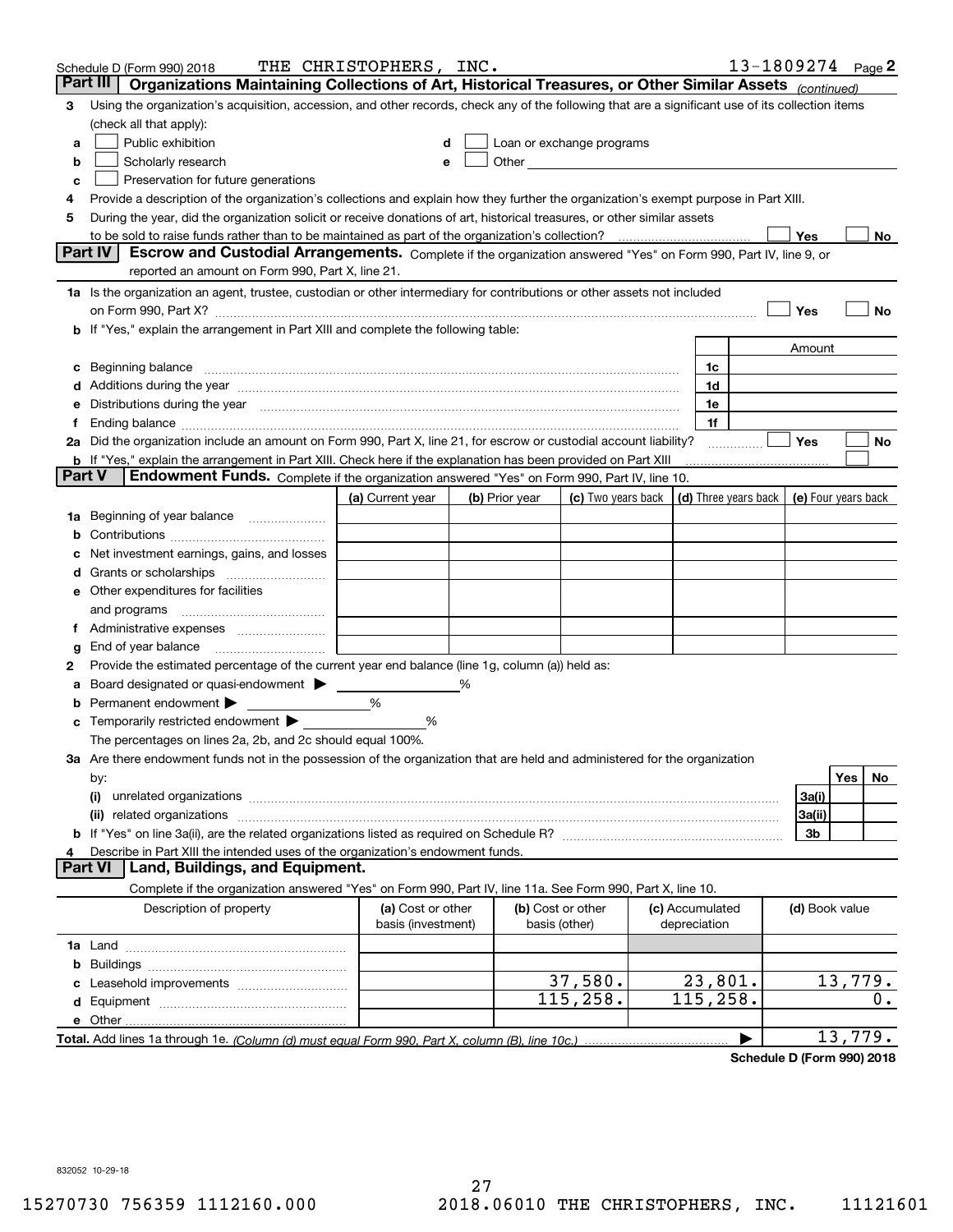| Complete if the organization answered "Yes" on Form 990, Part IV, line 11b. See Form 990, Part X, line 12.<br>(a) Description of security or category (including name of security)<br>(1) Financial derivatives<br>(3) Other<br>(A)<br>(B)<br>(C)<br>(D)<br>(E)<br>(F)<br>(G)<br>(H) | (b) Book value  |                | (c) Method of valuation: Cost or end-of-year market value |
|--------------------------------------------------------------------------------------------------------------------------------------------------------------------------------------------------------------------------------------------------------------------------------------|-----------------|----------------|-----------------------------------------------------------|
|                                                                                                                                                                                                                                                                                      |                 |                |                                                           |
|                                                                                                                                                                                                                                                                                      |                 |                |                                                           |
|                                                                                                                                                                                                                                                                                      |                 |                |                                                           |
|                                                                                                                                                                                                                                                                                      |                 |                |                                                           |
|                                                                                                                                                                                                                                                                                      |                 |                |                                                           |
|                                                                                                                                                                                                                                                                                      |                 |                |                                                           |
|                                                                                                                                                                                                                                                                                      |                 |                |                                                           |
|                                                                                                                                                                                                                                                                                      |                 |                |                                                           |
|                                                                                                                                                                                                                                                                                      |                 |                |                                                           |
|                                                                                                                                                                                                                                                                                      |                 |                |                                                           |
|                                                                                                                                                                                                                                                                                      |                 |                |                                                           |
|                                                                                                                                                                                                                                                                                      |                 |                |                                                           |
|                                                                                                                                                                                                                                                                                      |                 |                |                                                           |
| Total. (Col. (b) must equal Form 990, Part X, col. (B) line 12.) $\blacktriangleright$                                                                                                                                                                                               |                 |                |                                                           |
| Part VIII Investments - Program Related.                                                                                                                                                                                                                                             |                 |                |                                                           |
| Complete if the organization answered "Yes" on Form 990, Part IV, line 11c. See Form 990, Part X, line 13.                                                                                                                                                                           |                 |                |                                                           |
| (a) Description of investment                                                                                                                                                                                                                                                        | (b) Book value  |                | (c) Method of valuation: Cost or end-of-year market value |
| (1)                                                                                                                                                                                                                                                                                  |                 |                |                                                           |
| (2)                                                                                                                                                                                                                                                                                  |                 |                |                                                           |
| (3)                                                                                                                                                                                                                                                                                  |                 |                |                                                           |
| (4)                                                                                                                                                                                                                                                                                  |                 |                |                                                           |
| (5)                                                                                                                                                                                                                                                                                  |                 |                |                                                           |
| (6)                                                                                                                                                                                                                                                                                  |                 |                |                                                           |
| (7)                                                                                                                                                                                                                                                                                  |                 |                |                                                           |
| (8)                                                                                                                                                                                                                                                                                  |                 |                |                                                           |
| (9)                                                                                                                                                                                                                                                                                  |                 |                |                                                           |
| Total. (Col. (b) must equal Form 990, Part X, col. (B) line 13.) $\blacktriangleright$                                                                                                                                                                                               |                 |                |                                                           |
| <b>Other Assets.</b><br>Part IX                                                                                                                                                                                                                                                      |                 |                |                                                           |
| Complete if the organization answered "Yes" on Form 990, Part IV, line 11d. See Form 990, Part X, line 15.                                                                                                                                                                           |                 |                |                                                           |
|                                                                                                                                                                                                                                                                                      | (a) Description |                | (b) Book value                                            |
| (1) SECURITY DEPOSIT                                                                                                                                                                                                                                                                 |                 |                | 39,900.                                                   |
| (2) BENEFICIAL INTERESTS IN TRUSTS                                                                                                                                                                                                                                                   |                 |                | 59,158.                                                   |
| (3) DEFERRED LEASE TERMINATION COST                                                                                                                                                                                                                                                  |                 |                | 209, 281.                                                 |
| (4) ACCRUED INTEREST RECEIVABLE                                                                                                                                                                                                                                                      |                 |                | 12,373.                                                   |
| (5) LIFE INSURANCE RECEIVABLE                                                                                                                                                                                                                                                        |                 |                | 14, 543.                                                  |
|                                                                                                                                                                                                                                                                                      |                 |                |                                                           |
| (6)                                                                                                                                                                                                                                                                                  |                 |                |                                                           |
| (7)                                                                                                                                                                                                                                                                                  |                 |                |                                                           |
| (8)                                                                                                                                                                                                                                                                                  |                 |                |                                                           |
| (9)                                                                                                                                                                                                                                                                                  |                 |                | 335, 255.                                                 |
| <b>Other Liabilities.</b><br>Part X                                                                                                                                                                                                                                                  |                 |                |                                                           |
|                                                                                                                                                                                                                                                                                      |                 |                |                                                           |
| Complete if the organization answered "Yes" on Form 990, Part IV, line 11e or 11f. See Form 990, Part X, line 25.<br>(a) Description of liability                                                                                                                                    |                 | (b) Book value |                                                           |
| 1.                                                                                                                                                                                                                                                                                   |                 |                |                                                           |
| (1)<br>Federal income taxes                                                                                                                                                                                                                                                          |                 |                |                                                           |
| DEFERRED RENT<br>(2)                                                                                                                                                                                                                                                                 |                 | 129,983.       |                                                           |
| (3)                                                                                                                                                                                                                                                                                  |                 |                |                                                           |
| (4)                                                                                                                                                                                                                                                                                  |                 |                |                                                           |
| (5)                                                                                                                                                                                                                                                                                  |                 |                |                                                           |
| (6)                                                                                                                                                                                                                                                                                  |                 |                |                                                           |
| (7)                                                                                                                                                                                                                                                                                  |                 |                |                                                           |
| (8)                                                                                                                                                                                                                                                                                  |                 |                |                                                           |
| (9)                                                                                                                                                                                                                                                                                  |                 |                |                                                           |
| <b>Total.</b> (Column (b) must equal Form 990. Part X, col. (B) line 25.)                                                                                                                                                                                                            |                 | 129,983.       |                                                           |

organization's liability for uncertain tax positions under FIN 48 (ASC 740). Check here if the text of the footnote has been provided in Part XIII  $~\boxed{\rm X}$ 

**Schedule D (Form 990) 2018**

832053 10-29-18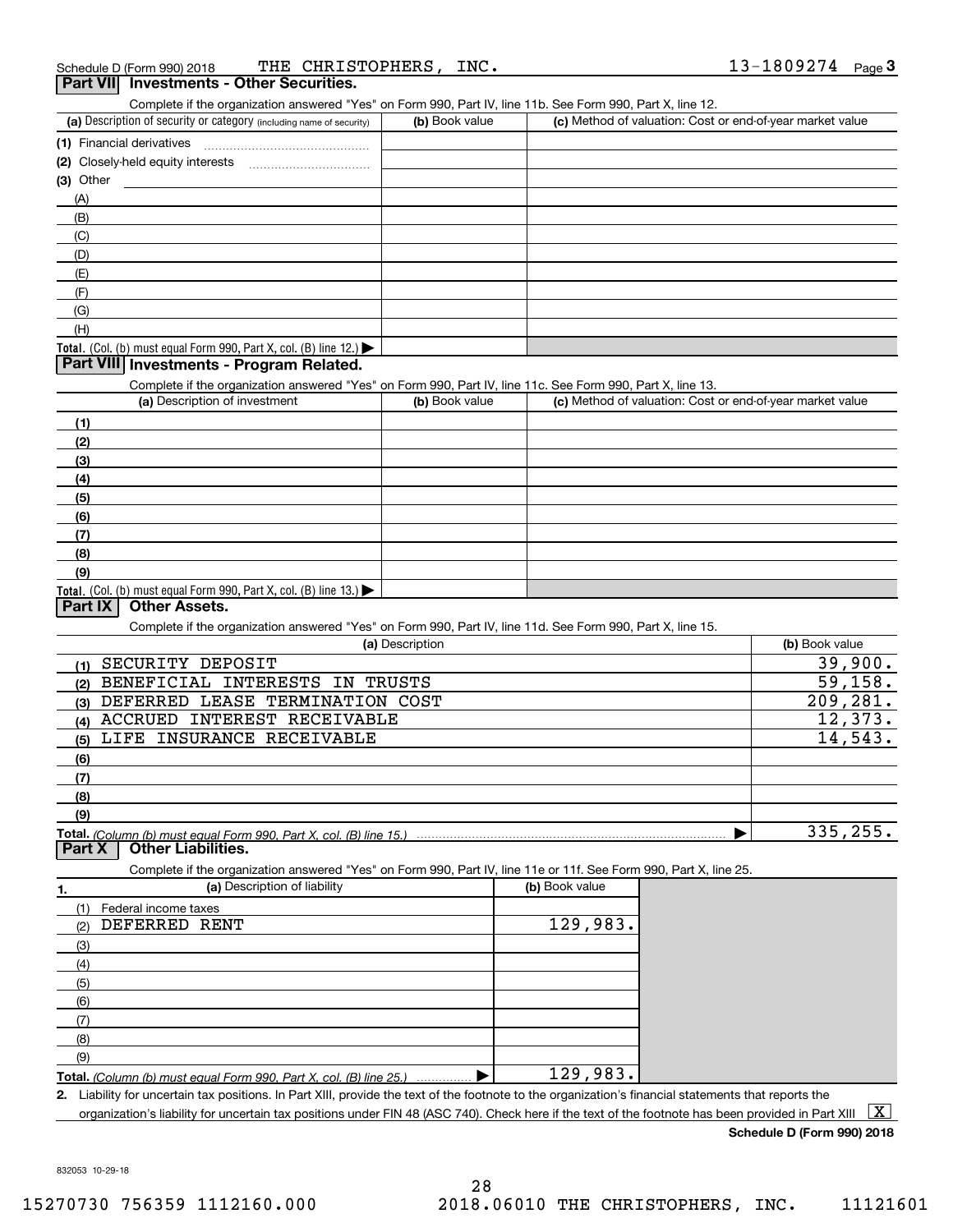|    | THE CHRISTOPHERS, INC.<br>Schedule D (Form 990) 2018                                                                                                                                                                           |                |              |                | 13-1809274 Page 4 |
|----|--------------------------------------------------------------------------------------------------------------------------------------------------------------------------------------------------------------------------------|----------------|--------------|----------------|-------------------|
|    | Reconciliation of Revenue per Audited Financial Statements With Revenue per Return.<br><b>Part XI</b>                                                                                                                          |                |              |                |                   |
|    | Complete if the organization answered "Yes" on Form 990, Part IV, line 12a.                                                                                                                                                    |                |              |                |                   |
| 1  | Total revenue, gains, and other support per audited financial statements                                                                                                                                                       |                |              | $\blacksquare$ | 425, 467.         |
| 2  | Amounts included on line 1 but not on Form 990, Part VIII, line 12:                                                                                                                                                            |                |              |                |                   |
| a  |                                                                                                                                                                                                                                | 2a             | $-201, 422.$ |                |                   |
| b  |                                                                                                                                                                                                                                | 2 <sub>b</sub> | 38,000.      |                |                   |
| c  | Recoveries of prior year grants [11] matter contracts and prior year grants [11] matter contracts and prior year grants and prior year of the contracts and prior year of the contracts and prior year of the contracts and pr | 2c             |              |                |                   |
| d  | Other (Describe in Part XIII.)                                                                                                                                                                                                 | 2d             |              |                |                   |
| е  | Add lines 2a through 2d <b>must be a constructed as the constant of the State of Add</b> lines 2a through 2d                                                                                                                   |                |              | 2e             | $-163, 422.$      |
| 3  |                                                                                                                                                                                                                                |                |              | 3              | 588,889.          |
| 4  | Amounts included on Form 990, Part VIII, line 12, but not on line 1:                                                                                                                                                           |                |              |                |                   |
|    | Investment expenses not included on Form 990, Part VIII, line 7b                                                                                                                                                               | 4a             | 48,065.      |                |                   |
| b  | Other (Describe in Part XIII.) <b>Construction Contract Construction</b> Chern Construction Construction Construction                                                                                                          | 4 <sub>b</sub> |              |                |                   |
| C. | Add lines 4a and 4b                                                                                                                                                                                                            |                |              | 4c             | 48,065.           |
| 5  |                                                                                                                                                                                                                                |                |              | 5              | 636,954.          |
|    | Part XII   Reconciliation of Expenses per Audited Financial Statements With Expenses per Return.                                                                                                                               |                |              |                |                   |
|    | Complete if the organization answered "Yes" on Form 990, Part IV, line 12a.                                                                                                                                                    |                |              |                |                   |
| 1  | Total expenses and losses per audited financial statements [11] [12] contraction control in the statements [15] [15] and the statements [15] [15] and the statements [15] and the statements [15] and the statements [15] and  |                |              | $\mathbf{1}$   | 1,614,497.        |
| 2  | Amounts included on line 1 but not on Form 990, Part IX, line 25:                                                                                                                                                              |                |              |                |                   |
| a  |                                                                                                                                                                                                                                | 2a             | 38,000.      |                |                   |
| b  |                                                                                                                                                                                                                                | 2 <sub>b</sub> |              |                |                   |
| с  |                                                                                                                                                                                                                                | 2c             |              |                |                   |
| d  | Other (Describe in Part XIII.) (2000) (2000) (2000) (2010) (2010) (2010) (2010) (2010) (2010) (2010) (2010) (2010) (2010) (2010) (2010) (2010) (2010) (2010) (2010) (2010) (2010) (2010) (2010) (2010) (2010) (2010) (2010) (2 | 2d             |              |                |                   |
| е  | Add lines 2a through 2d <b>must be a constructed as the constant of the constant of the constant of the construction</b>                                                                                                       |                |              | 2e             | 38,000.           |
|    |                                                                                                                                                                                                                                |                |              | 3              | 1,576,497.        |
| 3  |                                                                                                                                                                                                                                |                |              |                |                   |
| 4  | Amounts included on Form 990, Part IX, line 25, but not on line 1:                                                                                                                                                             |                |              |                |                   |
| a  |                                                                                                                                                                                                                                | 4a             |              |                |                   |
| b  | Other (Describe in Part XIII.)                                                                                                                                                                                                 | 4 <sub>b</sub> |              |                |                   |
|    | Add lines 4a and 4b                                                                                                                                                                                                            |                |              | 4c             |                   |
|    | Total expenses. Add lines 3 and 4c. (This must equal Form 990. Part I, line 18.) <b>Conservers</b> manufactured in the<br>Part XIII Supplemental Information.                                                                  |                |              | 5              | 1,576,497.        |

Provide the descriptions required for Part II, lines 3, 5, and 9; Part III, lines 1a and 4; Part IV, lines 1b and 2b; Part V, line 4; Part X, line 2; Part XI, lines 2d and 4b; and Part XII, lines 2d and 4b. Also complete this part to provide any additional information.

#### PART X, LINE 2:

| THE CHRISTOPHERS RECOGNIZES THE EFFECT OF INCOME TAX POSITIONS ONLY IF     |
|----------------------------------------------------------------------------|
| THOSE POSITIONS ARE MORE LIKELY THAN NOT TO BE SUSTAINED. MANAGEMENT HAS   |
| DETERMINED THAT THE CHRISTOPHERS HAD NO UNCERTAIN TAX POSITIONS THAT WOULD |
| REOUIRE FINANCIAL STATEMENT RECOGNITION. THE CHRISTOPHERS IS NO LONGER     |
| SUBJECT TO EXAMINATIONS BY THE APPLICABLE TAXING JURISDICTIONS FOR PERIODS |
| PRIOR TO 2015.                                                             |
|                                                                            |

832054 10-29-18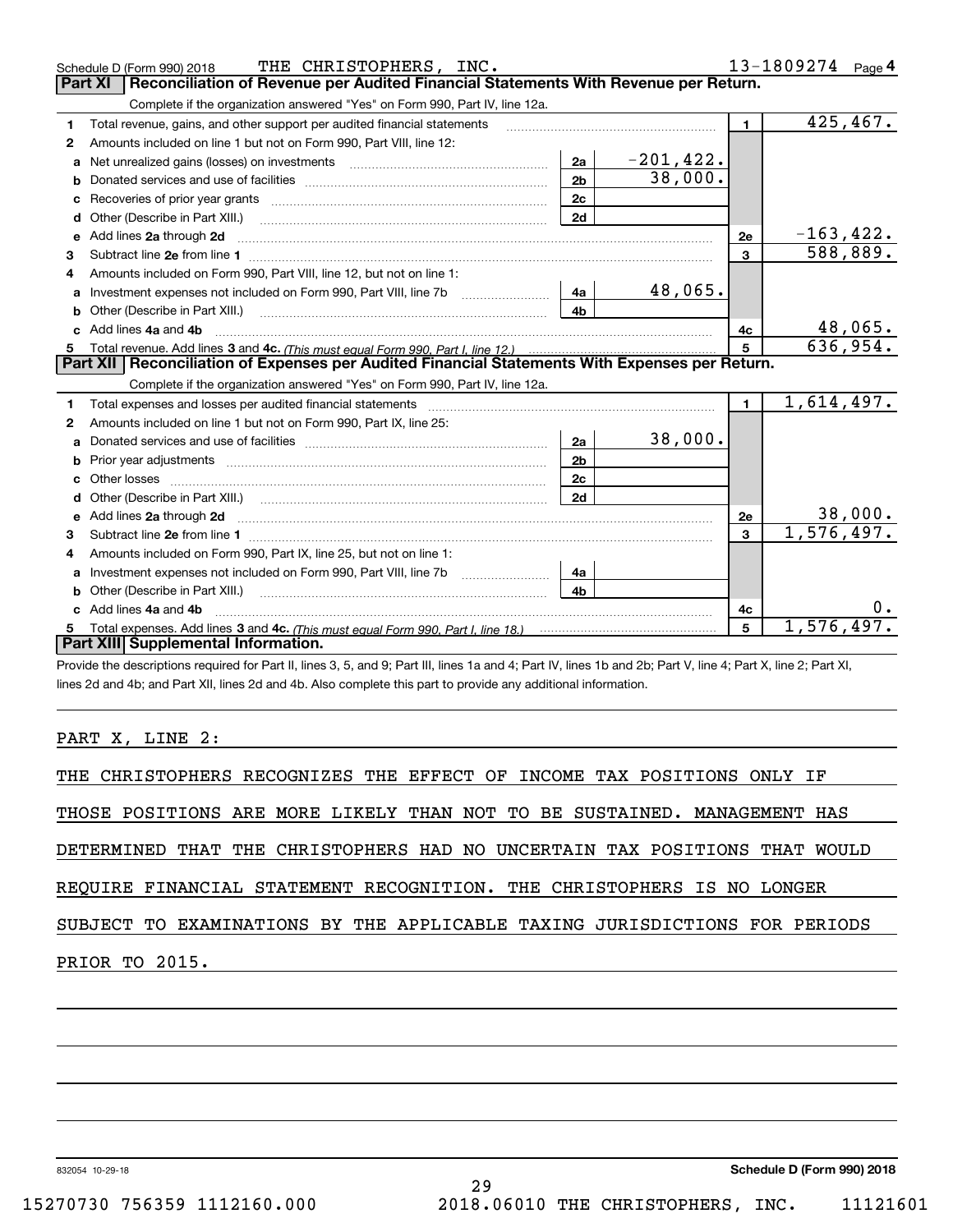| <b>SCHEDULE I</b>                                      |                                                                                                                                                                                                                                                                           |           | <b>Grants and Other Assistance to Organizations,</b>                             |                                                                              |                                         |                                                                |                                          | OMB No. 1545-0047                     |
|--------------------------------------------------------|---------------------------------------------------------------------------------------------------------------------------------------------------------------------------------------------------------------------------------------------------------------------------|-----------|----------------------------------------------------------------------------------|------------------------------------------------------------------------------|-----------------------------------------|----------------------------------------------------------------|------------------------------------------|---------------------------------------|
| (Form 990)                                             |                                                                                                                                                                                                                                                                           |           | Governments, and Individuals in the United States                                |                                                                              |                                         |                                                                |                                          | 2018                                  |
| Department of the Treasury<br>Internal Revenue Service |                                                                                                                                                                                                                                                                           |           | Complete if the organization answered "Yes" on Form 990, Part IV, line 21 or 22. | Attach to Form 990.<br>Go to www.irs.gov/Form990 for the latest information. |                                         |                                                                |                                          | <b>Open to Public</b><br>Inspection   |
| Name of the organization                               |                                                                                                                                                                                                                                                                           |           |                                                                                  |                                                                              |                                         |                                                                |                                          | <b>Employer identification number</b> |
|                                                        | THE CHRISTOPHERS,                                                                                                                                                                                                                                                         |           | INC.                                                                             |                                                                              |                                         |                                                                |                                          | 13-1809274                            |
| Part I                                                 | <b>General Information on Grants and Assistance</b>                                                                                                                                                                                                                       |           |                                                                                  |                                                                              |                                         |                                                                |                                          |                                       |
| $\mathbf{1}$                                           | Does the organization maintain records to substantiate the amount of the grants or assistance, the grantees' eligibility for the grants or assistance, and the selection                                                                                                  |           |                                                                                  |                                                                              |                                         |                                                                |                                          | $\boxed{\text{X}}$ Yes<br>⊥ No        |
| $\mathbf{2}$<br>Part II                                | Describe in Part IV the organization's procedures for monitoring the use of grant funds in the United States.                                                                                                                                                             |           |                                                                                  |                                                                              |                                         |                                                                |                                          |                                       |
|                                                        | Grants and Other Assistance to Domestic Organizations and Domestic Governments. Complete if the organization answered "Yes" on Form 990, Part IV, line 21, for any<br>recipient that received more than \$5,000. Part II can be duplicated if additional space is needed. |           |                                                                                  |                                                                              |                                         |                                                                |                                          |                                       |
|                                                        | 1 (a) Name and address of organization<br>or government                                                                                                                                                                                                                   | $(b)$ EIN | (c) IRC section<br>(if applicable)                                               | (d) Amount of<br>cash grant                                                  | (e) Amount of<br>non-cash<br>assistance | (f) Method of<br>valuation (book,<br>FMV, appraisal,<br>other) | (g) Description of<br>noncash assistance | (h) Purpose of grant<br>or assistance |
|                                                        |                                                                                                                                                                                                                                                                           |           |                                                                                  |                                                                              |                                         |                                                                |                                          |                                       |
|                                                        |                                                                                                                                                                                                                                                                           |           |                                                                                  |                                                                              |                                         |                                                                |                                          |                                       |
| $\mathbf{2}$<br>3                                      | Enter total number of section $501(c)(3)$ and government organizations listed in the line 1 table<br>Enter total number of other organizations listed in the line 1 table<br>LHA For Paperwork Reduction Act Notice, see the Instructions for Form 990.                   |           |                                                                                  |                                                                              |                                         |                                                                |                                          | Schedule I (Form 990) (2018)          |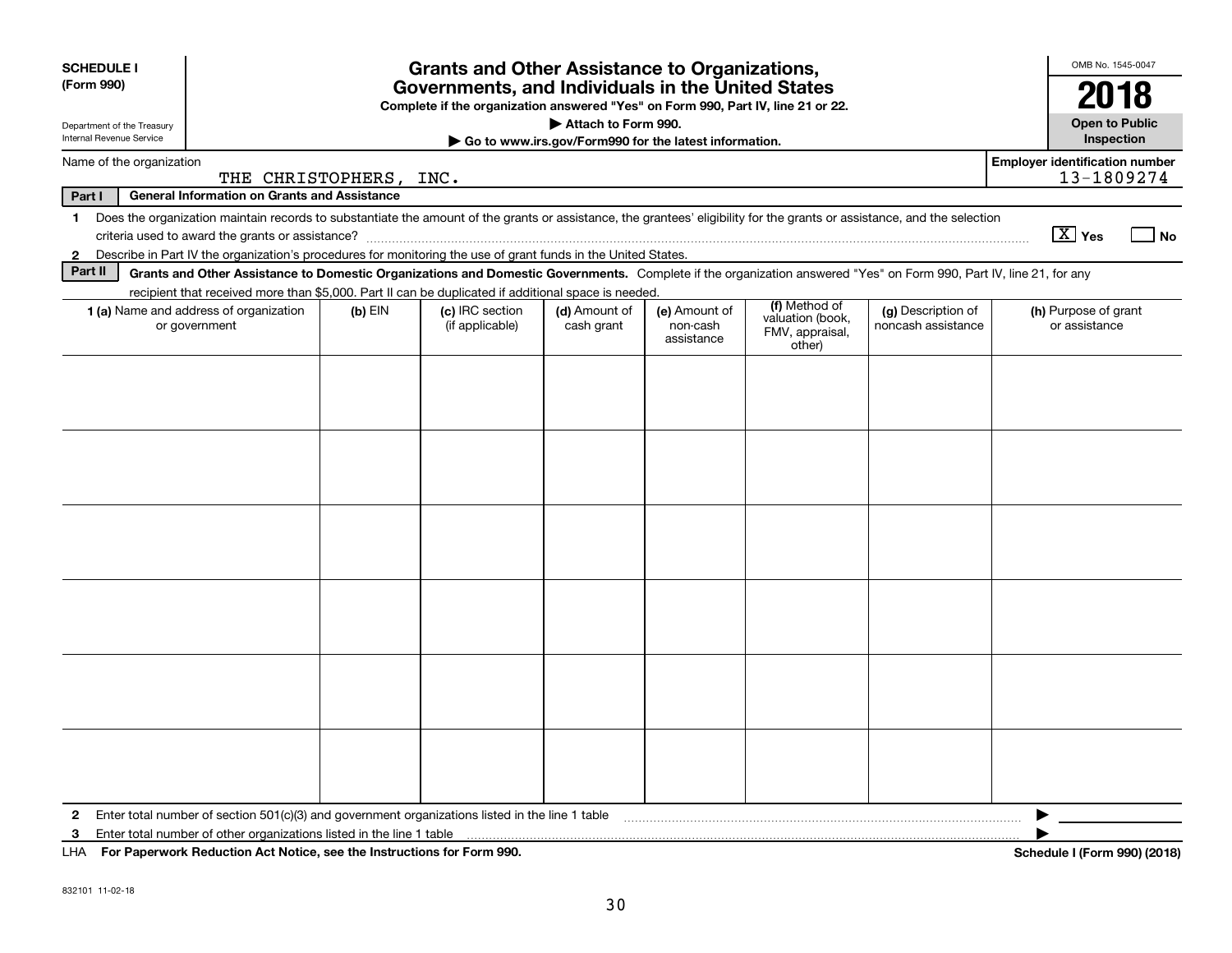Schedule I (Form 990) (2018) Page THE CHRISTOPHERS, INC. 13-1809274

**2**

**Part III** | Grants and Other Assistance to Domestic Individuals. Complete if the organization answered "Yes" on Form 990, Part IV, line 22. Part III can be duplicated if additional space is needed.

| (a) Type of grant or assistance                                                                                                                      | (b) Number of<br>recipients | (c) Amount of<br>cash grant | (d) Amount of non-<br>cash assistance | (e) Method of valuation<br>(book, FMV, appraisal, other) | (f) Description of noncash assistance |
|------------------------------------------------------------------------------------------------------------------------------------------------------|-----------------------------|-----------------------------|---------------------------------------|----------------------------------------------------------|---------------------------------------|
|                                                                                                                                                      |                             |                             |                                       |                                                          |                                       |
| PRIZES AND DONATIONS                                                                                                                                 | 13                          | 6,550.                      | 0.                                    |                                                          |                                       |
|                                                                                                                                                      |                             |                             |                                       |                                                          |                                       |
|                                                                                                                                                      |                             |                             |                                       |                                                          |                                       |
|                                                                                                                                                      |                             |                             |                                       |                                                          |                                       |
|                                                                                                                                                      |                             |                             |                                       |                                                          |                                       |
|                                                                                                                                                      |                             |                             |                                       |                                                          |                                       |
|                                                                                                                                                      |                             |                             |                                       |                                                          |                                       |
|                                                                                                                                                      |                             |                             |                                       |                                                          |                                       |
|                                                                                                                                                      |                             |                             |                                       |                                                          |                                       |
| Part IV<br>Supplemental Information. Provide the information required in Part I, line 2; Part III, column (b); and any other additional information. |                             |                             |                                       |                                                          |                                       |
| PART I, LINE 2:                                                                                                                                      |                             |                             |                                       |                                                          |                                       |
| EVERY YEAR, WE INVITE HIGH SCHOOL STUDENTS ALL ACROSS THE UNITED STATES -                                                                            |                             |                             |                                       |                                                          |                                       |
| GRADES 9 THROUGH 12--TO CREATE A POSTER THAT VISUALLY INTERPRETS THE                                                                                 |                             |                             |                                       |                                                          |                                       |
| TIMELESS THEME, "YOU CAN MAKE A DIFFERENCE." USING PHOTOGRAPHS, HAND-DRAWN                                                                           |                             |                             |                                       |                                                          |                                       |
| PICTURES OR IMAGES CREATED WITH THE ASSISTANCE OF COMPUTER GRAPHICS, THESE                                                                           |                             |                             |                                       |                                                          |                                       |
| PUPILS WORK TO ARTISTICALLY CONVEY WHAT MAKING A DIFFERENCE IN ACTION MEANS                                                                          |                             |                             |                                       |                                                          |                                       |
| TO THEM. AT THE CHRISTOPHERS, WE TYPICALLY RECEIVE OVER 1,000 ENTRIES EVERY                                                                          |                             |                             |                                       |                                                          |                                       |
| YEAR, BOTH THROUGH OUR REGULAR MAIL AND VIA E-MAIL. SARAH E. HOLINSKI,                                                                               |                             |                             |                                       | <b>OUR</b>                                               |                                       |
|                                                                                                                                                      |                             |                             |                                       |                                                          |                                       |

#### YOUTH COORDINATOR, AND HER TEAM ARE IN CHARGE OF THE REVIEW PROCESS. THE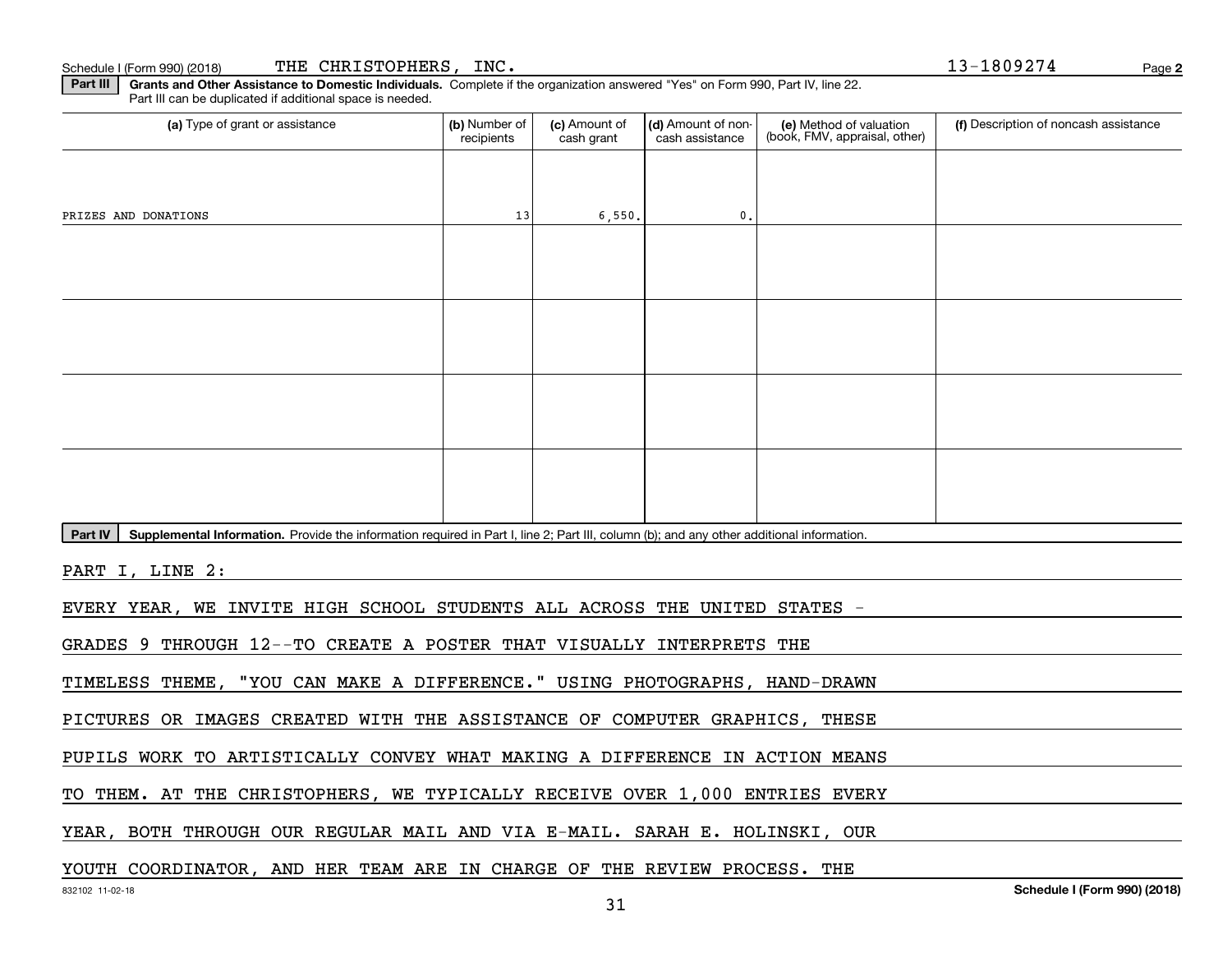| Schedule I (Form 990) |                                                                     | THE CHRISTOPHERS, | INC. |  | $13 - 1809274$ Page 2 |  |
|-----------------------|---------------------------------------------------------------------|-------------------|------|--|-----------------------|--|
|                       | <b>Part IV   Supplemental Information</b>                           |                   |      |  |                       |  |
|                       |                                                                     |                   |      |  |                       |  |
|                       | STUDENTS ARE FIRST NOTIFIED OF THEIR WINNINGS VIA E-MAIL, AND LATER |                   |      |  |                       |  |

RECEIVING OFFICIAL LETTERS WITH THEIR PRIZES, DELIVERED DIRECTLY TO THEIR HOME ADDRESSES.

OUR ANNUAL VIDEO CONTEST FOR COLLEGE STUDENTS IS CONDUCTED IN A SIMILAR MANNER. IN THIS COMPETITION, WE LOOK FOR FILMS THAT VISUALLY PORTRAY THE BELIEF THAT ONE PERSON, ONE ORGANIZATION, EVEN ONE SIMPLE ACT OF KINDNESS TRULY CAN MAKE A DIFFERENCE. THE JUDGING PROCESS OF THE VIDEO CONTEST IS IDENTICAL TO THAT OF OUR POSTER CONTEST. WE HAVE FIRST, SECOND AND THIRD PRIZE WINNERS AND, DEPENDING ON THE QUANTITY OF SUBMISSIONS THAT YEAR, ANYWHERE FROM THREE TO FIVE HONORABLE MENTIONS.

THIS YEAR'S 31ST ANNUAL VIDEO CONTEST WINNER WAS BRANDON GOSSELIN FOR HIS AUTOBIOGRAPHICAL FILM ONE PERSON CAN MAKE A DIFFERENCE: NEVER GIVE UP, WHICH TELLS THE STORY OF HIS COMEBACK FROM A TRAUMATIC BRAIN INJURY. GOSSELIN'S STORY SHOWS THE TREMENDOUS STRUGGLE THAT ACCOMPANIES BRAIN INJURY AND THE DETERMINATION, ADAPTATION, AND CREATIVE THINKING NEEDED ON THE PART OF ALL IN SOCIETY TO CHART A COURSE OF RECOVERY FOR THOSE WHO ARE SUFFERING.

**Schedule I (Form 990)**

832291 04-01-18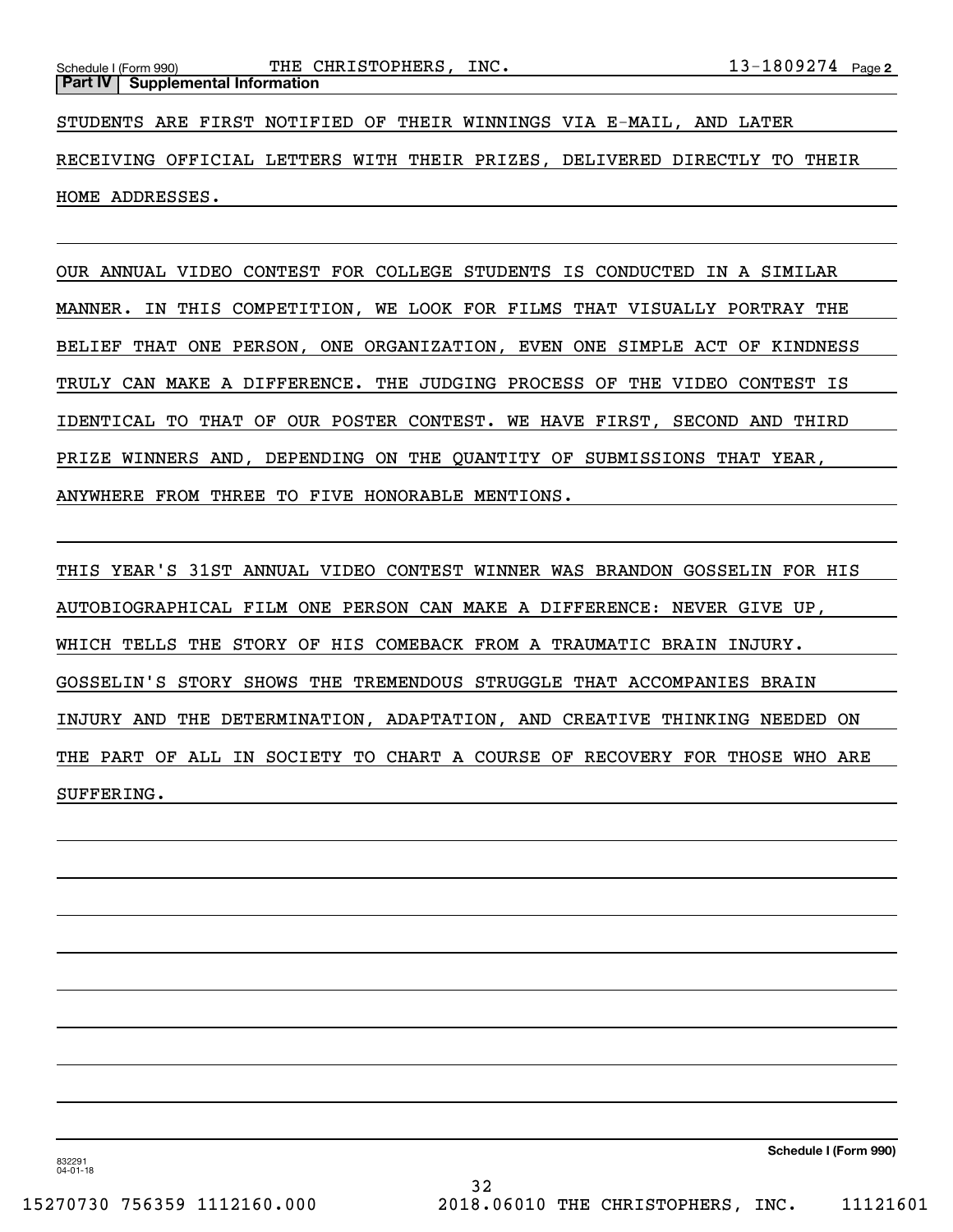**(Form 990 or 990-EZ)**

Name of the organization

Department of the Treasury Internal Revenue Service

**Complete to provide information for responses to specific questions on Form 990 or 990-EZ or to provide any additional information. | Attach to Form 990 or 990-EZ. | Go to www.irs.gov/Form990 for the latest information. SCHEDULE O Supplemental Information to Form 990 or 990-EZ**



THE CHRISTOPHERS, INC.  $\vert$  13-1809274

FORM 990, PART I, LINE 1, DESCRIPTION OF ORGANIZATION MISSION: (RADIO, VIDEO, WEB, PRINT) ALONG WITH LEADERSHIP COURSES TO ENCOURAGE INDIVIDUALS TO PUT THEIR FAITH INTO ACTION, AND TO REMIND THEM OF THE GOSPEL-BASED MANDATE, "DO NOT BE OVERCOME BY EVIL, BUT OVERCOME EVIL WITH GOOD." MOTIVATED BY A LOVE OF GOD AND HUMANITY, ALL PEOPLE CAN BE CHRISTOPHERS - OR CHRIST-BEARERS - IN THE COURSE OF THEIR DAILY LIVES BY SEEING PROBLEMS AND WORKING TO SOLVE THEM INSTEAD OF SIMPLY COMPLAINING ABOUT THEM. CHRISTOPHERS SEE THESE INSTANCES AS OPPORTUNITIES TO BE SOLUTION-ORIENTED ROLE MODELS, SERVING AS SOURCES OF DIVINE LIGHT IN THE DARKNESS OF SOCIETAL ILLS AND PERSONAL CHALLENGES. IN FACT, THE CHRISTOPHER APPROACH IS BEST SUMMED UP IN OUR MOTTO, "IT'S BETTER TO LIGHT ONE CANDLE THAN TO CURSE THE DARKNESS." SINCE 1945, WE HAVE USED OUR LITERATURE, BROADCASTS, AWARDS, PRISON MINISTRY, AND YOUTH CONTESTS TO BRING POSITIVE AND CONSTRUCTIVE VALUES INTO THE MAINSTREAM OF SOCIETY.

832211 10-10-18 LHA For Paperwork Reduction Act Notice, see the Instructions for Form 990 or 990-EZ. Schedule O (Form 990 or 990-EZ) (2018) FORM 990 PAGE 2, PART III, LINE 1, DESCRIPTION OF ORGANIZATION MISSION: GROUNDED IN JUDEO-CHRISTIAN PRINCIPLES, THE CHRISTOPHERS' MISSION IS TO USE ALL FORMS OF MEDIA (RADIO, VIDEO, WEB, PRINT) ALONG WITH LEADERSHIP COURSES TO ENCOURAGE INDIVIDUALS OF ALL FAITHS TO PUT THEIR FAITH INTO ACTION, AND TO REMIND THEM OF THE GOSPEL-BASED COUNSEL, "DO NOT BE OVERCOME BY EVIL, BUT OVERCOME EVIL WITH GOOD." MOTIVATED BY A LOVE OF GOD AND HUMANITY, ALL PEOPLE CAN BE CHRISTOPHERS - OR CHRIST-BEARERS IN THE COURSE OF THEIR DAILY LIVES BY SEEING PROBLEMS AND WORKING TO SOLVE THEM WHERE AND AS BEST THEY CAN. CHRISTOPHERS SEE THESE INSTANCES AS OPPORTUNITIES TO BE SOLUTION-ORIENTED ROLE MODELS, SERVING AS

```
33
```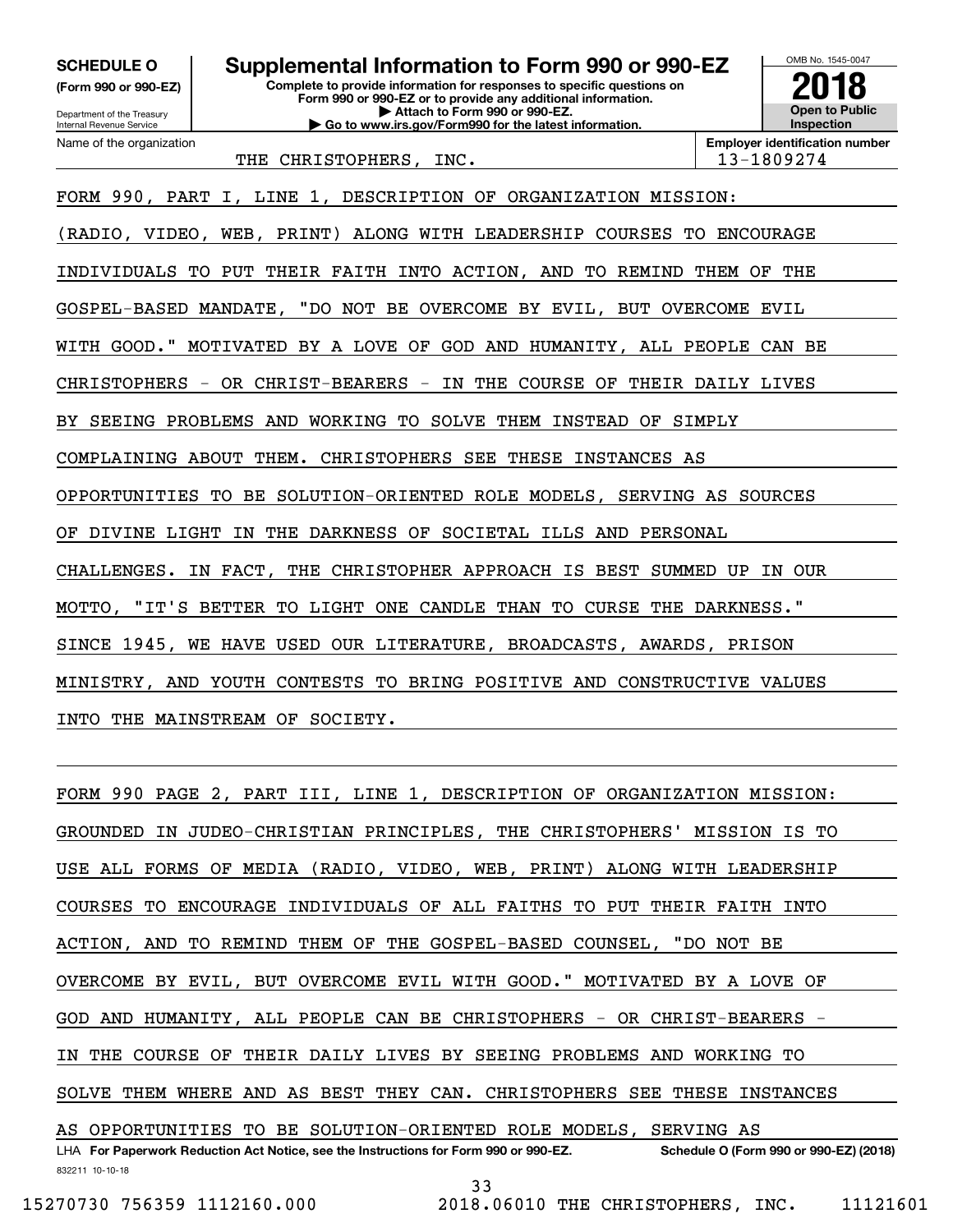| Schedule O (Form 990 or 990-EZ) (2018)                                 | Page 2                                              |
|------------------------------------------------------------------------|-----------------------------------------------------|
| Name of the organization<br>THE CHRISTOPHERS, INC.                     | <b>Employer identification number</b><br>13-1809274 |
| SOURCES OF DIVINE LIGHT IN THE DARKNESS OF SOCIETAL ILLS AND PERSONAL  |                                                     |
| CHALLENGES. IN FACT, THE CHRISTOPHER APPROACH IS BEST SUMMED UP IN OUR |                                                     |
| MOTTO, "IT'S BETTER TO LIGHT ONE CANDLE THAN TO CURSE THE DARKNESS."   |                                                     |
| SINCE 1945, WE HAVE USED OUR LITERATURE, BROADCASTS, AWARDS, PRISON    |                                                     |
| MINISTRY, AND YOUTH CONTESTS TO BRING POSITIVE AND CONSTRUCTIVE VALUES |                                                     |
| INTO THE MAINSTREAM OF SOCIETY.                                        |                                                     |
|                                                                        |                                                     |
|                                                                        |                                                     |
| FORM 990, PART III, LINE 4A, PROGRAM SERVICE ACCOMPLISHMENTS:          |                                                     |
| INDIVIDUALS OR FAMILIES TROUBLED WITH THE PRESSING SOCIAL ILLS OF OUR  |                                                     |
| TIME, SUCH AS ADDICTION, DOMESTIC VIOLENCE, GRIEF, SUICIDE, MENTAL OR  |                                                     |
| PHYSICAL ILLNESS, AGING, DIVORCE, ANGER, SELF-ESTEEM PROBLEMS, LACK OF |                                                     |
| COMMUNICATION, AND INTOLERANCE.                                        |                                                     |
| WE PUBLISH OUR ANNUAL "THREE MINUTES A DAY" BOOK OF DAILY STORIES AND  |                                                     |
| PRAYERFUL REFLECTIONS; AN ANNUAL CALENDAR WITH BIBLICAL AND            |                                                     |
| INSPIRATIONAL QUOTES FOR EACH DAY OF THE YEAR; AND PRAYER CARDS THAT   |                                                     |
| PROVIDE HOPE AND GUIDANCE TO ALL. OUR BOOKS AND NEWS NOTES ARE DONATED |                                                     |
| TO PRISON AND JAIL MINISTRIES AROUND THE COUNTRY AND HAVE PROVED TO BE |                                                     |
| POPULAR SOURCES OF INSPIRATION AND GUIDANCE WITH INMATES. AS ONE       |                                                     |
| PRISONER IN CHICAGO STATED, "IF IT IS FROM THE CHRISTOPHERS, IT IS     |                                                     |
| GOOD." DONATIONS GIVEN FOR CHRISTOPHER MATERIALS HELP FUND FURTHER     |                                                     |
| CHRISTOPHER WORK. HOWEVER, MANY OF OUR MATERIALS ARE PROVIDED FREE TO  |                                                     |
| THOSE IN NEED. OUR SYNDICATED WEEKLY "LIGHT ONE CANDLE" COLUMNS ARE    |                                                     |
| DISTRIBUTED FREE-OF-CHARGE TO NEWSPAPERS AND WEBSITES WHO HAVE         |                                                     |
| REQUESTED TO USE THEM. OUR WEBSITE OFFERS FREE MATERIAL SUCH AS        |                                                     |
| PRAYERS, NEWS NOTES, AND "LIGHT ONE CANDLE" COLUMNS. IN ADDITION, THE  |                                                     |
| CHRISTOPHERS' BLOG REACHES A WIDE-RANGING AUDIENCE WITH POSTS ABOUT    |                                                     |
| POPULAR CULTURE, ORIGINAL INTERVIEWS, AND STORIES OF INSPIRATION. ALL  |                                                     |
| 832212 10-10-18<br>21                                                  | Schedule O (Form 990 or 990-EZ) (2018)              |

34

 <sup>15270730 756359 1112160.000 2018.06010</sup> THE CHRISTOPHERS, INC. 11121601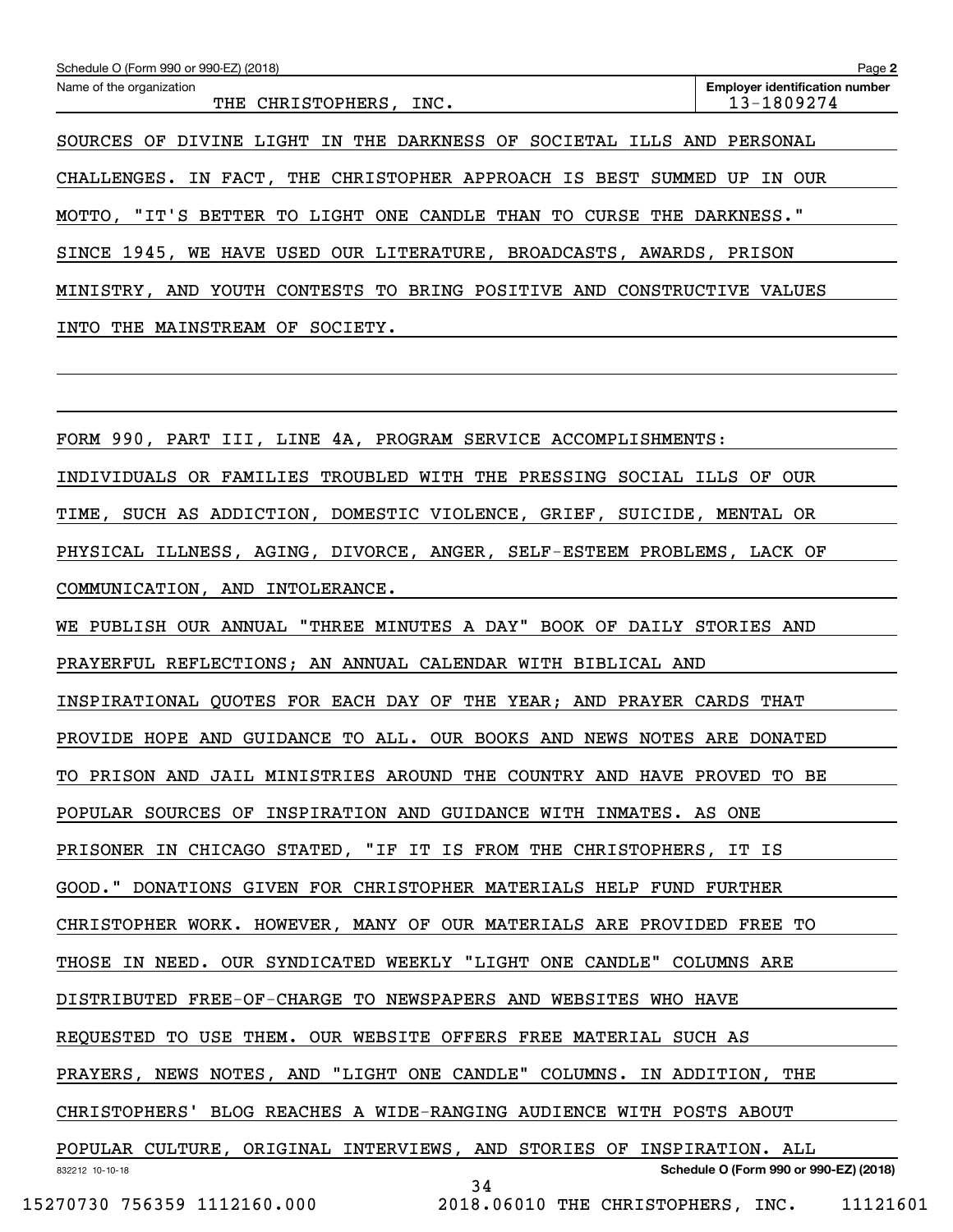| Schedule O (Form 990 or 990-EZ) (2018)                                                          | Page 2                                              |
|-------------------------------------------------------------------------------------------------|-----------------------------------------------------|
| Name of the organization<br>THE CHRISTOPHERS, INC.                                              | <b>Employer identification number</b><br>13-1809274 |
| OUR ONLINE ACTIVITIES ARE PROMOTED THROUGH FACEBOOK AND TWITTER LINKS.                          |                                                     |
| SPANISH OUTREACH<br>THE<br>CHRISTOPHERS RECOGNIZE THE IMPORTANCE OF SHARING                     |                                                     |
| OUR MESSAGE WITH THE SPANISH SPEAKING COMMUNITY, SO WE OFFER SPANISH                            |                                                     |
| TRANSLATIONS OF OUR NEWS NOTES AND PRAYER CARDS IN ORDER TO MAKE OUR                            |                                                     |
| MATERIALS ACCESSIBLE TO THIS IMPORTANT DEMOGRAPHIC. IN ADDITION, WE                             |                                                     |
| HAVE CREATED A SPANISH TRANSLATION OF<br>THE CHRISTOPHER LEADERSHIP                             |                                                     |
| COURSE.<br>THIS OUTREACH WILL ENABLE MINISTERS AND OTHER DEDICATED                              |                                                     |
| INDIVIDUALS TO HAVE THE RESOURCES TO BETTER SERVE SPANISH SPEAKING                              |                                                     |
| PEOPLE IN THEIR PARISHES, COMMUNITIES AND OUTREACH CENTERS, INCLUDING                           |                                                     |
| THOSE ON THE MARGINS OF SOCIETY.                                                                |                                                     |
|                                                                                                 |                                                     |
| FORM 990, PART III, LINE 4B, PROGRAM SERVICE ACCOMPLISHMENTS:                                   |                                                     |
| INTO THE BETTER SIDE OF THEIR HUMAN NATURE BY SEEING POSITIVE EXAMPLES                          |                                                     |
| PRESENTED TO THEM IN ENGAGING AND ENTERTAINING WAYS. THE ANNUAL                                 |                                                     |
| CHRISTOPHER AWARDS CEREMONY IS A HIGH PROFILE MEDIA EVENT REGULARLY                             |                                                     |
| HOSTED BY A FAMOUS TV PERSONALITY. RECENT WINNERS INCLUDE DOCUMENTARY                           |                                                     |
| FILMMAKER KEN BURNS, COMEDIAN AND ACTOR JIM GAFFIGAN, TV HOST MIKE                              |                                                     |
| ROWE, AND FOUNDER OF THE STEPHEN SILLER TUNNEL TO TOWERS FOUNDATION                             |                                                     |
| FRANK SILLER.                                                                                   |                                                     |
| DOLLY PARTON IS A TWO-TIME CHRISTOPHER AWARD WINNER FOR HER 2015 AND                            |                                                     |
| 2016 AUTOBIOGRAPHICAL TV MOVIES "DOLLY PARTON'S COAT OF MANY COLORS"                            |                                                     |
| AND "CHRISTMAS OF MANY COLORS," AND SHE HAD THIS TO SAY ABOUT THE                               |                                                     |
| AWARD: "I LOVE THE CHRISTOPHER AWARD SLOGAN, 'BETTER TO LIGHT A CANDLE                          |                                                     |
| THAN TO CURSE THE DARKNESS.' I PERSONALLY BELIEVE THAT WITH ALL MY                              |                                                     |
| HEART. I THINK THE MOVIE, 'COAT OF MANY COLORS,' A TRUE STORY FROM MY                           |                                                     |
| CHILDHOOD, REALLY DOES THROW A LIGHT ON A LOT OF THINGS LIKE FAMILY,                            |                                                     |
| HOPE, LOVE, KINDNESS, UNDERSTANDING, AND ACCEPTANCE. IT REALLY SPOKE TO                         |                                                     |
| THE ISSUE OF BULLYING. I AM VERY PROUD AT HOW GOD WORKS THROUGH ME TO                           |                                                     |
| 832212 10-10-18<br>35<br>15270730 756359 1112160.000 2018.06010 THE CHRISTOPHERS, INC. 11121601 | Schedule O (Form 990 or 990-EZ) (2018)              |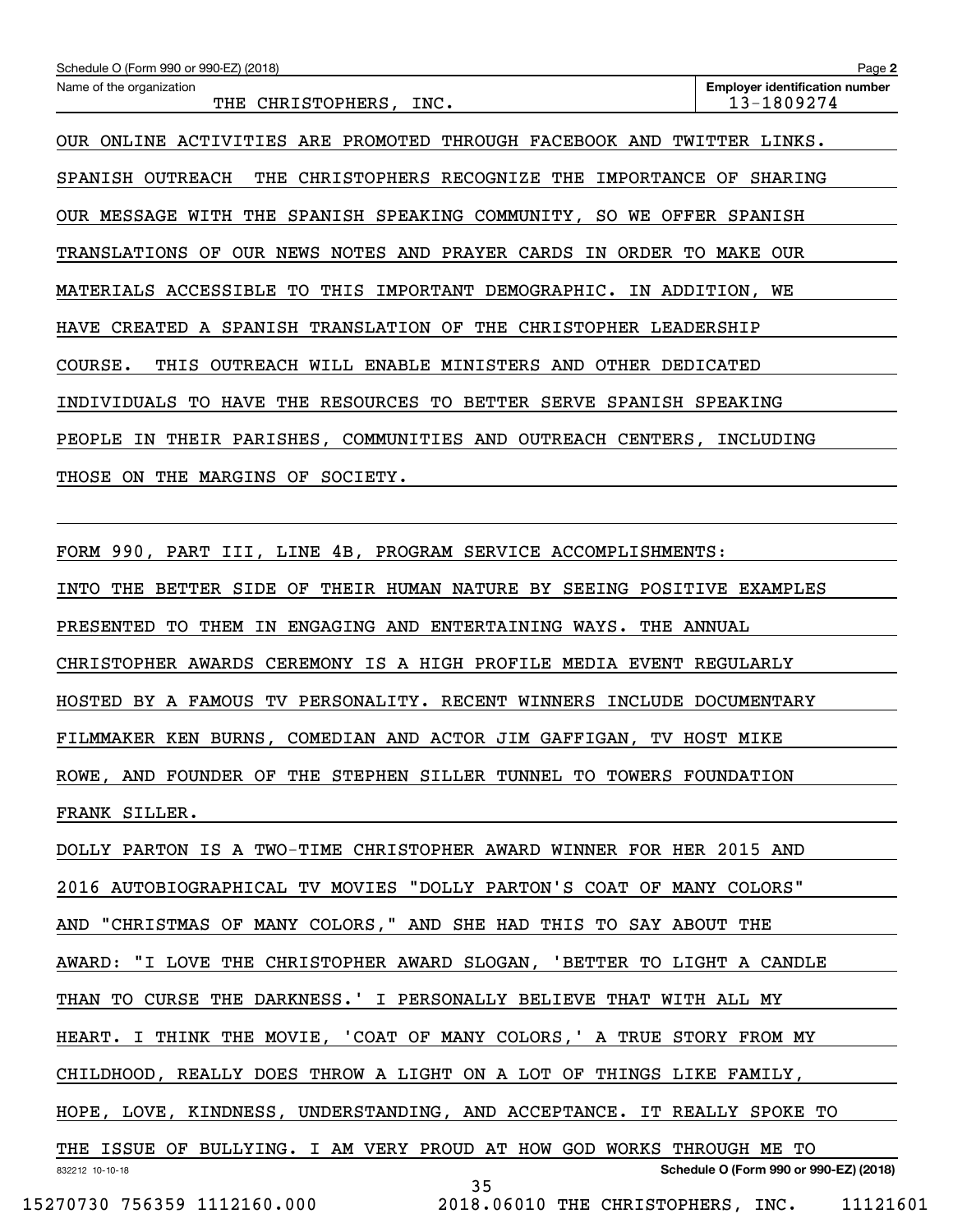| Name of the organization<br>THE CHRISTOPHERS, INC.                      | <b>Employer identification number</b><br>13-1809274                                     |
|-------------------------------------------------------------------------|-----------------------------------------------------------------------------------------|
| SHINE A LIGHT, AND TO HELP HEAL A LOT OF HURT IN A LOT OF PEOPLE, AND I |                                                                                         |
| AM VERY PROUD OF THIS AWARD."                                           |                                                                                         |
| AND CHILDREN'S BOOK AUTHORS HENRY WINKLER AND LIN OLIVER SAID,          |                                                                                         |
| "RECEIVING THE CHRISTOPHER AWARD FOR OUR FIRST 'HERE'S HANK' BOOK,      |                                                                                         |
| 'BOOKMARKS ARE PEOPLE TOO,' WAS SUCH A MEANINGFUL ACKNOWLEDGMENT OF OUR |                                                                                         |
| COMMITMENT TO GETTING RELUCTANT READERS TO PICK UP A BOOK AND LAUGH     |                                                                                         |
| THEIR WAY THROUGH IT. WE BELIEVE LAUGHTER IS THE PERFECT LIGHT SWITCH   |                                                                                         |
| TO ILLUMINATE A CHILD'S PATH INTO LITERATURE.<br>WE WERE HONORED AND    |                                                                                         |
| GRATEFUL TO HAVE BEEN CHOSEN AND WILL CONTINUE TO SUPPORT THE BELIEF    |                                                                                         |
| THAT READING AND EDUCATION CAN LEAD US ALL FROM DARKNESS TO LIGHT."     |                                                                                         |
|                                                                         |                                                                                         |
| FORM 990, PART III, LINE 4C, PROGRAM SERVICE ACCOMPLISHMENTS:           |                                                                                         |
| AUTHOR DEAN KOONTZ; SINGERS SCOTTY MCCREERY, MATT MAHER AND GRAMMY      |                                                                                         |
| WINNER MANDISA; CNN ANCHOR JAKE TAPPER; AND ACADEMY AWARD-NOMINATED     |                                                                                         |
| SCREENWRITER RANDALL WALLACE. EVERYDAY PEOPLE WHO ARE MAKING A          |                                                                                         |
| DIFFERENCE ARE ALSO FEATURED ON THE PROGRAM. RECENT EXAMPLES INCLUDE    |                                                                                         |
| KATHY IZARD, WHO INSTITUTED A PROGRAM TO HOUSE THE HOMELESS IN          |                                                                                         |
| CHARLOTTE, NORTH CAROLINA; INDIANA DOCTOR CHUCK DIETZEN, WHOSE MINISTRY |                                                                                         |
| TO DISABLED CHILDREN IS PROVIDING HOPE AND HEALING AROUND THE WORLD;    |                                                                                         |
| PATRICK DONOHUE, THE FOUNDER OF A SCHOOL FOR CHILDREN WITH TRAUMATIC    |                                                                                         |
| BRAIN INJURIES; JIM ZIOLKOWSKI, FOUNDER OF THE NONPROFIT "BUILD ON,"    |                                                                                         |
| WHICH INVITES INNER CITY KIDS TO BUILD SCHOOLS IN POVERTY-STRICKEN      |                                                                                         |
| AREAS AROUND THE WORLD; AND NASHVILLE NATIVE KATIE DAVIS MAJORS, WHO    |                                                                                         |
| MOVED TO UGANDA AND BECAME THE ADOPTIVE MOTHER OF 13 ORPHANS. THE       |                                                                                         |
| WEEKLY PROGRAM AIRS ON SIRIUS-XM, THE RELEVANT RADIO NETWORK AND        |                                                                                         |
| NUMEROUS OTHER STATIONS.<br>THE PROGRAM IS ALSO AVAILABLE AS A FREE     |                                                                                         |
| PODCAST THROUGH THE CHRISTOPHERS' BLOG AND WEBSITE. THE MODERN          |                                                                                         |
| INCARNATION OF "CHRISTOPHER CLOSEUP" CONTINUES A TRADITION STARTED IN   |                                                                                         |
| 832212 10-10-18<br>36                                                   | Schedule O (Form 990 or 990-EZ) (2018)<br>2018.06010 THE CHRISTOPHERS, INC.<br>11121601 |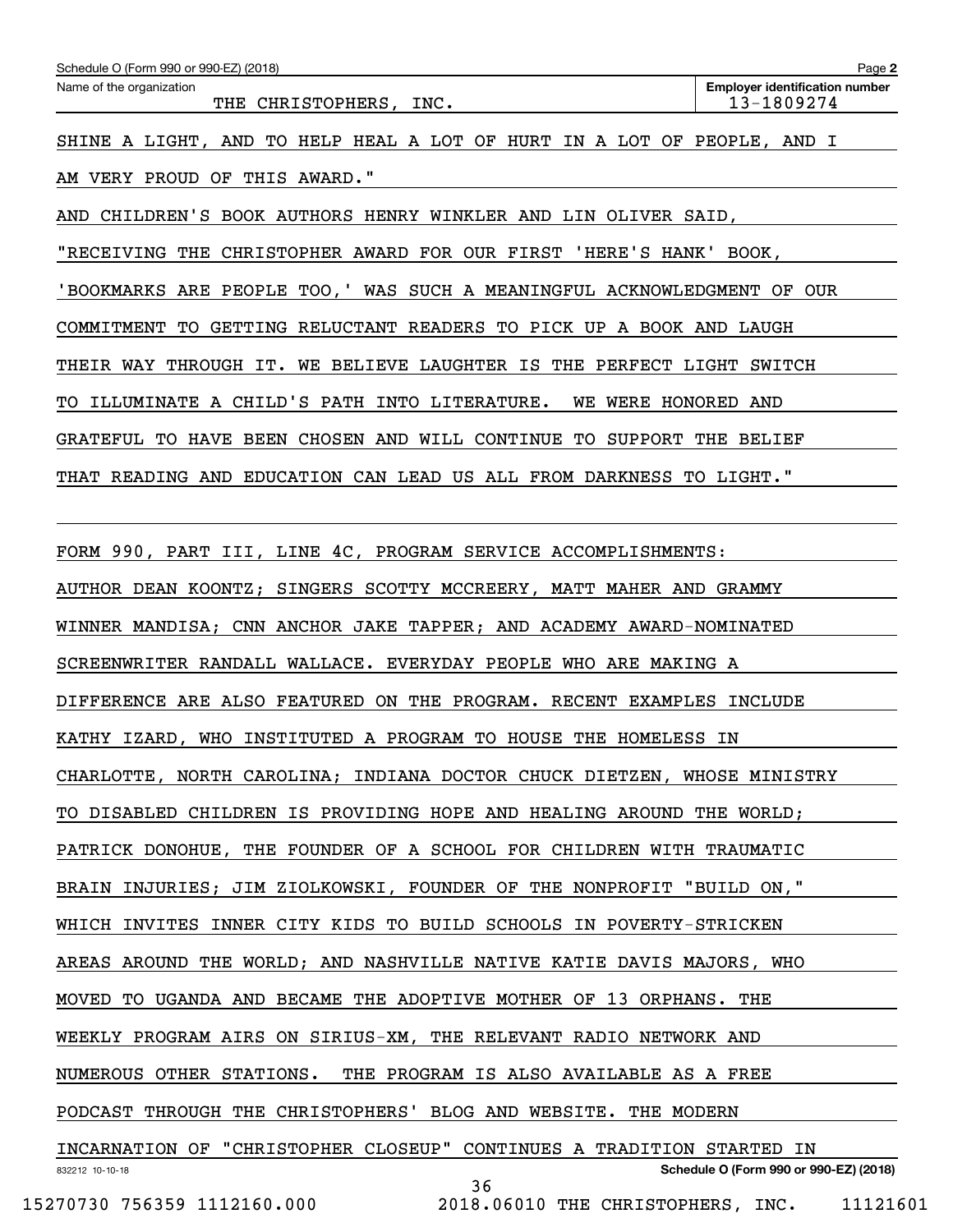| Schedule O (Form 990 or 990-EZ) (2018)<br>Name of the organization      |                                                       | Page 2<br><b>Employer identification number</b> |
|-------------------------------------------------------------------------|-------------------------------------------------------|-------------------------------------------------|
| THE CHRISTOPHERS, INC.                                                  |                                                       | 13-1809274                                      |
| 1952 BY OUR FOUNDER, FATHER JAMES KELLER, WHEN HE BEGAN THE TELEVISION  |                                                       |                                                 |
| VERSION OF THE SHOW FEATURING SUCH GUESTS AS BOB HOPE, JACK BENNY, BING |                                                       |                                                 |
| CROSBY, MARIO LANZA, ART LINKLETTER, AND MORE.                          |                                                       |                                                 |
| "CHRISTOPHER MINUTES" ARE ONE-MINUTE PUBLIC SERVICE ANNOUNCEMENTS SENT  |                                                       |                                                 |
| TO 200 RADIO STATIONS NATIONWIDE, INCLUDING SIRIUS-XM'S THE CATHOLIC    |                                                       |                                                 |
| CHANNEL.                                                                | THEY PROVIDE LISTENERS WITH INSPIRATIONAL STORIES AND |                                                 |
| PRACTICAL ADVICE ABOUT STAYING POSITIVE IN THE MIDST OF ADVERSITY.      |                                                       |                                                 |
| "CHRISTOPHER MINUTES" ARE ALSO AVAILABLE ON OUR WEBSITE.                |                                                       |                                                 |
| <b>TELEVISION</b>                                                       | SEVERAL CLASSIC CHRISTOPHER FILMS FROM THE 1950'S AIR |                                                 |
| PERIODICALLY ON EWTN.                                                   | AND EACH YEAR DURING THE CHRISTMAS SEASON             |                                                 |
| NUMEROUS TV STATIONS AIR CHRISTOPHER SPONSORED CLAY-ANIMATIONS FOR KIDS |                                                       |                                                 |
| CONSISTING OF                                                           | "THE FIRST CHRISTMAS, " "THE CHIMES, " "MICHAEL THE   |                                                 |
| VISITOR, " AND "MARTIN THE COBBLER."                                    |                                                       |                                                 |
| ALL OUR ONLINE ACTIVITIES ARE PROMOTED THROUGH FACEBOOK AND TWITTER.    |                                                       |                                                 |
|                                                                         |                                                       |                                                 |
| FORM 990, PART III, LINE 4D, OTHER PROGRAM SERVICES:                    |                                                       |                                                 |
| CHRISTOPHER LEADERSHIP PROGRAM AND SEMINARS - THE CHRISTOPHER           |                                                       |                                                 |
| LEADERSHIP PROGRAM OFFERS COURSES, SEMINARS, AND WORKSHOPS TO ADULTS    |                                                       |                                                 |
| AND YOUTHS. PARTICIPANTS EXPLORE LIFE'S PURPOSES AND CHALLENGES, BUILD  |                                                       |                                                 |
| SELF-CONFIDENCE, DEVELOP LEADERSHIP QUALITIES, GROW IN FAITH AND        |                                                       |                                                 |
| SPIRITUALITY, SHARPEN COMMUNICATION SKILLS, AND BECOME MORE OPTIMISTIC. |                                                       |                                                 |
| WE HOLD AN ANNUAL WEEKEND LEADERSHIP COURSE AT THE UNIVERSITY OF SAINT  |                                                       |                                                 |
| MARY OF THE LAKE, HOME OF MUNDELEIN SEMINARY AND THE SCHOOL OF THEOLOGY |                                                       |                                                 |
| FOR THE ARCHDIOCESE OF CHICAGO. MUNDELEIN IS THE LARGEST MAJOR          |                                                       |                                                 |
| SEMINARY IN THE UNITED STATES AND DIOCESES FROM AROUND THE COUNTRY SEND |                                                       |                                                 |
| SEMINARIANS THERE FOR FORMATION. BY HOLDING OUR ANNUAL COURSE AT        |                                                       |                                                 |
| MUNDELEIN, THE CHRISTOPHERS PARTICIPATE IN BUILDING UP THE NEXT         |                                                       |                                                 |
| GENERATION OF LEADERS IN THE CHURCH.                                    | IN OUR WEEKEND COURSE AT                              |                                                 |
| 832212 10-10-18                                                         | 37                                                    | Schedule O (Form 990 or 990-EZ) (2018)          |
| 15270730 756359 1112160.000                                             | 2018.06010 THE CHRISTOPHERS, INC.                     | 11121601                                        |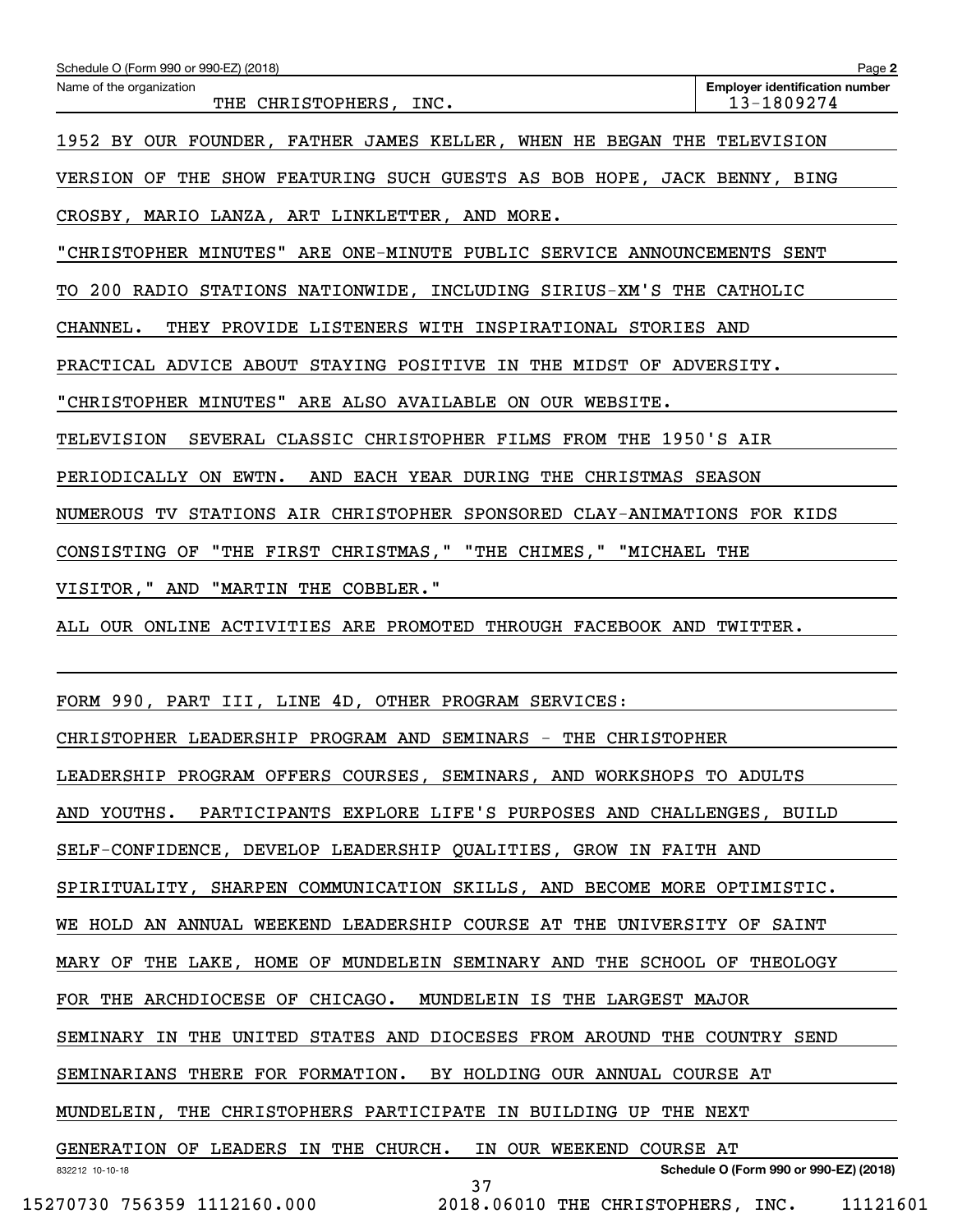| Schedule O (Form 990 or 990-EZ) (2018)                                    | Page 2                                              |  |
|---------------------------------------------------------------------------|-----------------------------------------------------|--|
| Name of the organization<br>THE CHRISTOPHERS, INC.                        | <b>Employer identification number</b><br>13-1809274 |  |
| MUNDELEIN, SEMINARIANS AND LAYPEOPLE ENGAGE IN AN INVIGORATING            |                                                     |  |
| EXPLORATION OF LEADERSHIP SKILLS IN A RELAXED AND SUPPORTIVE              |                                                     |  |
| ENVIRONMENT.                                                              |                                                     |  |
| IN 2018, WE HELD OUR 26TH ANNUAL LEADERSHIP RETREAT AT THE UNIVERSITY     |                                                     |  |
| SAINT MARY OF THE LAKE, AND THIS POPULAR COURSE CONTINUES TO CHANGE<br>OF |                                                     |  |
| LIVES AND EMPOWER THE NEXT GENERATION OF LEADERS TO IMPROVE THEIR         |                                                     |  |
| COMMUNITIES AND REMAIN TRUE TO THEIR FAITH. ONE RECENT GRADUATE WROTE,    |                                                     |  |
| "THIS OPPORTUNITY IS AN INVALUABLE GIFT THAT CHANGES LIVES, MY OWN AND    |                                                     |  |
| OTHERS. IT'S INSPIRATIONAL TO GO OUT INTO THE WORLD AS A LIGHT OF         |                                                     |  |
| CHRIST AND MAKE A DIFFERENCE. THANK YOU!!!"                               |                                                     |  |
|                                                                           |                                                     |  |
| WE RECENTLY RECEIVED A BEAUTIFUL NOTE FROM A HOSPITAL CHAPLAIN WHO        |                                                     |  |
| WORKS WITH PATIENTS WITH SEVERE MENTAL ILLNESS. HE WROTE TO TELL US OF    |                                                     |  |
| SUCCESS HE'S HAD INCORPORATING OUR THREE MINUTES A DAY READINGS<br>THE    |                                                     |  |
| INTO THE SPIRITUAL REFLECTIONS HE LEADS ON THE VARIOUS WARDS. HE          |                                                     |  |
| STARTED WITH THE TEENAGE WARD, WRITING, "IT'S NO SURPRISE THAT            |                                                     |  |
| ADOLESCENTS CAN BE HARD TO REACH, BUT THE REAL LIFE STORIES AND THE       |                                                     |  |
| 'NON-PREACHINESS' OF THE STORIES HAVE WORKED VERY WELL." HE THEN          |                                                     |  |

EXPANDED THESE MEDITATIONS TO THE OTHER WARDS AND REPORTS THAT HE'S NOW

REACHING HALF THE PATIENTS IN THE ENTIRE HOSPITAL WITH READINGS FROM

THREE MINUTES A DAY. THE CHAPLAIN EXPRESSED HOW VITAL OUR THREE MINUTES

A DAY BOOKS ARE TO HIS MINISTRY AND REQUESTED COPIES OF OUR 2020 BOOKS,

AND WE WERE MORE THAN HAPPY TO SEND HIM A SHIPMENT SO THAT THIS

BEAUTIFUL OUTREACH CAN CONTINUE IN THE COMING YEAR.

OUR OUTREACH TO THOSE ON THE FRONT LINES OF PRISON MINISTRY REMAINS A

VITAL PART OF THE EFFORT TO BRING HOPE AND HEALING TO PEOPLE ON THE

| MARGINS OF SOCIETY. | WORKING MAINLY<br>THROUGH PRISON CHAPLAINS | WЕ                                     |
|---------------------|--------------------------------------------|----------------------------------------|
| 832212 10-10-18     |                                            | Schedule O (Form 990 or 990-EZ) (2018) |
|                     | າ ດ<br>ه د                                 |                                        |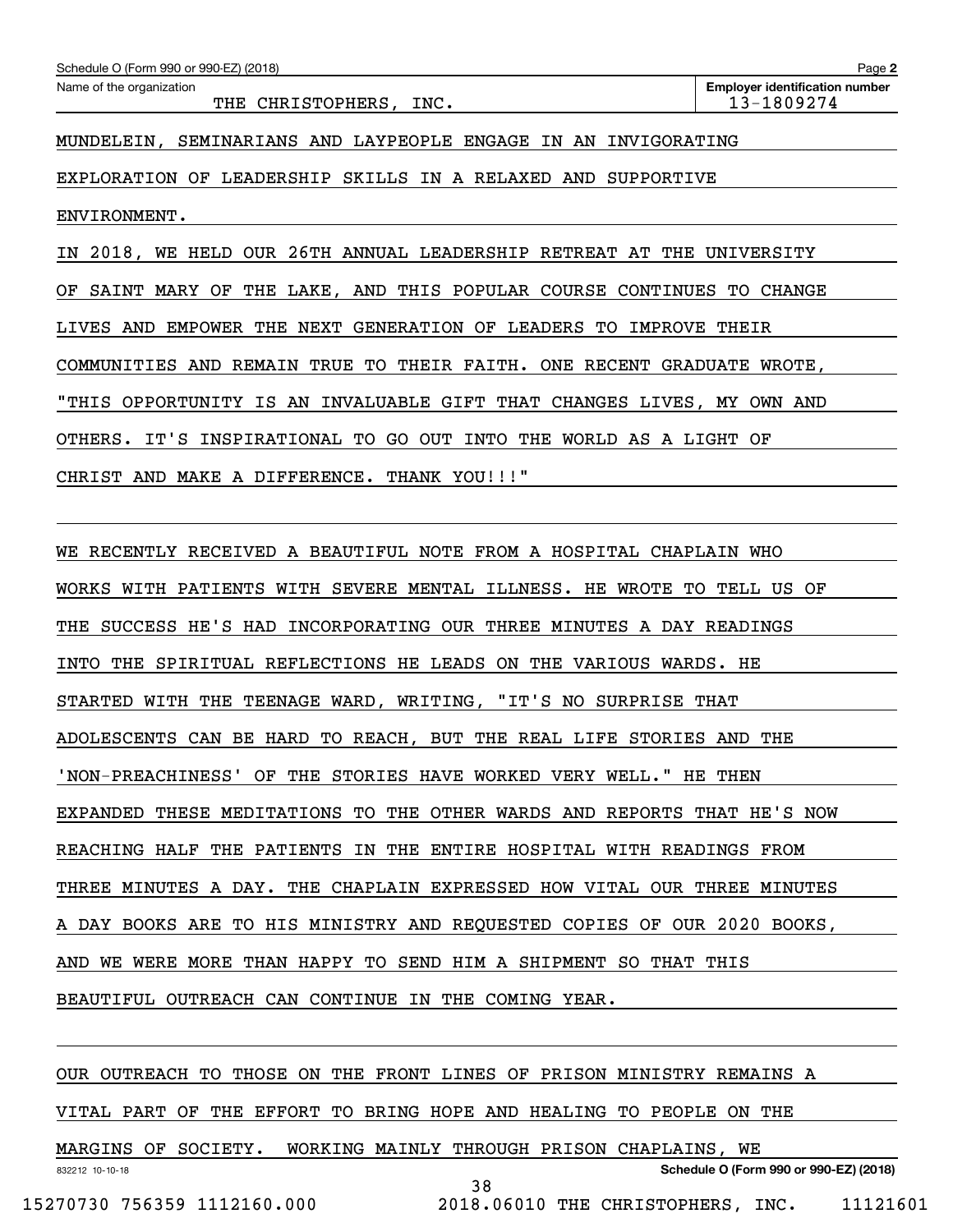| Schedule O (Form 990 or 990-EZ) (2018)                                      | Page 2                                              |  |
|-----------------------------------------------------------------------------|-----------------------------------------------------|--|
| Name of the organization<br>THE CHRISTOPHERS,<br>INC.                       | <b>Employer identification number</b><br>13-1809274 |  |
| PROVIDE AN EVER-GROWING LIBRARY OF READING MATERIAL THANKS TO THE           |                                                     |  |
| THIS INCLUDES OUR "THREE MINUTES A<br>SUPPORT OF CHRISTOPHER FRIENDS.       |                                                     |  |
| DAY" BOOK SERIES, CHRISTOPHER NEWS NOTES, AND A CALENDAR DESIGNED           |                                                     |  |
| ESPECIALLY FOR THOSE IN JAILS AND PRISONS.<br>COUNTLESS CHAPLAINS, AS       |                                                     |  |
| WELL AS PRISONERS THEMSELVES, FREQUENTLY CONTACT OUR OFFICE TO EXPRESS      |                                                     |  |
| THANKS FOR THE MANY DONATED ITEMS WE MAKE AVAILABLE TO THEM.                | <b>FOR</b>                                          |  |
| INSTANCE, IN RESPONSE TO ONE OF OUR CHRISTMAS MAILINGS, DEACON PETER        |                                                     |  |
| ANDRE, DIRECTOR OF PRISON MINISTRY FOR THE DIOCESE OF SAINT PETERSBURG,     |                                                     |  |
| FLORIDA, WROTE:                                                             |                                                     |  |
| "ON BEHALF OF A SINCERELY GRATEFUL MINISTRY, I HUMBLY ACKNOWLEDGE           |                                                     |  |
| 7 CASES OF WONDERFUL 'THREE MINUTES A DAY' BOOKS, WHICH<br>RECEIPT OF       |                                                     |  |
| ARRIVED IN PERFECT ORDER THIS MORNING. WE ARE ACTIVELY PUTTING TOGETHER     |                                                     |  |
| OUR ADVENT AND CHRISTMAS MAILINGS. THESE BOOKS WILL BE THE INTEGRAL         |                                                     |  |
| OF OUR SPECIAL SPIRITUAL 'GIFTS'<br>TO THE INMATES AND EX-OFFENDERS<br>PART |                                                     |  |
| OUR CARE. SINCE 1997, WE HAVE DONE OUR BEST TO PROVIDE INMATES AND<br>IN.   |                                                     |  |
| ON THE FAITH TO ASSIST THEM (WALKING STICKS<br>EX-OFFENDERS WITH<br>'TOOLS' |                                                     |  |
| YOU WILL) ON THEIR SPIRITUAL JOURNEY. IN AUGUST OF 1998,<br>ΙF              | THE                                                 |  |
| CHRISTOPHERS BEGAN THEIR LONG AND FAITHFUL, UTTERLY GENEROUS SUPPORT        |                                                     |  |
| AND PARTNERSHIP WITH OUR PRISON MINISTRY. HOW BLESSED WE ARE TO BE ABLE     |                                                     |  |
| TO MAKE THAT STATEMENT! TO YOU, YOUR WILLING STAFF AND ALL YOUR             |                                                     |  |
| BENEFACTORS, WE SEND OUR PRAYERFUL GRATITUDE; FROM OVERFLOWING HEARTS,      |                                                     |  |
| WE THANK YOU AND WISH YOU PEACE AND JOY IN THE HOLY ADVENT AND              |                                                     |  |
| CHRISTMAS SEASON STILL TO COME."                                            |                                                     |  |
| WE HOPE THAT OUR CHRISTOPHER MATERIALS BRING THE LIGHT OF GOD'S LOVE TO     |                                                     |  |
| HIS CHILDREN WHO COULD USE A POSITIVE MESSAGE IN THEIR LIVES.               |                                                     |  |
| INCLUDING GRANTS OF $$6,550.$ REVENUE $$8,010.$<br>EXPENSES $$412,775$ .    |                                                     |  |

39

|--|

832212 10-10-18

**Schedule O (Form 990 or 990-EZ) (2018)**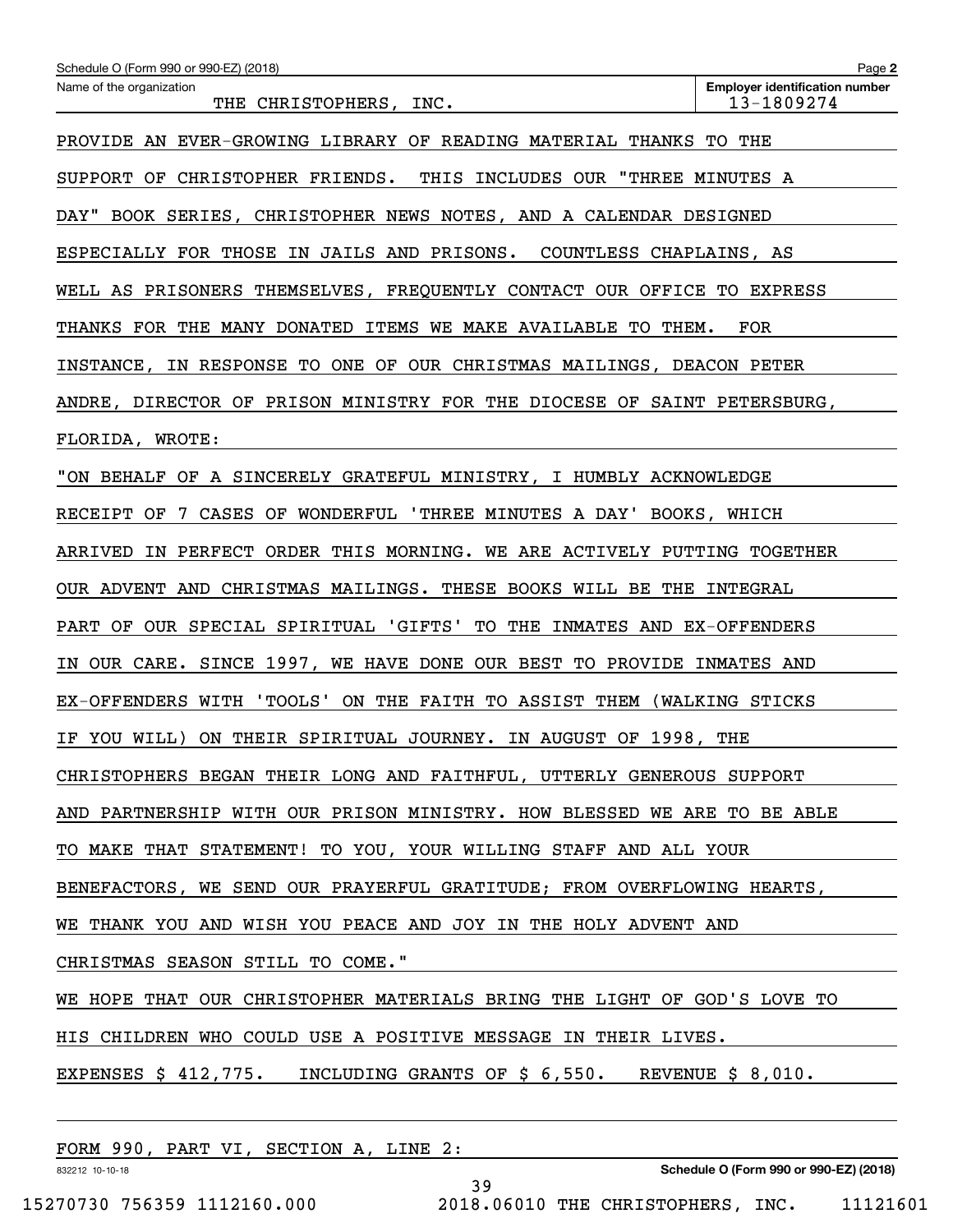| Schedule O (Form 990 or 990-EZ) (2018)                                 | Page 2                                              |
|------------------------------------------------------------------------|-----------------------------------------------------|
| Name of the organization<br>THE CHRISTOPHERS, INC.                     | <b>Employer identification number</b><br>13-1809274 |
| THE ORGANIZATION, AS OF YEAR END, INCURRED \$83,724 IN LEGAL SERVICES  |                                                     |
| PROVIDED BY GIBNEY ANTHONY & FLAHERTY, LLP OF WHICH ROBERT V. OKULSKI, |                                                     |
| PRESIDENT/TREASURER OF THE BOARD, IS A MEMBER.                         |                                                     |

FORM 990, PART VI, SECTION B, LINE 11B:

THE CHRISTOPHERS, INC. HAS ITS FORM 990 PREPARED BY AN OUTSIDE ACCOUNTING FIRM AND HAS ESTABLISHED THE FOLLOWING REVIEW PROCESS TO ENSURE THAT THE INFORMATION REPORTED IS COMPLETE AND ACCURATE. WHEN THE FORM 990 HAS BEEN PREPARED, REVIEWED BY MANAGEMENT AND IS READY TO BE FILED WITH THE INTERNAL REVENUE SERVICE, IT IS SUBMITTED ELECTRONICALLY TO MEMBERS OF THE ORGANIZATIONS GOVERNING BODY FOR ANY COMMENTS PRIOR TO ITS SUBMISSION.

FORM 990, PART VI, SECTION B, LINE 12C:

THE CHRISTOPHERS, INC. CURRENTLY HAS IN PLACE A CONFLICT OF INTEREST POLICY WHICH ALL BOARD MEMBERS HAVE RECEIVED A COPY OF. THE POLICY MANDATES THAT ALL MEMBERS OF MANAGEMENT AND THE GOVERNING BODY DISCLOSE ANY POTENTIAL OR ACTUAL CONFLICTS THAT MAY EXIST. IN ADDITION, EACH MEMBER OF MANAGEMENT AND THE GOVERNING BODY IS REQUIRED TO SIGN AN ANNUAL CONFLICT DISCLOSURE STATEMENT. IF A POTENTIAL OR ACTUAL CONFLICT OF INTEREST EXISTS, THE POLICY SETS FORTH THE PROCEDURES TO BE FOLLOWED TO ADDRESS THE ISSUE.

FORM 990, PART VI, SECTION B, LINE 15:

COMPENSATION OF THE CHIEF EXECUTIVE IS DETERMINED BY THE NON-INTERESTED

MEMBERS OF THE BOARD OF DIRECTORS. FACTORS THAT ARE CONSIDERED INCLUDE THE

EXECUTIVE'S PERFORMANCE, DUTIES AND RESPONSIBILITIES. THE TOTAL

COMPENSATION PACKAGE IS COMPARED TO THAT OF SIMILARLY SITUATED EXECUTIVES

IN OTHER NON-PROFIT ORGANIZATIONS TO DETERMINE THE REASONABLENESS THEREOF.

832212 10-10-18 **Schedule O (Form 990 or 990-EZ) (2018)** COMPENSATION OF OTHER KEY EMPLOYEES AND OFFICERS IS DETERMINED BY A 40